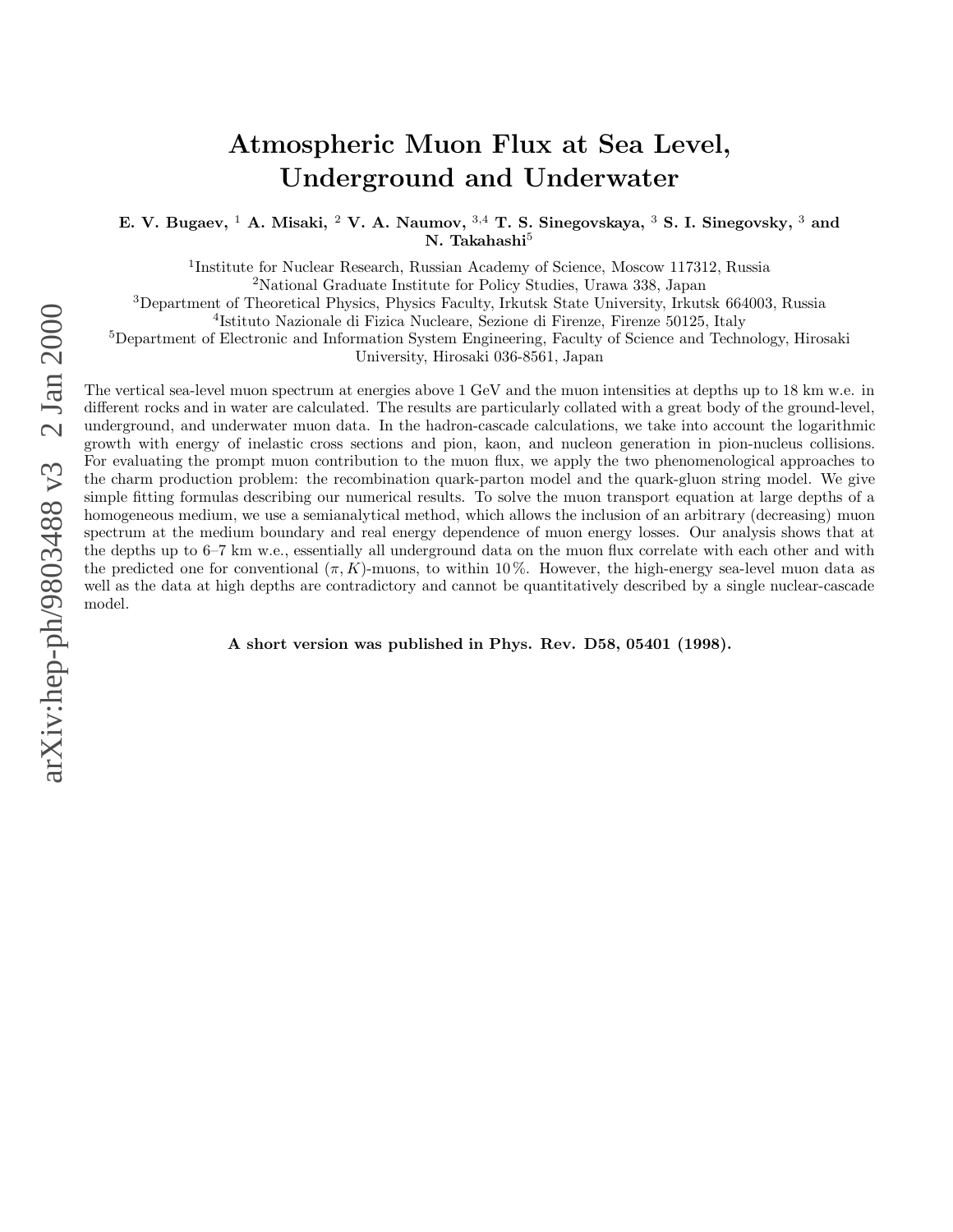# **CONTENTS**

| $\mathbf I$                                                 | Introduction                                                                                   | 1                                                           |  |  |
|-------------------------------------------------------------|------------------------------------------------------------------------------------------------|-------------------------------------------------------------|--|--|
| $\mathbf{I}$                                                | Nuclear-cascade model<br>А<br>Β<br>С<br>D<br>Ε                                                 | $\bf{2}$<br>$\overline{2}$<br>3<br>$\overline{4}$<br>5<br>6 |  |  |
| III                                                         | Conventional muon flux                                                                         | 7                                                           |  |  |
| IV                                                          | Charm production and prompt muons<br>А<br>$\overline{2}$<br>3<br>В<br>1<br>2                   | 8<br>10<br>10<br>14<br>15<br>15<br>15<br>16                 |  |  |
| $\bf{V}$<br>Calculated sea-level muon spectra vs experiment |                                                                                                |                                                             |  |  |
| VI                                                          | Muon propagation through matter                                                                | 21                                                          |  |  |
| <b>VII</b>                                                  | Calculated muon DIR vs underground and underwater data<br>Α<br>В<br>C<br>D<br>Е<br>F<br>G<br>H | 23<br>23<br>26<br>26<br>26<br>30<br>30<br>30<br>35          |  |  |
|                                                             | <b>VIII</b> Conclusions                                                                        | 37                                                          |  |  |
|                                                             | <b>APPENDIXES</b>                                                                              | 38                                                          |  |  |
| $\mathbf{A}$                                                | Spectra of muons from inclusive decay of D and $\Lambda_c$<br>2                                | 38<br>38<br>38                                              |  |  |
| B                                                           | Muon-matter interactions at high energies<br>1<br>$\overline{2}$<br>3<br>4                     | 40<br>40<br>40<br>41<br>42                                  |  |  |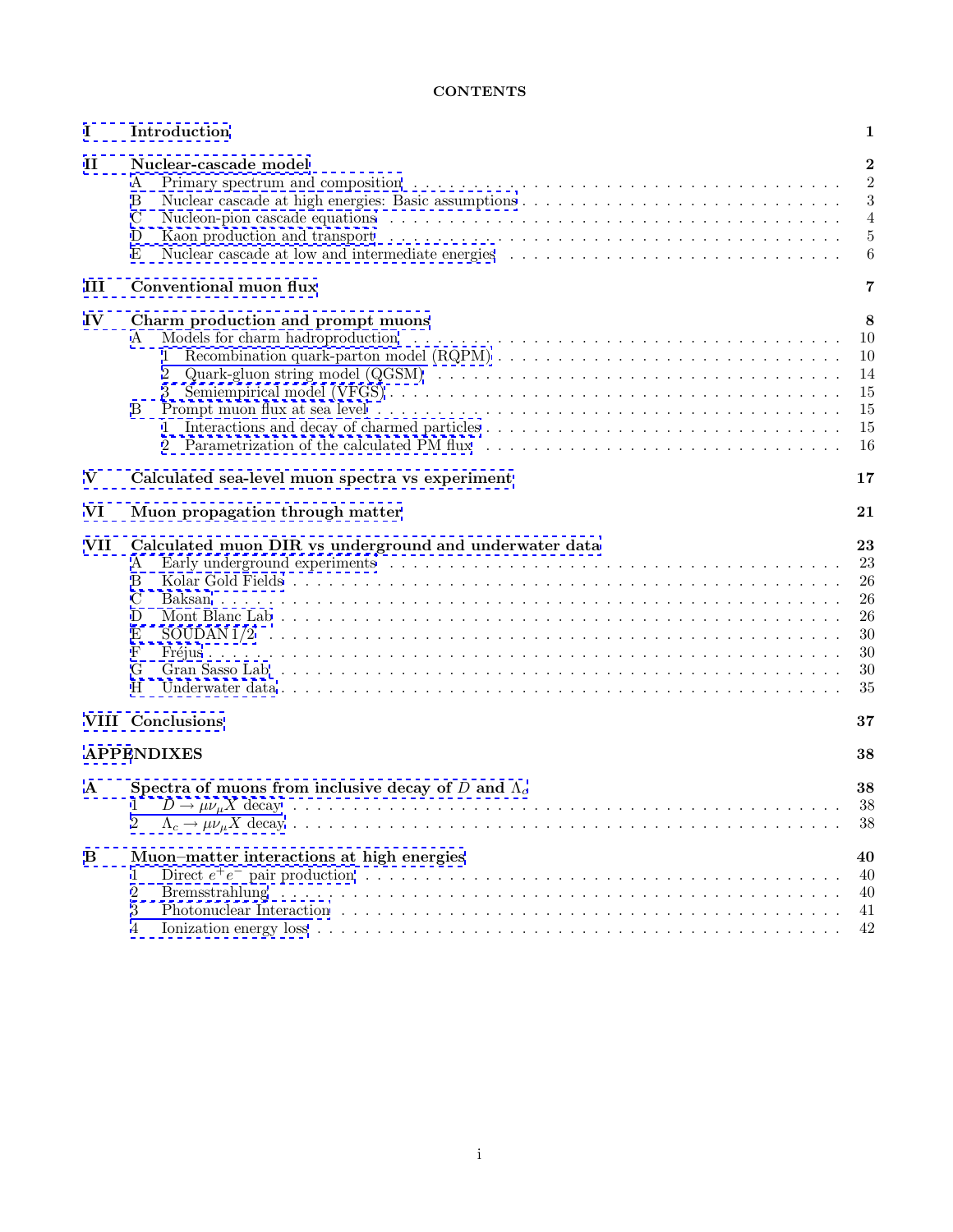# **List of Figures**

| $\mathbf{1}$   | Comparison of vertical differential momentum spectra of conventional muons at sea level calculated by<br>9                            |
|----------------|---------------------------------------------------------------------------------------------------------------------------------------|
| 2              | Intrinsic $ uudc\bar{c}\rangle$ Fock component in the wave function of a projectile proton<br>10                                      |
| 3              | 14                                                                                                                                    |
| 4              | -18                                                                                                                                   |
| $5^{\circ}$    | Integral muon momentum spectrum at sea level $\ldots \ldots \ldots \ldots \ldots \ldots \ldots \ldots \ldots \ldots \ldots$<br>-19    |
| 6              | 24                                                                                                                                    |
| $\overline{7}$ | Muon DIR from the early underground experiments (shallow depths) $\dots \dots \dots \dots \dots \dots \dots$<br>25                    |
| 8              | 27<br>Muon DIR from the KGF underground experiment $\dots \dots \dots \dots \dots \dots \dots \dots \dots \dots \dots \dots$          |
| 9              | 28<br>Muon DIR from the Baksan underground experiment $\dots \dots \dots \dots \dots \dots \dots \dots \dots \dots \dots$             |
| 10             | 29                                                                                                                                    |
| 11             | Muon DIR from the SOUDAN1 and SOUDAN2 underground experiments $\ldots \ldots \ldots \ldots \ldots$<br>31                              |
| 12             | 32                                                                                                                                    |
| 13             | -33                                                                                                                                   |
| 14             | Muon DIR from the LVD underground experiment $\dots \dots \dots \dots \dots \dots \dots \dots \dots \dots \dots \dots$<br>34          |
| 15             | Muon DIR from the world underwater experiments $\dots \dots \dots \dots \dots \dots \dots \dots \dots \dots \dots \dots \dots$<br>-36 |

# **List of Tables**

| H. | Parameters of the fitting formula (3.4) for the vertical energy spectrum of conventional muons at sea           |     |
|----|-----------------------------------------------------------------------------------------------------------------|-----|
|    |                                                                                                                 |     |
|    | III The ratios of vertical differential spectra of conventional muons calculated by different workers to ours   | - 8 |
|    | IV Parameters of fitting formula $(4.3)$ for the fractional moments calculated with the RQPM $\ldots \ldots$ 13 |     |
|    | Parameters of fitting formula (4.3) for the fractional moments calculated with the QGSM $\dots \dots \dots$ 15  |     |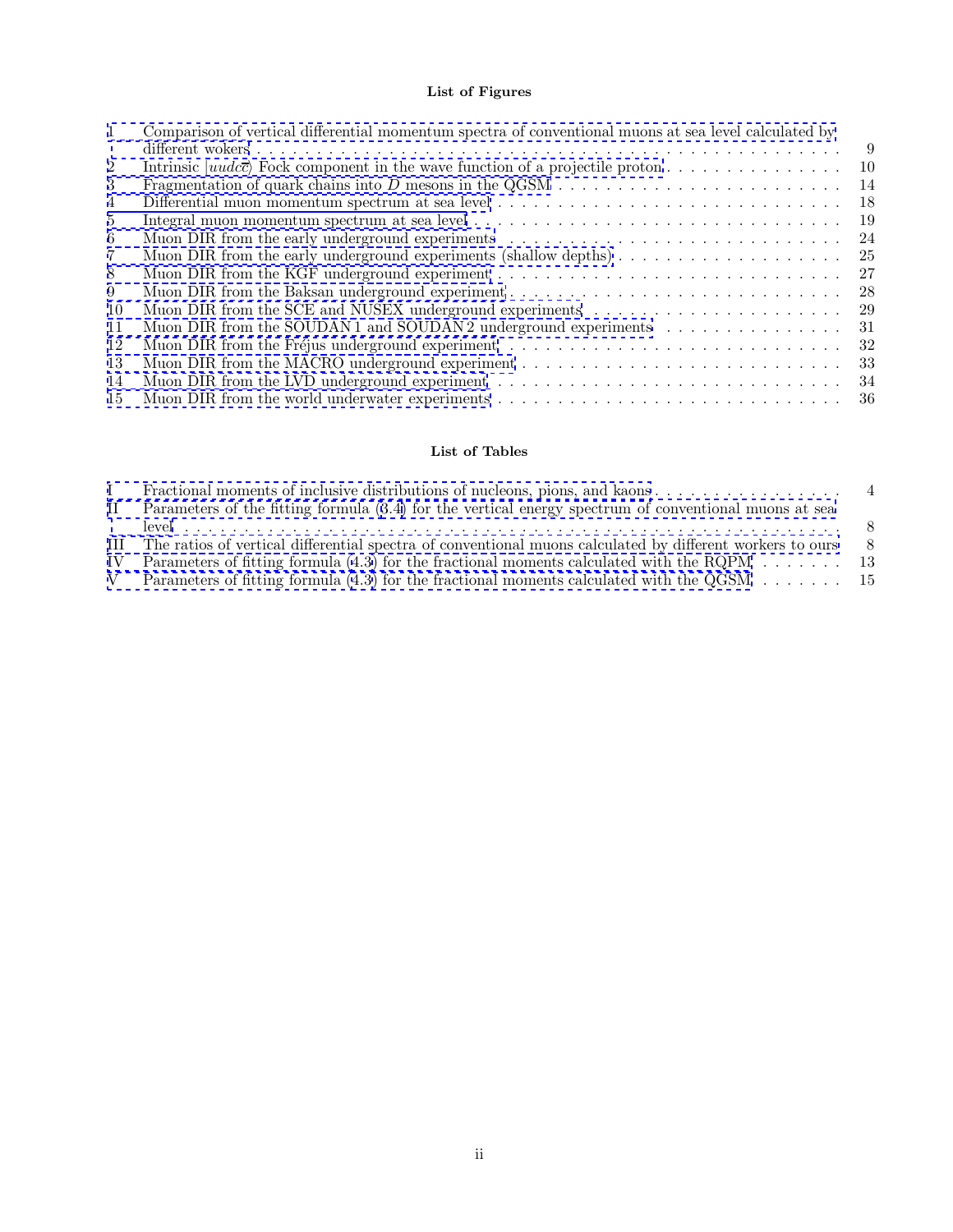# **Atmospheric Muon Flux at Sea Level, Underground, and Underwater**

<span id="page-3-0"></span>E. V. Bugaev, <sup>1</sup> A. Misaki, <sup>2</sup> V. A. Naumov, <sup>3,4,5</sup> T. S. Sinegovskaya, <sup>4</sup> S. I. Sinegovsky, <sup>4</sup> and N. Takahashi <sup>6</sup>

 $1$ Institute for Nuclear Research, Russian Academy of Science, Moscow 117312, Russia

 $2$  National Graduate Institute for Policy Studies, Urawa 338-8570, Japan

 $3$ Laboratory of Theoretical Physics, Irkutsk State University, Irkutsk 664003, Russia

<sup>4</sup>Department of Theoretical Physics, Physics Faculty, Irkutsk State University, Irkutsk 664003, Russia

 $5$ Istituto Nazionale di Fisica Nucleare, Sezione di Firenze, Firenze 50125, Italy

 $6$ Department of Electronic and Information System Engineering, Faculty of Science and Technology,

Hirosaki University, Hirosaki 036-8561, Japan

The vertical sea-level muon spectrum at energies above 1 GeV and the muon intensities at depths up to 18 km w.e. in different rocks and in water are calculated. The results are particularly collated with a great body of the ground-level, underground, and underwater muon data. In the hadron-cascade calculations, we take into account the logarithmic growth with energy of inelastic cross sections and pion, kaon, and nucleon generation in pion-nucleus collisions. For evaluating the prompt muon contribution to the muon flux, we apply the two phenomenological approaches to the charm production problem: the recombination quark-parton model and the quark-gluon string model. We give simple fitting formulas describing our numerical results. To solve the muon transport equation at large depths of a homogeneous medium, we use a semianalytical method, which allows the inclusion of an arbitrary (decreasing) muon spectrum at the medium boundary and real energy dependence of muon energy losses. Our analysis shows that at the depths up to 6–7 km w.e., essentially all underground data on the muon flux correlate with each other and with the predicted one for conventional  $(\pi, K)$  muons, to within 10%. However, the high-energy sea-level muon data as well as the data at high depths are contradictory and cannot be quantitatively described by a single nuclear-cascade model.

PACS Number(s): 13.85.Tp,13.85. t, 96.40 z, 96.40.Tv

# **I. INTRODUCTION**

The flux of cosmic-ray muons in the atmosphere, underground, and underwater provides a way of testing the inputs of nuclear cascade models, that is, parameters of the primary cosmic-ray flux (energy spectrum, chemical composition) and particle interactions at high energies. In particular, measurements of the muon energy spectra, angular distributions and the depth-intensity relation (DIR) have much potential for yielding information about the mechanism of charm production in hadron-nucleus collisions at energies beyond the reach of accelerator experiments. This information is a subject of great current interest for particle physics [[1\]](#page-45-0) and yet is a prime necessity in highenergy and very high-energy neutrino astronomy [[2](#page-45-0)]. Indeed, the basic and unavoidable background for many future astrophysical experiments with full-size underwater or underice neutrino telescopes will be an effect of the atmospheric neutrino flux of energies from about 1 TeV to tens of PeV. However, in the absence of a generally recognized and tried model for charm hadroproduction, the current estimates of the  $\nu_{\mu}$  and (most notably)  $\nu_{e}$  backgrounds have inadmissibly wide scatter even at multi-TeV neutrino energies, which shoots up with energy. At  $E_{\nu} \sim 100$  TeV, different estimates of the  $\nu_{\mu}$  and  $\nu_{e}$  spectra vary within a few orders of magnitude (see Refs. [[2–5\]](#page-45-0) for reviews and references).

The present state of the art of predicting the atmospheric neutrino flux seems to be more satisfactory at energies below a few TeV. However, the theory meets more rigid requirements on accuracy of the calculations here [[6\]](#page-45-0): for an unambiguous treatment of the current data on up-going (atmospheric neutrino induced) muon flux, the neutrino flux must be calculated with a 10 % accuracy at least, whereas the uncertainties in the required input data (primary spectrum, cross sections for light meson production, etc.) hinder to gain these ends. Because of this, a vital question is a normalization of the calculated (model-dependent) atmospheric neutrino flux and the muon flux is perhaps the only tool for such a normalization. The point is that atmospheric muons and neutrinos are generated in just the same processes. Therefore, the accuracy of the neutrino flux calculation can be improved by forcing the poorly known input parameters of the cascade model to fit the data on the muon flux.

The sea-level muon data obtained by direct measurements with magnetic spectrometers are crucial but still insufficient for this purpose. The fact is that numerous sea-level measurements (see e.g. Refs. [[7–17\]](#page-45-0) for the vertical muon flux, Refs. [\[18,19](#page-45-0)] for near-horizontal flux, and Ref. [[20\]](#page-45-0) for a compilation of the data) are in rather poor agreement to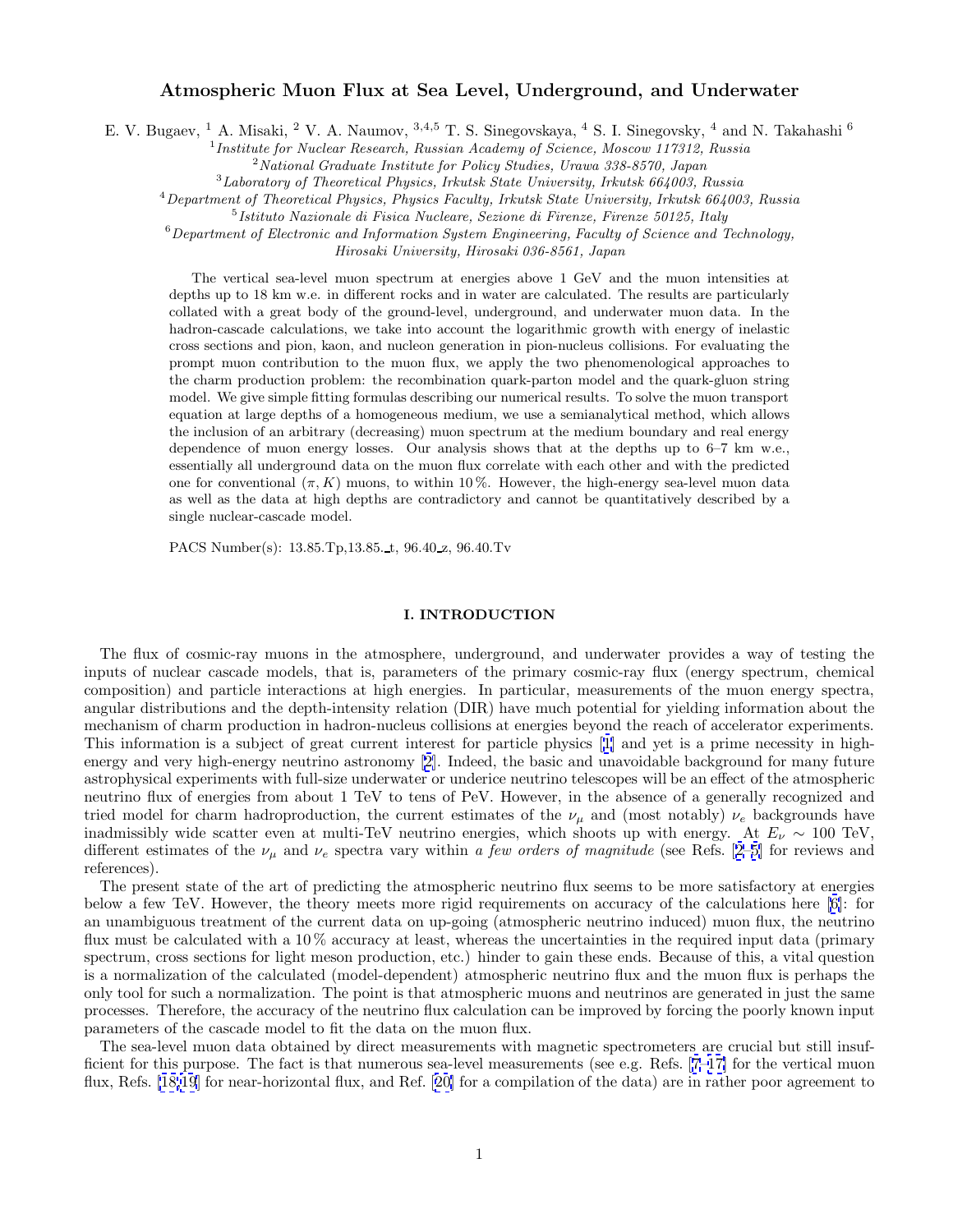<span id="page-4-0"></span>one another, even though each of the experiments by itself typically has very good statistical accuracy. This is true to a greater or lesser extent everywhere over the whole energy region accessible to the ground-based installations.

On the other hand, a quite representative array of data on cosmic-ray muon DIR in rock and, to a lesser extent, in water has been accumulated. Underground muon experiments may number in the tens in a span of sixty years (see Refs. [[21–](#page-45-0)[47\]](#page-46-0) and also [\[48–50](#page-46-0)] for reviews and further references). It should be noted that the results of many early measurements, specifically those performed at shallow depths, have not lost their significance today, considering that modern experiments principally aim at greater depths. Underwater muon experiments have over 30 years of history [[51–59](#page-46-0)] and it is believed that they will gain in importance with the progress of high-energy neutrino telescopes.

It may be somewhat unexpected but the underground data are more self-consistent in comparison with ground-level data, at least for depths to about 6 km w.e. (corresponding roughly to 3–4 TeV of muon energy at sea level) and hence they provide a useful check on nuclear cascade models. There is a need to piece together all these data in order to extract some physical inferences thereof. Also, it would be useful to correlate the underground and underwater data with the results of the mentioned direct measurements of the sea-level muon spectrum [\[7–17](#page-45-0)] as well as with the data deduced by indirect routes [[33,36,37](#page-45-0)[,44,60–66\]](#page-46-0).

It is the purpose of this paper to discuss the above-mentioned data on the vertical muon flux at sea level, underground, and underwater in the context of a single calculation, with emphasis on the prompt muon problem. The implementation of the results to the normalization of the high-energy atmospheric neutrino flux will be discussed elsewhere [\[67](#page-46-0)].

In Section II we discuss the employed model for the primary spectrum and composition as well as the nuclearcascade model for production and propagation of high-energy nucleons, pions, and kaons in the atmosphere. Some required formulas for the atmospheric muon flux are given in Section [III;](#page-9-0) at the end of that Section, we give a simple parametrization for the calculated vertical spectrum of conventional  $(\pi, K)$  muons at sea level. The models for charm hadroproduction, those are used in the present work to make an estimate of the prompt-muon (PM) contribution, are the concern of Section [IV](#page-10-0); the recombination quark-parton model is considered with some details. At the end of this Section, we present simple parametrizations for the predicted differential and integral PM spectra. In Section [V](#page-19-0) we compare our predictions for the vertical muon spectra (differential and integral) with the direct and indirect data at sea level. Section [VI](#page-23-0) is concerned with muon propagation through matter. Calculation of the muon intensity at large depths is a rather nontrivial problem even though the muon energy spectrum at the medium boundary is assumed to be known; we briefly sketch our semianalytical approach to that problem. The comparison between the calculated muon DIR and the aforecited underground and underwater data is fully considered in Section [VII.](#page-25-0) In Appendix [A](#page-40-0) we give the model formulas for the spectra of muons from inclusive semileptonic decays of a D meson and  $\Lambda_c$  hyperon in the lab. frame. In Appendix [B](#page-42-0) we present a summary for the differential cross sections of the muon–matter interactions (direct  $e^+e^-$  pair production, bremsstrahlung, photonuclear interaction) as well as (for completeness sake) Sternheimer's formula for ionization energy loss. Our conclusions are presented in Section [VIII.](#page-39-0)

### **II. NUCLEAR-CASCADE MODEL**

### **A. Primary spectrum and composition**

For energies above 1 TeV we use the semiempirical model for the integral primary spectrum proposed by Nikol'sky et al. [\[68](#page-46-0)] (from here on we will call it "NSU model"):

$$
F(\geq E_0) = F_0 E_0^{-\gamma} \sum_A B_A \left( 1 + \delta_A \frac{E_0}{A} \right)^{-\infty}.
$$
\n(2.1)

Here  $E_0$  is the energy per particle in GeV,  $F_0 = 1.16$  cm<sup>-2</sup>s<sup>-1</sup>sr<sup>-1</sup>,  $\gamma = 1.62 \, (\pm 0.03)$ , and  $\mathfrak{E} = 0.4$ . The  $\delta_A$ 's specify the region of the "knee" in the primary spectrum. We adopt  $\delta_p = 6 \times 10^{-7}$  and  $\delta_{A\geq 4} = 10^{-5}$ . These values correspond to the hypothesis which attributes the change in the energy spectrum of the primaries at  $E_0 \gtrsim 10^3$  TeV to photodesintegration of nuclei with pion photoproduction by photons with energy ∼ 70 eV inside the cosmic ray sources. The chemical composition is given with the following values for  $B_A$ :  $B_1 = 0.40 \, (\pm 0.03)$ ,  $B_4 = 0.21 \, (\pm 0.03)$ ,  $B_{15} = 0.14 \, (\pm 0.03), B_{26} = 0.13 \, (\pm 0.03),$  and  $B_{51} = 0.12 \, (\pm 0.04)$  for the five standard groups of nuclei. The numerical values of A indicate the average atomic weights in the groups. The corresponding differential spectrum is given by

$$
\frac{dF}{dE_0} = \gamma F_0 E_0^{-(\gamma+1)} \sum_A B_A \left( 1 + \delta_A \frac{E_0}{A} \right)^{-\infty} \left[ 1 + \frac{\omega \delta_A E_0 / A}{\gamma (1 + \delta_A E_0 / A)} \right].
$$
\n(2.2)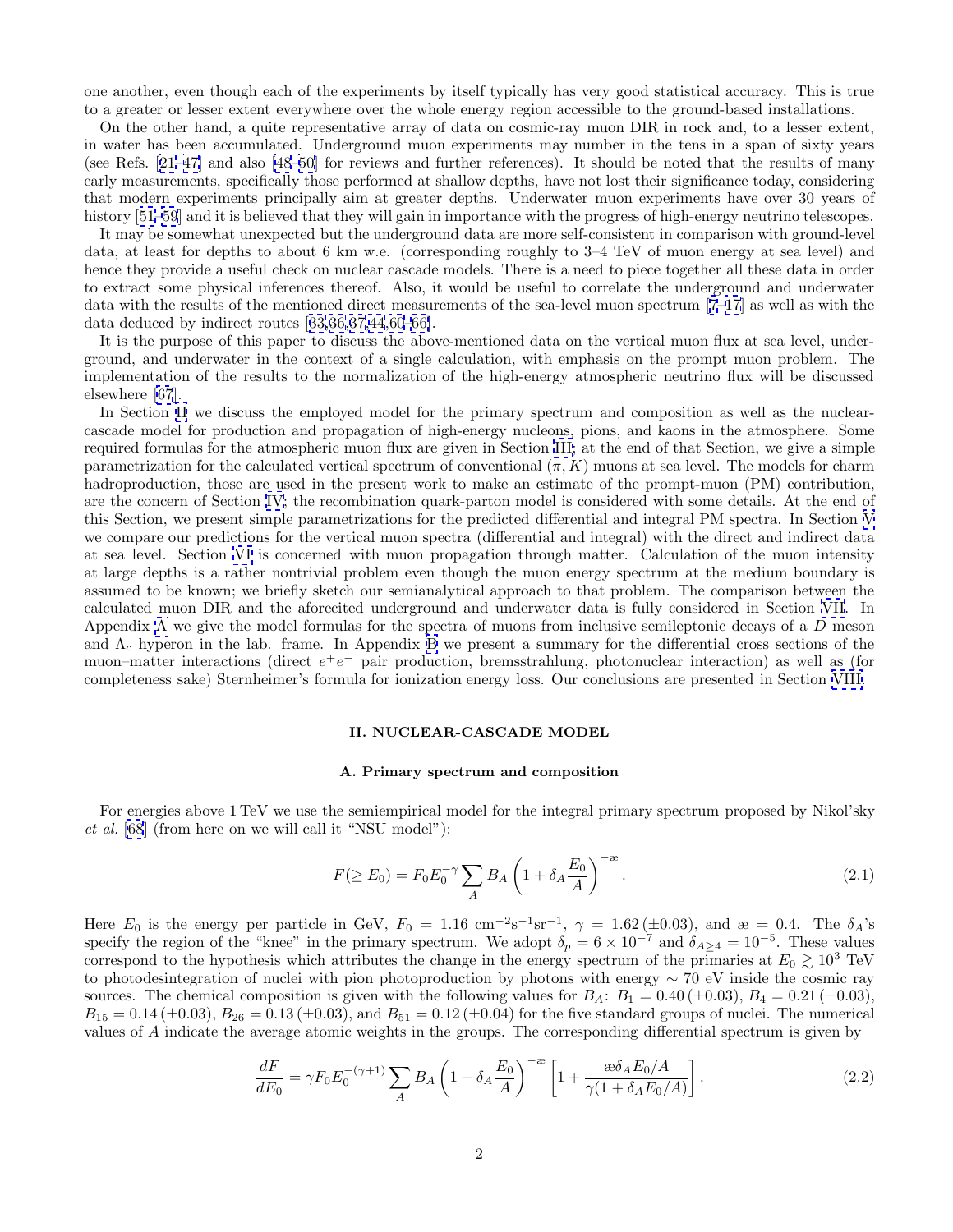<span id="page-5-0"></span>The NSU approximation has been deduced from an analysis of fluctuations in the relative number of electrons and muons in extensive air showers and corresponds to the data on absolute intensities of primary protons and various nuclei at energies  $E_0 \ge 1$ , 10<sup>3</sup>, 10<sup>6</sup> TeV/particle, and also to the data on the shape of the integral spectrum in the vicinity of the knee (see Ref. [[68](#page-46-0)] for specific sources of the data).

The model, on the whole, fits the modern data on the primary spectrum and composition from about 100 GeV/particle up to 100 EeV/particle. Specifically, at  $E_0 \lesssim 10^3$  TeV/particle, the model fits reasonably well the recent results of the COSMOS satellite experiment [[69\]](#page-47-0), the JACEE balloon experiment [[70\]](#page-47-0), and the BASJE airshower experiment [\[71](#page-47-0)]. On the other hand, there is a strong discrepancy between the NSU model and the recent data of the Japan balloon-borne emulsion chamber experiment [\[72](#page-47-0)], which indicates a milder knee shape than that found in the previous experiments, although the data of Ref. [\[72](#page-47-0)] for the nuclear composition agree with the NSU model at  $E_0 \gtrsim 10 \text{ TeV}/\text{particle}$ . The data for the spectrum and composition are most inconsistent in the vicinity of the knee  $[(10^2 \div 10^4) \text{ TeV}/\text{particle}]$ . Scanty experimental data favor a pure proton composition at  $E_0 \gtrsim 10^4 \text{ TeV}/\text{particle rather}$ than almost fixed composition predicted by the NSU model. In the connection it should be noted that an essential contribution to the deep underground flux of muons, in particular, ones originated from the decay of charmed hadrons (at depths below  $\sim 10$  km w.e.), is given by the primaries with energies from the knee region. Thus the long-standing problem of the knee is closely allied to the PM problem. At the same time, the total intensity of underground/water muons is scarcely affected by the region  $E_0 \gg 10^4$  TeV/particle. Thus we will not discuss here the problem of the primary spectrum and composition at super-high energies (see Refs. [[71](#page-47-0),[73](#page-47-0)] for current reviews).

### **B. Nuclear cascade at high energies: Basic assumptions**

Our nuclear-cascade calculations at high energies are based on the analytical model of Ref. [\[74](#page-47-0)] which describes well all available experimental data on hadron spectra for various atmospheric depths and for energies from about 1 TeV up to about 600 TeV. The processes of regeneration and overcharging of nucleons, and charged pions, as well as production of kaons, nucleons, and charmed particles in pion–nucleus collisions have been properly accounted for. Let us outline the basic assumptions of the model.

(i) The nuclear component of the primary spectrum is replaced with a superposition of free nucleons. Eq. ([2.2](#page-4-0)) transforming to the equivalent nucleon spectrum yields the following differential energy spectra of protons and neutrons:

$$
\frac{dF_p}{dE_N} \equiv \mathcal{D}_p^0(E_N) = \mathcal{D}_1(E_N) + \frac{1}{2} \sum_{A \ge 4} \mathcal{D}_A(E_N),
$$
  

$$
\frac{dF_n}{dE_N} \equiv \mathcal{D}_n^0(E_N) = \frac{1}{2} \sum_{A \ge 4} \mathcal{D}_A(E_N)
$$

Here  $E_N$  is the nucleon energy (in GeV),

$$
\mathcal{D}_A(E_N) = \frac{C_A \mathcal{D}_0 E_N^{-(\gamma+1)}}{(1 + \delta_A E_N)^{\mathfrak{m}}} \left[ 1 + \frac{\mathfrak{w}\delta_A E_N}{\gamma (1 + \delta_A E_N)} \right],
$$

 $\mathcal{D}_0 = \gamma B_1 F_0 = 0.75 \,\mathrm{cm}^{-2} \mathrm{s}^{-1} \mathrm{sr}^{-1} (\mathrm{GeV/nucleon})^{-1}$ , and  $C_A = A^{1-\gamma} B_A/B_1$   $(A = 1, 4, 15, 26, 51)$ . Outside the knee region we use the asymptotic formulas:

$$
\mathcal{D}_A(E_N) = \begin{cases}\nC_A \mathcal{D}_0 E_N^{-(\gamma+1)} & \text{for } E_N \ll E_N^{(1)}, \\
1.25 \delta_A^{-\alpha} C_A \mathcal{D}_0 E_N^{-(\gamma+\alpha+1)} & \text{for } E_N \gg E_N^{(2)},\n\end{cases}
$$
\n(2.3)

where  $E_N^{(1)} = 6.5/\delta_A$  GeV/nucleon and  $E_N^{(2)} = 0.6/\delta_A$  GeV/nucleon. A numerical procedure is applied to smooth out the calculated spectra of secondary hadrons at energies around the knee region.

(ii) We assume a logarithmic growth with energy of the total inelastic cross sections  $\sigma_{iA}^{inel}$  for interactions of a hadron  $i$  with a nuclear target A. Such a dependence arises from a model for elastic amplitude of hadron–hadron collisions, based on the conception of double pomeron with the supercritical intercept [\[74](#page-47-0)]. For simplicity sake we will use also another consequence of this model: the asymptotic equality of the inelastic cross sections for any hadron. Thereby

$$
\sigma_{iA}^{\text{inel}}(E) = \sigma_{iA}^0 + \sigma_A \ln\left(\frac{E}{E_1}\right) \qquad (i = N, \pi, K, \dots)
$$
\n(2.4)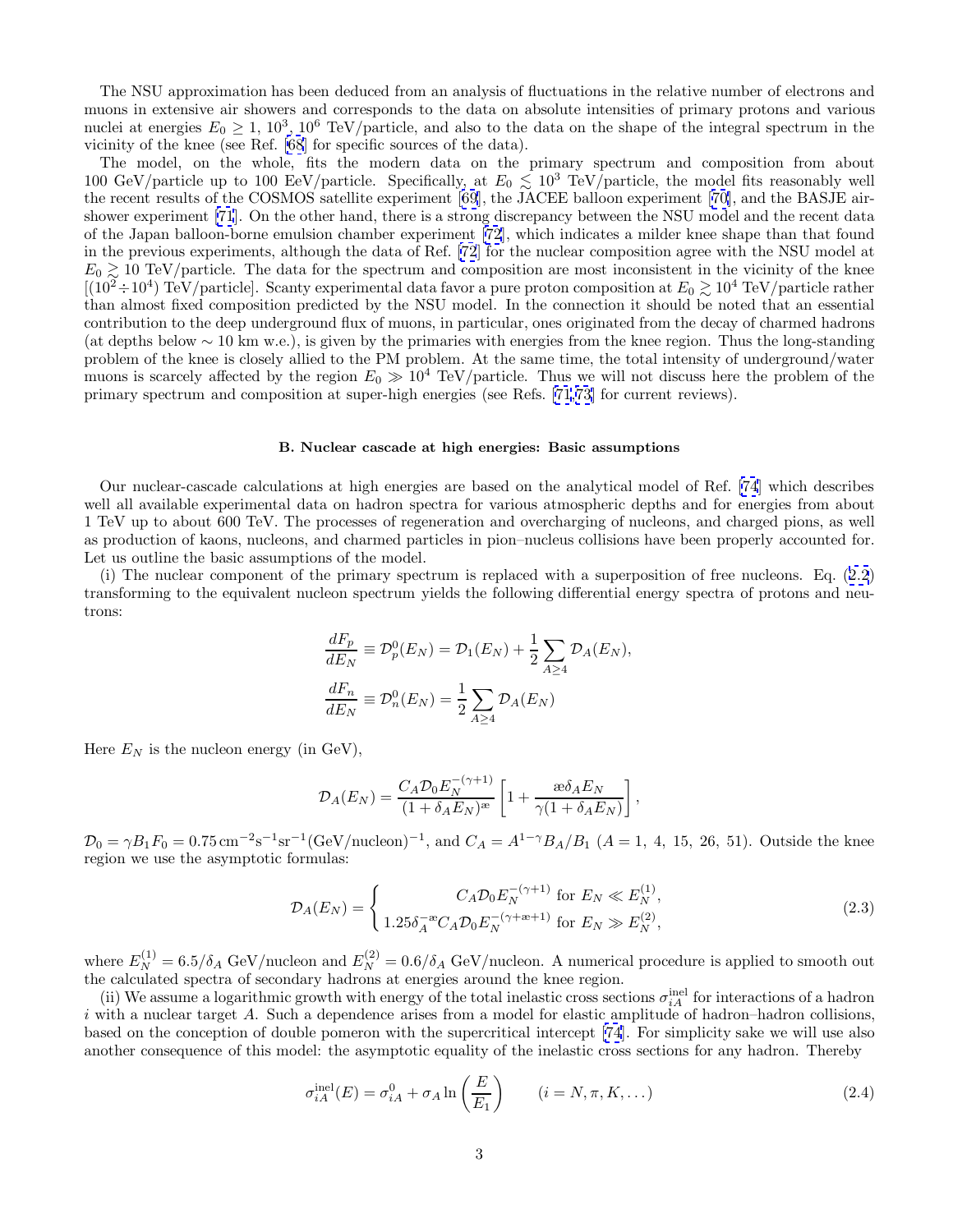<span id="page-6-0"></span>at  $E \ge E_1 = 1$  TeV. The following values of the parameters are adopted:  $\sigma_A = 19$  mb,  $\sigma_{NA}^0 = 275$  mb  $(N = p, n)$ ,  $\sigma_{\pi \pm A}^0 = 212 \text{ mb}, \, \sigma_{KA}^0 = 183 \text{ mb } (K = K^{\pm}, K^0, \overline{K}{}^0).$ 

(iii) It is assumed that Feynman scaling holds in the fragmentation region of the inclusive processes  $iA \rightarrow fX$ , where  $i = p, n, \pi^{\pm}, f = p, n, \pi^{\pm}, K^{\pm}, K^0, \overline{K}^0$ , and A is the "air nucleus". So the normalized invariant inclusive cross sections  $(E/\sigma_{iA}^0) d^3\sigma_{iA\to fX}/d^3p$  are energy independent at large x (where x is the ratio of the final particle energy to that of the initial one). Let us denote

$$
\mathcal{W}_{fi}(x) = \frac{\pi}{\sigma_{iA}^0} \int_0^{(p_T^{\text{max}})^2} \frac{E}{p_L} \left( E \frac{d^3 \sigma_{iA \to fX}}{d^3 p} \right) dp_T^2.
$$

Then the fractional moments ("Z-factors") defined by

$$
Z_{fi}(\gamma) = \int_0^1 x^{\gamma - 1} \mathcal{W}_{fi}(x) dx \tag{2.5}
$$

are constant inside the regions with constant exponent  $\gamma$  (that is outside the knee energy region in the primary spectrum). Table I shows fractional moments  $Z_{fi}(\gamma)$  for the two values of  $\gamma$  in the case where the incident particle i is a proton or  $\pi^+$  meson and  $f = p, n, \pi^{\pm}, K^{\pm}, K^0_L$ . The moments for  $i = n$  and  $\pi^-$  can be derived using the well-known isotopic relations for the inclusive cross sections. To calculate the Z-factors for all reactions except  $\pi A \to N X$  and  $\pi A \to K X$ , we used a parametrization of ISR data put forward by Minorikawa and Mitsui [\[75](#page-47-0)]. The quantities  $Z_{N\pi}$ and  $Z_{K\pi}$  were calculated from the two central moments,  $\langle x \rangle$  and  $\langle x^2 \rangle$ , for the inclusive distributions obtained by Anisovich et al. [[76\]](#page-47-0) in the framework of quasinuclear quark model.

TABLE I. Fractional moments  $Z_{fi}(\gamma)$  of inclusive distributions of nucleons, pions, and kaons for the two values of  $\gamma$ .

|       |        | $\boldsymbol{n}$ | $\pi$  | $\pi$           |        |        | $K^0_L$ |
|-------|--------|------------------|--------|-----------------|--------|--------|---------|
|       |        |                  |        | $\gamma = 1.62$ |        |        |         |
|       | 0.1990 | 0.0763           | 0.0474 | 0.0318          | 0.0067 | 0.0023 | 0.0045  |
| $\pi$ | 0.0070 | 0.0060           | 0.1500 | 0.0552          | 0.0120 | 0.0120 | 0.0100  |
|       |        |                  |        | $\gamma = 2.02$ |        |        |         |
|       | 0.1980 | 0.0585           | 0.0257 | 0.0162          | 0.0039 | 0.0012 | 0.0026  |
| $\pi$ | 0.0060 | 0.0040           | 0.1480 | 0.0346          | 0.0100 | 0.0100 | 0.0080  |

(iv) The kaon regeneration (i.e. the processes  $K^{\pm}A \to K^{\pm}X$ ,  $K^{\pm}A \to K^{0}X$ , etc.) is disregarded in our calculations. Also, we neglect the nucleon and pion production in kaon–nucleus collisions as well as pion production in kaon decays, which makes it possible to split up the total system of the transport equations into nucleon-pion part and kaon one. Our estimations show that the inclusion of the aforementioned effects will cause the muon flux to increase, but no more than by a few per cent. It is clear that similar effects for charmed particles are completely negligible.

(v) At the stage of nuclear cascade (but, of course, not at the muon production stage) the decay of  $\pi^{\pm}$  mesons (critical energy  $E_{\pi}^{\rm cr} \simeq 0.12$  TeV) is neglected for directions close to vertical at pion energies  $\gtrsim 1$  TeV. This approximation greatly simplifies the description of the pion regeneration and the production of nucleons, kaons, and charmed particles in pion–nucleus collisions.

### **C. Nucleon-pion cascade equations**

In line with the above-listed assumptions, the  $4 \times 4$  system of transport equations for the nucleon-pion part of the cascade can be written

$$
\left[\frac{\partial}{\partial h} + \frac{1}{\lambda_i(E)}\right] \mathcal{D}_i(E, h) = \sum_j \frac{1}{\lambda_j^0} \int_0^1 \mathcal{W}_{ij}(x) \mathcal{D}_j\left(\frac{E}{x}, h\right) \frac{dx}{x^2},\tag{2.6}
$$

 $(i, j = p, n, \pi^+, \pi^-)$  with the boundary conditions

$$
\mathcal{D}_p(E,0) = \mathcal{D}_p^0(E), \quad \mathcal{D}_n(E,0) = \mathcal{D}_n^0(E), \quad \mathcal{D}_{\pi^+}(E,0) = \mathcal{D}_{\pi^-}(E,0) = 0.
$$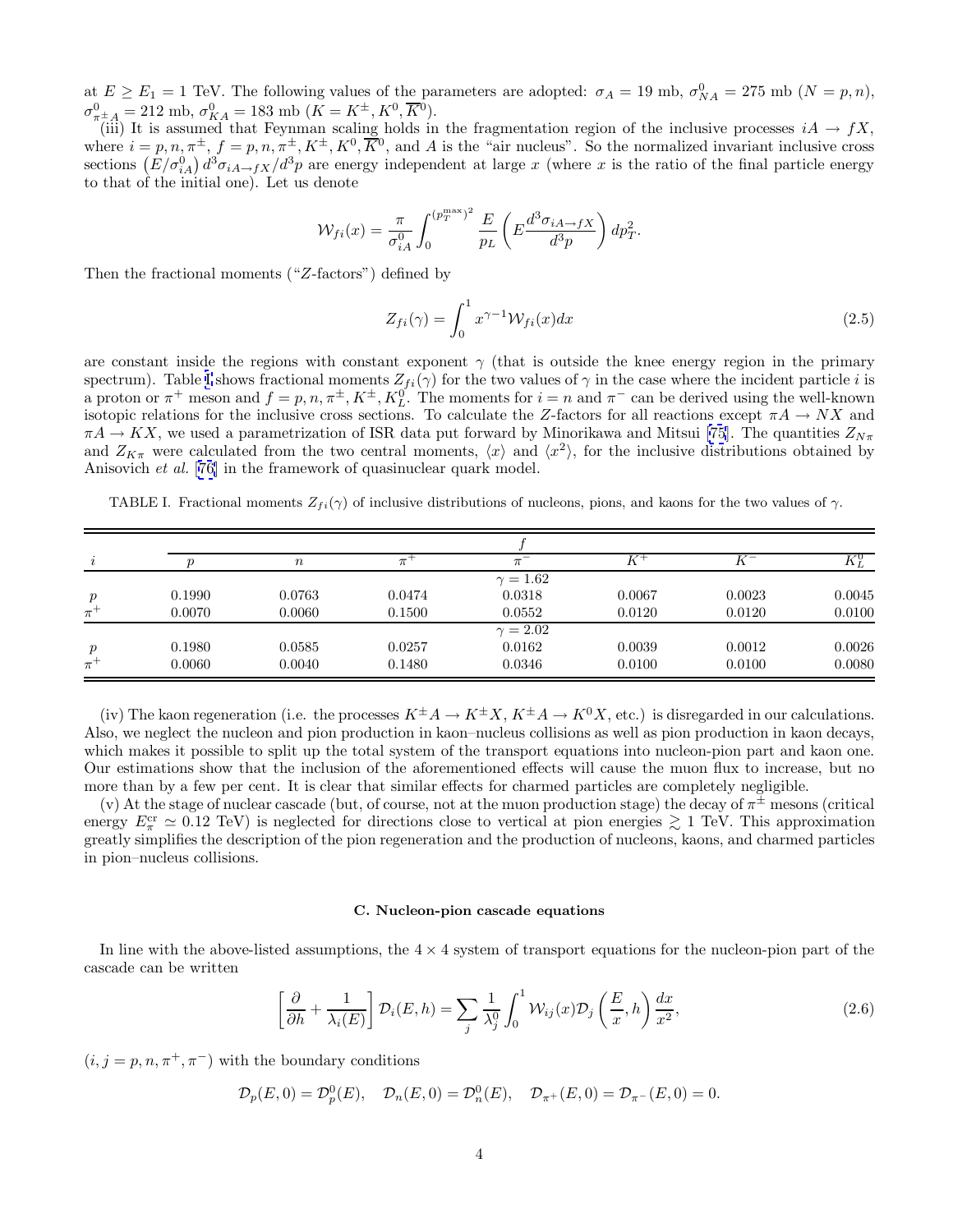<span id="page-7-0"></span>Here  $\mathcal{D}_i(E, h)$  is the differential energy spectrum of particles i at the atmospheric depth h,

$$
\lambda_i(E) = \frac{1}{N_0 \sigma_{iA}^{\text{inel}}(E)}, \qquad \lambda_i^0 = \frac{1}{N_0 \sigma_{iA}^0},
$$

and  $N_0$  is the number of target nuclei in 1 g of air.

The solution to the system [\(2.6\)](#page-6-0) can be found as an expansion in powers of the dimensionless parameter  $h/\lambda_A$ , where  $\lambda_A = 1/(N_0 \sigma_A) \simeq 14.5 \lambda_N^0$ . Within the power-behaved regions of the primary spectrum described by Eq. ([2.3\)](#page-5-0), the solution is of the form

$$
\mathcal{D}_p(E, h) = \frac{1}{2} \left[ N^+(E, h) + N^-(E, h) \right], \quad \mathcal{D}_n(E, h) = \frac{1}{2} \left[ N^+(E, h) - N^-(E, h) \right],
$$
  

$$
\mathcal{D}_{\pi^+}(E, h) = \frac{1}{2} \left[ \Pi^+(E, h) + \Pi^-(E, h) \right], \quad \mathcal{D}_{\pi^-}(E, h) = \frac{1}{2} \left[ \Pi^+(E, h) - \Pi^-(E, h) \right],
$$

where

$$
N^{\kappa}(E,h) = \frac{\mathcal{D}_p^0(E) + \kappa \mathcal{D}_n^0(E)}{2j^{\kappa}} \sum_{\kappa'} \left(j^{\kappa} + \kappa'\right) \exp\left[-\frac{h}{\Lambda_{N\pi}^{\kappa\kappa'}(E)}\right] \left[1 + \mathcal{O}\left(\frac{h}{\lambda_A}\right)\right],
$$
  
\n
$$
\Pi^{\kappa}(E,h) = \frac{\mathcal{D}_p^0(E) + \kappa \mathcal{D}_n^0(E)}{2j^{\kappa}} Z_{\pi N}^{\kappa}(\gamma) \left(\frac{\Lambda_{\kappa}}{\lambda_N}\right) \sum_{\kappa'} (-\kappa') \exp\left[-\frac{h}{\Lambda_{N\pi}^{\kappa\kappa'}(E)}\right] \left[1 + \mathcal{O}\left(\frac{h}{\lambda_A}\right)\right],
$$
  
\n
$$
\frac{1}{\Lambda_{N\pi}^{\kappa\kappa'}(E)} = \frac{1 + \kappa' j^{\kappa}(E)}{2\Lambda_N^{\kappa}(E)} + \frac{1 - \kappa' j^{\kappa}(E)}{2\Lambda_{\pi}^{\kappa}(E)} \quad (\kappa, \kappa' = \pm),
$$
  
\n
$$
j^{\kappa}(E) = \sqrt{1 + \frac{Z_{\pi N}^{\kappa} Z_{N\pi}^{\kappa} \Lambda_{\kappa}^2}{\lambda_N^0 \lambda_{\pi}^0}} \simeq 1 + \frac{Z_{\pi N}^{\kappa} Z_{N\pi}^{\kappa} \Lambda_{\kappa}^2}{2\lambda_N^0 \lambda_{\pi}^0},
$$
  
\n
$$
\frac{1}{\Lambda_{\kappa}} = \frac{1 - Z_{NN}^{\kappa}}{2\lambda_N^0} - \frac{1 - Z_{\pi\pi}^{\kappa}}{2\lambda_{\pi}^0}, \qquad \frac{1}{\Lambda_{\kappa}^{\kappa}(E)} = \frac{1}{\lambda_i(E)} - \frac{Z_{ii}^{\kappa}}{\lambda_i^0},
$$
  
\n
$$
Z_{NN}^{\kappa} = Z_{pp} + \kappa Z_{np}, \qquad Z_{\pi\pi}^{\kappa} = Z_{\pi^+\pi^+} + \kappa Z_{\pi^+\pi}.
$$
  
\n
$$
Z_{\pi N}^{\kappa} = Z_{\pi^+p} + \kappa
$$

The functions  $\Lambda_{N\pi}^{\kappa\kappa'}(E)$  can be treated as the generalized absorption ranges. Not counting the processes of nucleonantinucleon pair production by pions, the formulas for  $\Lambda_{N\pi}^{\kappa\kappa'}(E)$  are very simple:

$$
\Lambda^{\kappa+}_{N\pi}(E)=\Lambda^\kappa_N(E),\qquad \Lambda^{\kappa-}_{N\pi}(E)=\Lambda^\kappa_\pi(E),
$$

and thus

$$
N^{\kappa}(E,h) \propto \exp\left[-\frac{h}{\Lambda_N^{\kappa}(E)}\right], \quad \Pi^{\kappa}(E,h) \propto \exp\left[-\frac{h}{\Lambda_\pi^{\kappa}(E)}\right] - \exp\left[-\frac{h}{\Lambda_N^{\kappa}(E)}\right].
$$

The  $\mathcal{O}(h/\lambda_A)$  corrections were calculated in Ref. [\[74](#page-47-0)] and it was demonstrated that they became important at  $h > 500-600$  g/cm<sup>2</sup>. However these corrections are of no significance for present purposes, because the greater part of the atmospheric muon flux is generated on the depths  $h \lesssim 300 \text{ g/cm}^2$ .

#### **D. Kaon production and transport**

Kaon decay cannot be neglected even at very high energies; as a result the differential energy spectra of kaons,  $\mathcal{D}_K(E, h, \vartheta)$ , depend on zenith angle  $\vartheta$ . In line with approximation (iv) of Section IIB and assuming isothermality of the atmosphere, the transport equation for kaons may be written as

$$
\left[\frac{\partial}{\partial h} + \frac{1}{\lambda_K(E)} + \frac{E_K^{\text{cr}}(\vartheta)}{Eh}\right] \mathcal{D}_K(E, h, \vartheta) = G_K(E, h), \quad (K = K^{\pm}, K_L^0),\tag{2.7}
$$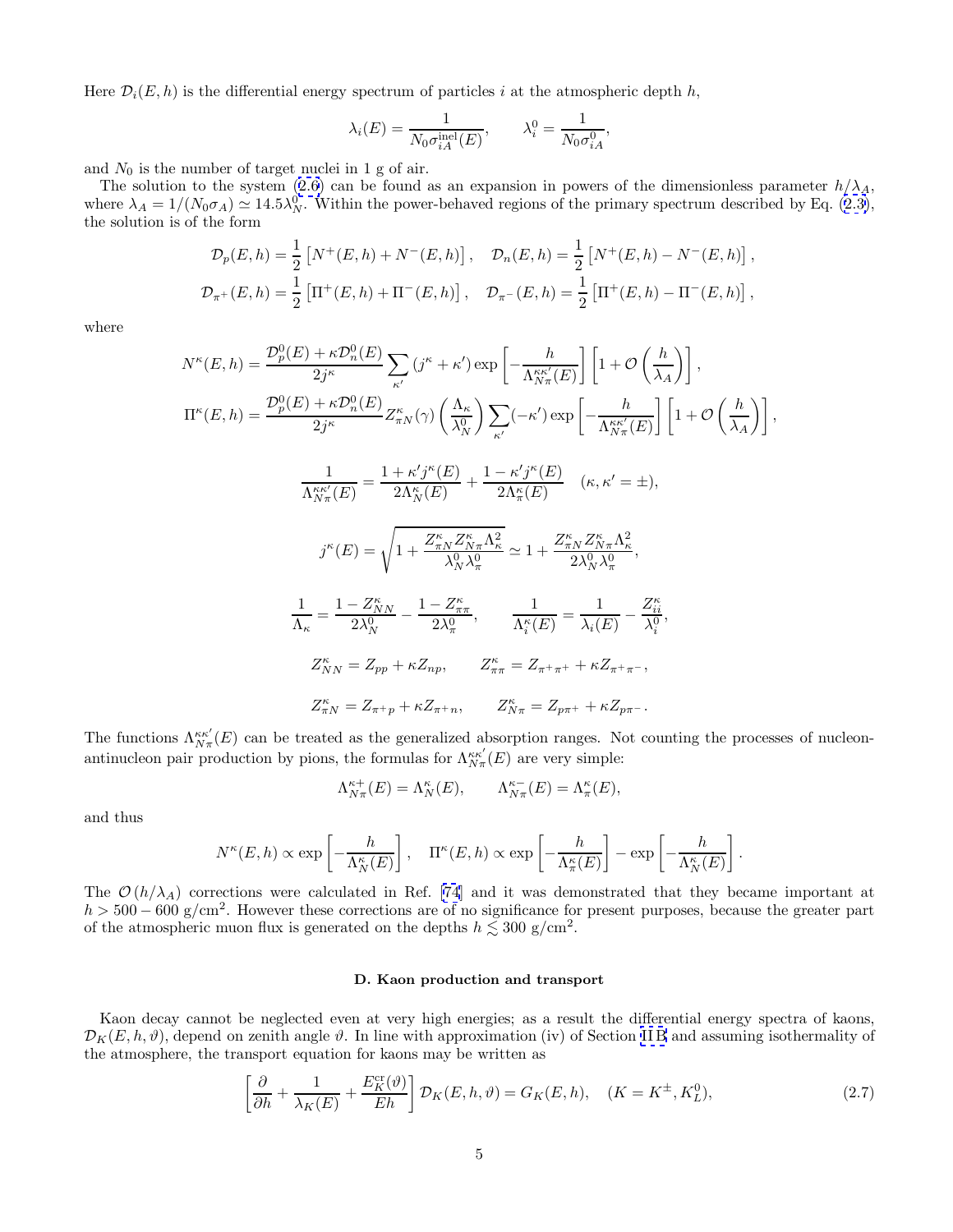<span id="page-8-0"></span>where  $E_K^{\text{cr}}(\vartheta) = m_K H_0 \sec \vartheta / \tau_K$  is the kaon critical energy (at  $\vartheta \lesssim 75^{\circ}$ ),  $m_K$  and  $\tau_K$  are the kaon mass and lifetime, and  $H_0 \simeq 6.44$  km is the parameter of the isothermal atmosphere. The source function  $G_K(E, h)$  describes kaon production in  $NA$  and  $\pi A$  collisions. Taking into account the explicit form of the nucleon and pion spectra outside the knee region (see Section [II C](#page-6-0)), we have

$$
G_K(E, h) = \sum_{i=p,n,\pi^+,\pi^-} \frac{1}{\lambda_i^0} \int_0^1 \mathcal{W}_{Ki}(x) \mathcal{D}_i\left(\frac{E}{x}, h\right) \frac{dx}{x^2}
$$

$$
\simeq \frac{1}{2} \sum_{\kappa} \left[ \frac{Z_{KN}^{\kappa}(\gamma_h)}{\lambda_N^0} N^{\kappa}(E, h) + \frac{Z_{K\pi}^{\kappa}(\gamma_h)}{\lambda_{\pi}^0} \Pi^{\kappa}(E, h) \right],
$$
(2.8)

where

$$
Z_{KN}^{\kappa}(\gamma_h) = Z_{Kp}(\gamma_h) + \kappa Z_{Kn}(\gamma_h), \qquad Z_{K\pi}^{\kappa}(\gamma_h) = Z_{K^+\pi^+}(\gamma_h) + \kappa Z_{K^+\pi^-}(\gamma_h),
$$

and  $\gamma_h = \gamma + h/\lambda_A$ .

Upon integrating Eq.  $(2.7)$  $(2.7)$  with the source function  $(2.8)$  and neglecting the weak h-dependence of the kaon Zfactors we obtain

$$
\mathcal{D}_{K}(E,h,\vartheta) = \int_{0}^{h} \exp\left[-\frac{(h-h')}{\lambda_{K}(E)}\right] \left(\frac{h'}{h}\right)^{E_{K}^{cr}(\vartheta)/E} G_{K}(E,h') \, dh' \n\approx \Gamma\left(\varepsilon_{K}(\vartheta)\right) \exp\left[-\frac{h}{\lambda_{K}(E)}\right] \sum_{\kappa} \left[Z_{KN}^{\kappa}(\gamma) \left(\frac{h}{\lambda_{N}^{0}}\right) N_{K}^{\kappa}(E,h,\vartheta) + Z_{K\pi}^{\kappa}(\gamma) \left(\frac{h}{\lambda_{\pi}^{0}}\right) \Pi_{K}^{\kappa}(E,h,\vartheta)\right],
$$
\n(2.9)

$$
\begin{split} N_K^{\kappa}(E,h,\vartheta) &= \frac{\mathcal{D}_p^0(E)+\kappa \mathcal{D}_n^0(E)}{4j^{\kappa}} \sum_{\kappa'} \left(j^{\kappa}+\kappa'\right) \mathring{\gamma} \left(\varepsilon_K(\vartheta),\frac{h}{\Lambda_K^{\kappa\kappa'}(E)}\right) \left[1+\mathcal{O}\left(\frac{h}{\lambda_A}\right)\right],\\ \Pi_K^{\kappa}(E,h,\vartheta) &= \frac{\mathcal{D}_p^0(E)+\kappa \mathcal{D}_n^0(E)}{4j^{\kappa}} Z_{\pi N}^{\kappa}(\gamma) \left(\frac{\Lambda_{\kappa}}{\lambda_N^0}\right) \sum_{\kappa'} (-\kappa') \mathring{\gamma} \left(\varepsilon_K(\vartheta),\frac{h}{\Lambda_K^{\kappa\kappa'}(E)}\right) \left[1+\mathcal{O}\left(\frac{h}{\lambda_A}\right)\right]. \end{split}
$$

Here  $\varepsilon_K(\vartheta) = E_K^{\text{cr}}(\vartheta)/E + 1$ ,  $\Gamma$  is the gamma-function,  $\dot{\gamma}$  is the incomplete gamma-function,

$$
\sqrt{\xi}(\varepsilon, z) = \frac{1}{\Gamma(\varepsilon)} \int_0^1 t^{\varepsilon - 1} e^{-zt} dt,
$$

and

$$
\frac{1}{\Lambda_K^{\kappa\kappa'}(E)} = \frac{1}{\Lambda_{N\pi}^{\kappa\kappa'}(E)} - \frac{1}{\lambda_K(E)}.
$$

The approximate solution (2.9) is valid at  $E \lesssim 40$  TeV (with  $\gamma = 1.62$ ) and  $E \gtrsim 2 \times 10^3$  TeV (with  $\gamma = 2.02$ ). The  $\mathcal{O}(h/\lambda_A)$  corrections are small at  $h \lesssim 500$  g/cm<sup>2</sup> and the derived solution will suffice for our purpose.

### **E. Nuclear cascade at low and intermediate energies**

For the "low-energy part" of the nuclear cascade  $(E_0 \lesssim 1 \text{ TeV}/\text{particle})$ , we adopt the relevant results of Refs. [[77,78\]](#page-47-0) obtained within a rather circumstantial nuclear-cascade model. The model includes the effects of strong scaling violation in hadron–nucleus and nucleus–nucleus collisions, ionization energy losses of charged particles, temperature gradient of the stratosphere, geomagnetic cutoffs and solar modulation of the primary spectrum. The computational results were verified considering a great body of data on the secondary nucleons, mesons, and muons in wide ranges of geographical latitudes and altitudes in the atmosphere. The model was also tested using low-energy data on contained events observed with several underground neutrino detectors.

Since the key features of the model were discussed in several papers (see e.g. Ref. [[6\]](#page-45-0) and references therein), we shall not dwell upon the question here. Only one point needs to be made. The geomagnetic effects for the sea-level muon flux are sizable up to about 5 GeV. However, later on, we are going to deal with the muon data at high latitudes that are insensitive to the geomagnetic cutoff. The same all the more true of the solar modulation effects.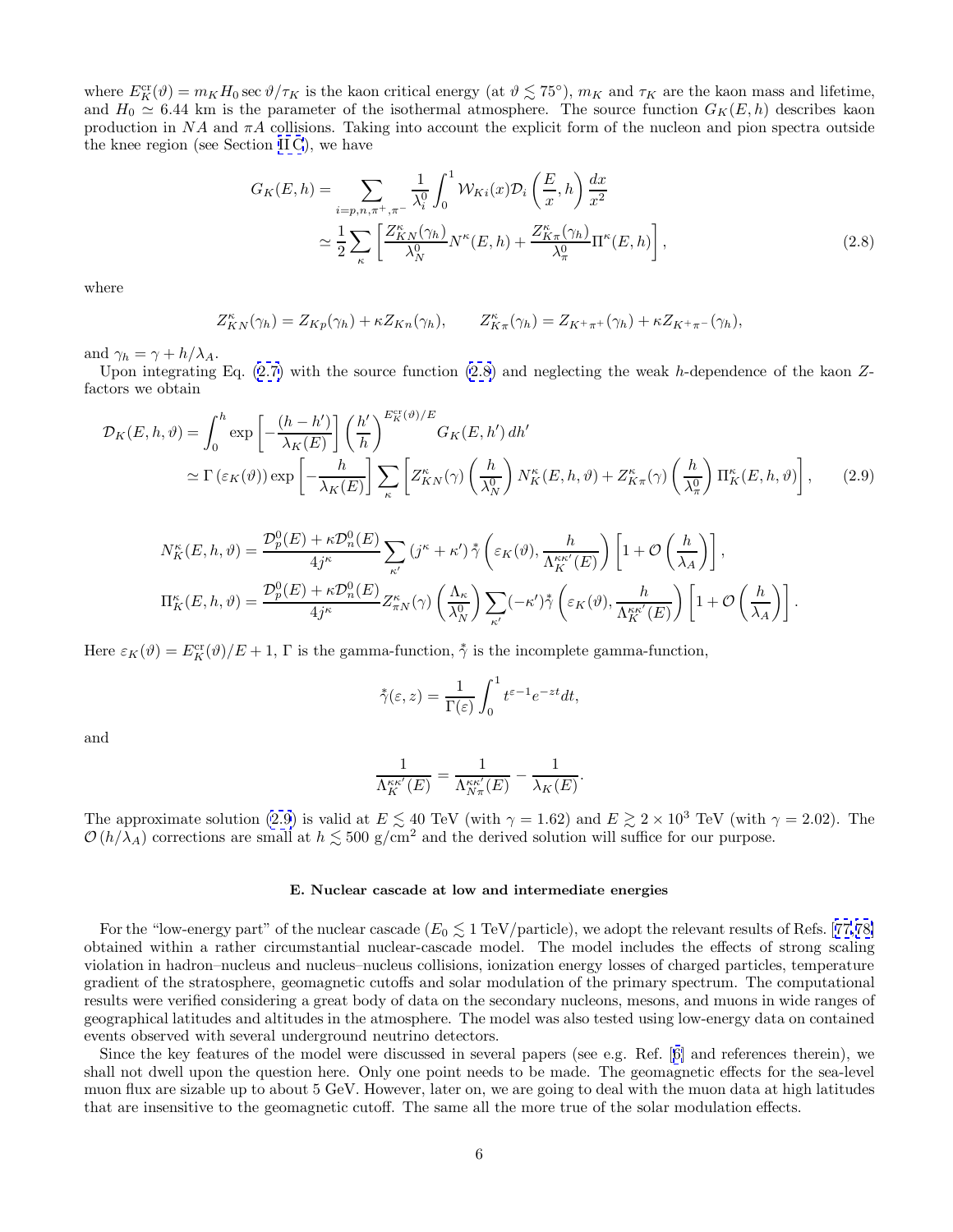# **III. CONVENTIONAL MUON FLUX**

<span id="page-9-0"></span>Our calculation of the muon production and propagation through the atmosphere is based on the standard continuos loss approximation. Our interest is in the muon flux at momenta  $p \gtrsim 1 \text{ GeV/c}$ . Thus the  $\mathcal{O}(m_\mu^2/p^2)$  effects can be neglected. For simplicity, the nonisothermality of the atmosphere will be ignored in the formulas which follow (see Ref. [[78\]](#page-47-0) for the corresponding corrections).

Let  $\mathcal{D}_{\mu}(E, h, \vartheta)$  be the differential energy spectrum of muons at depth h and zenith angle  $\vartheta$  and  $\beta_{\mu}(E) = -dE/dh$  $a_{\mu}(E) + b_{\mu}(E)E$  be the rate of the muon energy loss due to ionization  $(a_{\mu}(E))$  and radiative and photonuclear interactions in the air  $(b_{\mu}(E)E)$ . The muon transport equation is

$$
\left[\frac{\partial}{\partial h} + \frac{E_{\mu}^{\text{cr}}(\vartheta)}{Eh}\right] \mathcal{D}_{\mu}(E, h, \vartheta) = \frac{\partial}{\partial E} \left[\beta_{\mu}(E) \mathcal{D}_{\mu}(E, h, \vartheta)\right] + G_{\mu}^{\pi, K}(E, h, \vartheta)
$$
\n(3.1)

with

$$
G_{\mu}^{\pi,K}(E,h,\vartheta) = \sum_{M=\pi^{\pm},K^{\pm}} B(M_{\mu 2}) \frac{E_{M}^{\text{cr}}(\vartheta)}{hE} \left(1 - \frac{m_{\mu}^{2}}{m_{M}^{2}}\right)^{-1} \int_{m_{\mu}^{2}/m_{M}^{2}}^{1} \mathcal{D}_{M}\left(\frac{E}{x},h,\vartheta\right) dx + \sum_{K=K^{\pm},K_{L}^{0}} B(K_{\mu 3}) \frac{E_{K}^{\text{cr}}(\vartheta)}{hE} \int_{x_{K}^{-}}^{x_{K}^{+}} F_{K}^{\mu}(x) \mathcal{D}_{K}\left(\frac{E}{x},h,\vartheta\right) dx,
$$
(3.2)

Here  $E_{\mu}^{\text{cr}}(\vartheta) = m_{\mu}H_0 \sec \vartheta/\tau_{\mu} \simeq 1.03 \sec \vartheta$  GeV is the muon critical energy,  $B(M_{\mu2(3)})$  are the branching ratios for the  $\pi_{\mu_2}$ ,  $K_{\mu_2}$ , and  $K_{\mu_3}$  decays,  $F_K^{\mu}(x)$  is the muon spectral function for  $K_{\mu_3}$  decay, and

$$
x_K^{\mp} = 2m_{\mu}^2 \left[ \left( m_K^2 - m_{\pi}^2 + m_{\mu}^2 \right) \pm \sqrt{\left( m_K^2 - m_{\pi}^2 + m_{\mu}^2 \right)^2 - 4m_{\mu}^2 m_K^2} \right]^{-1},
$$

The explicit form of  $F_K^{\mu}(x)$  is rather cumbersome but there is no need to write it out because the  $K_{\mu 3}$  decay contribution to the muon flux does not exceed 2.5 % [\[79](#page-47-0)].

The solution to Eq.  $(3.1)$  is given by

$$
\mathcal{D}_{\mu}(E, h, \vartheta) = \int_0^h W_{\mu}(E, h, h', \vartheta) G_{\mu}^{\pi, K} \left( \mathcal{E}(E, h - h'), h', \vartheta \right) dh'.
$$

Here

$$
W_{\mu}(E, h, h', \vartheta) = \frac{\beta_{\mu} \left( \mathcal{E}(E, h - h') \right)}{\beta_{\mu}(E)} \exp \left[ - \int_{h'}^{h} \frac{E_{\mu}^{\text{cr}}(\vartheta)}{\mathcal{E}(E, h - h'')} \frac{dh''}{h''} \right]
$$
(3.3)

and  $\mathcal{E}(E, h)$  is the root of the integral equation

$$
\int_{E}^{\mathcal{E}} \frac{dE}{\beta_{\mu}(E)} = h,
$$

that is, the energy which a muon must have at the top of the atmosphere in order to reach depth h with energy  $E$ . As our analysis demonstrates, the weak (logarithmic) energy dependence of the functions  $a_{\mu}$  and  $b_{\mu}$  is only essential for near-horizontal directions and can be disregarded with an accuracy better than 3 % for the directions close to vertical. In this approximation

$$
\mathcal{E}(E,h) = \left(E + \frac{a_{\mu}}{b_{\mu}}\right) \exp(b_{\mu}h) - \frac{a_{\mu}}{b_{\mu}} \quad \text{and} \quad \frac{\beta_{\mu}\left(\mathcal{E}(E,h)\right)}{\beta_{\mu}(E)} = \exp(b_{\mu}h).
$$

In numerical calculations we use  $a_{\mu} = 2.0 \text{ MeV} \cdot \text{cm}^2/\text{g}$  and  $b_{\mu} = 3.5 \times 10^{-6} \text{ cm}^2/\text{g}$ . Eq. (3.3) can be simplified in the two particular cases. At  $E \gg E^{\text{cr}}_{\mu}(\vartheta)$  the muon decay can be neglected, so

$$
W_{\mu}(E, h, h', \vartheta) \simeq \exp [b_{\mu}(h - h')].
$$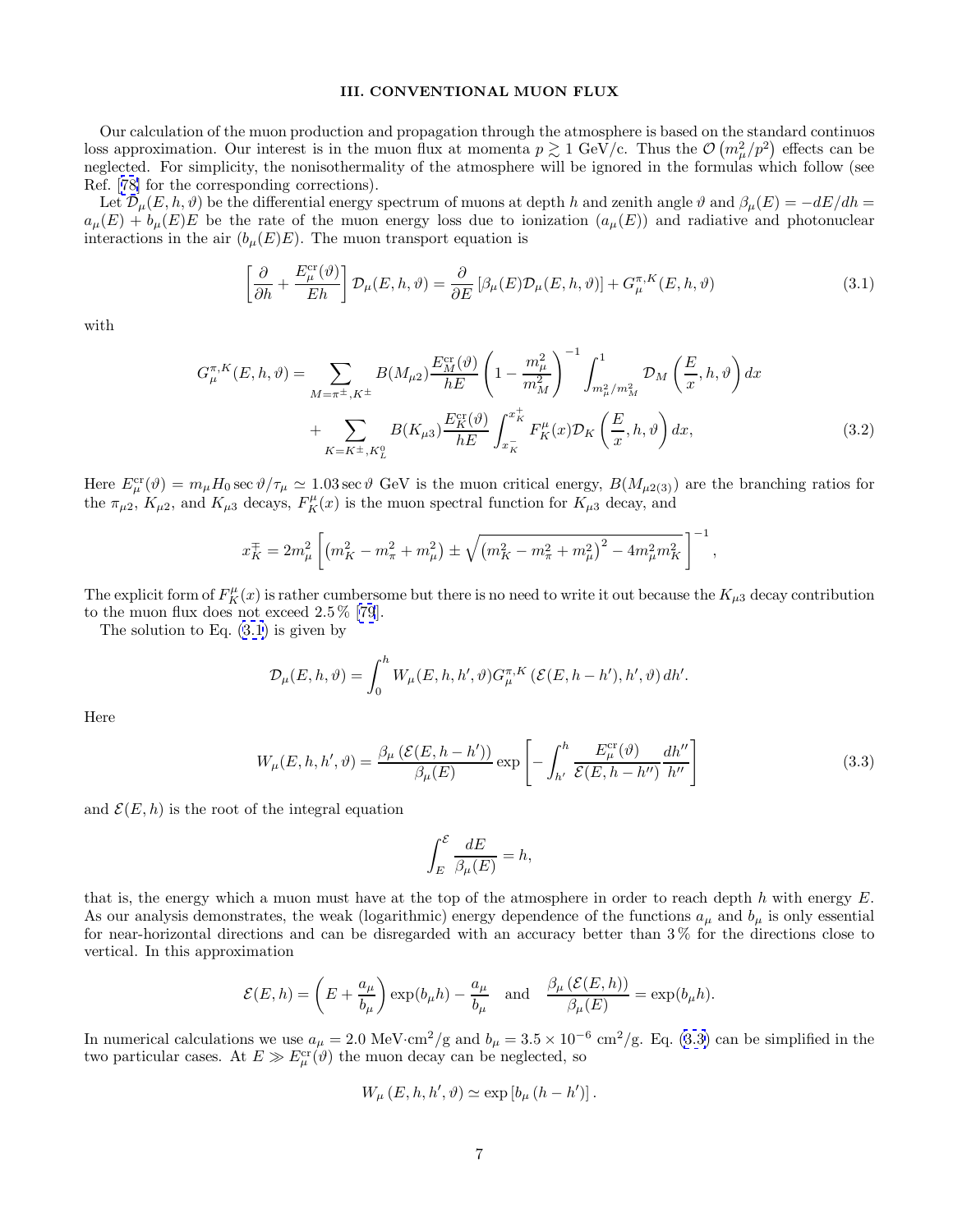<span id="page-10-0"></span>At  $E \ll a_{\mu}/b_{\mu} \approx 0.57$  TeV, the radiative and photonuclear energy loss are inessential and thus

$$
W_{\mu}(E, h, h', \vartheta) \simeq \left[ \left( \frac{h'}{h} \right) \left( \frac{E}{E + a_{\mu}(h - h')} \right) \right]^{E_{\mu}^{\text{cr}}(\vartheta)/(E + a_{\mu} h)}
$$

The combined results of our calculations for the vertical momentum spectrum of conventional muons at sea level can be summarized (with a  $2\%$  accuracy) by the following fitting formula:

$$
\mathcal{D}_{\mu}\left(p, h = 1030 \text{ g/cm}^2, \vartheta = 0^{\circ}\right) = C p^{-(\gamma_0 + \gamma_1 \log p + \gamma_2 \log^2 p + \gamma_3 \log^3 p)},\tag{3.4}
$$

.

with parameters presented in Table II for a few momentum ranges [here  $p$  is the muon momentum in  $GeV/c$  and  $\mathcal{D}_{\mu}(p, h, \vartheta)=(p/E)\mathcal{D}_{\mu}(E, h, \vartheta)].$ 

TABLE II. Parameters of the fitting formula (3.4) for the vertical energy spectrum of conventional muons at sea level.

| Momentum range $(GeV/c)$                     | $C~(\text{cm}^{-2}\text{s}^{-1}\text{sr}^{-1}\text{GeV}^{-1})$ | $\gamma_0$ |        | $\gamma_2$ | $\gamma_3$ |
|----------------------------------------------|----------------------------------------------------------------|------------|--------|------------|------------|
| $1 \div 9.2765 \times 10^{2}$                | $2.950 \times 10^{-3}$                                         | 0.3061     | 1.2743 | $-0.2630$  | 0.0252     |
| $9.2765 \times 10^2 \div 1.5878 \times 10^3$ | $1.781 \times 10^{-2}$                                         | 1.7910     | 0.3040 |            |            |
| $1.5878 \times 10^3 \div 4.1625 \times 10^5$ | $1.435 \times 10^{1}$                                          | 3.6720     |        |            |            |
| $>$ 4.1625 $\times$ 10 <sup>5</sup>          | $10^3$                                                         |            |        |            |            |

Figure [1](#page-11-0) compares our result for the vertical differential muon spectrum at sea level with the results of Volkova et al. [\[80](#page-47-0)], Dar [[81\]](#page-47-0), Butkevich et al. [[82\]](#page-47-0), Lipari [[83\]](#page-47-0), and Agrawal et al. [[84\]](#page-47-0). In this comparison, we used the fitting formulas from Refs. [[80,81\]](#page-47-0), and the corresponding tables from Refs. [[82–84\]](#page-47-0).

In Table III, we show the ratio of each calculated spectrum from Refs. [\[80–84](#page-47-0)] to ours for  $E = 1, 10, \ldots, 10^6$  GeV. The ratios are inside the wide range  $0.75 \div 1.48$ . In the momentum region from  $\sim 5$  to  $5 \times 10^3$  GeV/c, our result is in very good agreement with the recent Monte Carlo calculation by Agrawal et al. [\[84\]](#page-47-0): the discrepancy is less than 6 %. This is consistent with the uncertainties of both calculations caused by the uncertainties in the input parameters. At low energies  $(1 \div 10 \text{ GeV})$ , our calculation agrees closely with the fitting formulas by Volkova *et al.* [[80\]](#page-47-0) and Dar [\[81](#page-47-0)].

| Ref. |                   |       | E(GeV)          |           |                          |                          |       |  |
|------|-------------------|-------|-----------------|-----------|--------------------------|--------------------------|-------|--|
|      |                   |       | 10 <sup>2</sup> | $10^3$    | 10 <sup>°</sup>          | $10^{\circ}$             |       |  |
| [80] | 1.010             | 0.996 | 1.135           | $1.056\,$ | 1.189                    | 1.156                    | 1.483 |  |
| [81] | 1.001             | l.046 | 0.958           | 0.873     | 1.023                    | 1.047                    | 1.405 |  |
| [82] | $\hspace{0.05cm}$ | 1.015 | 1.079           | 0.909     | 0.958                    | 0.902                    | 1.140 |  |
| [83] | 0.753             | 0.820 | 0.858           | 0.823     | 0.955                    | 0.923                    | 1.160 |  |
| [84] | 1.355             | 0.992 | 1.017           | 0.938     | $\overline{\phantom{m}}$ | $\overline{\phantom{a}}$ |       |  |

TABLE III. The ratios of vertical differential spectra of conventional muons calculated by different workers to ours.

#### **IV. CHARM PRODUCTION AND PROMPT MUONS**

The prompt muon and neutrino component of the cosmic ray flux originates from the decay of short-lived particles (mainly charmed hadrons  $D^{\pm}$ ,  $D^0$ ,  $\overline{D}^0$ ,  $\Lambda_c^+$ ,...) produced in interactions of cosmic rays with the atmosphere. For the last fifteen years, a lot of papers with calculations of prompt lepton production in the atmosphere have been published with very different outputs. Suffice it to say that the predicted energy at which the vertical sea-level PM flux becomes equal to that of muons from π and K decays varies from  $\sim 20$  TeV to  $\sim 10^3$  TeV, depending on an adopted charm production model. Early works [[85–92\]](#page-47-0) were based on empirical ad hoc models for open-charm production and some extrapolations of the accessible (rather fragmentary) accelerator data to the orders-of-magnitude higher energies of the primary and secondary particles participant in cosmic-ray interactions. The successive works apply more advanced phenomenological approaches to the charm-production problem [[3,5,](#page-45-0)[93–96](#page-47-0)] or a set of parametrizations for the energy dependence of the inclusive cross sections those qualitatively describe the main features of some popular models for charm production [[4,](#page-45-0)[97\]](#page-47-0). Let us glance off two recent approaches based on the perturbative QCD and the Dual Parton Model (DPM) [[5,](#page-45-0)[96\]](#page-47-0).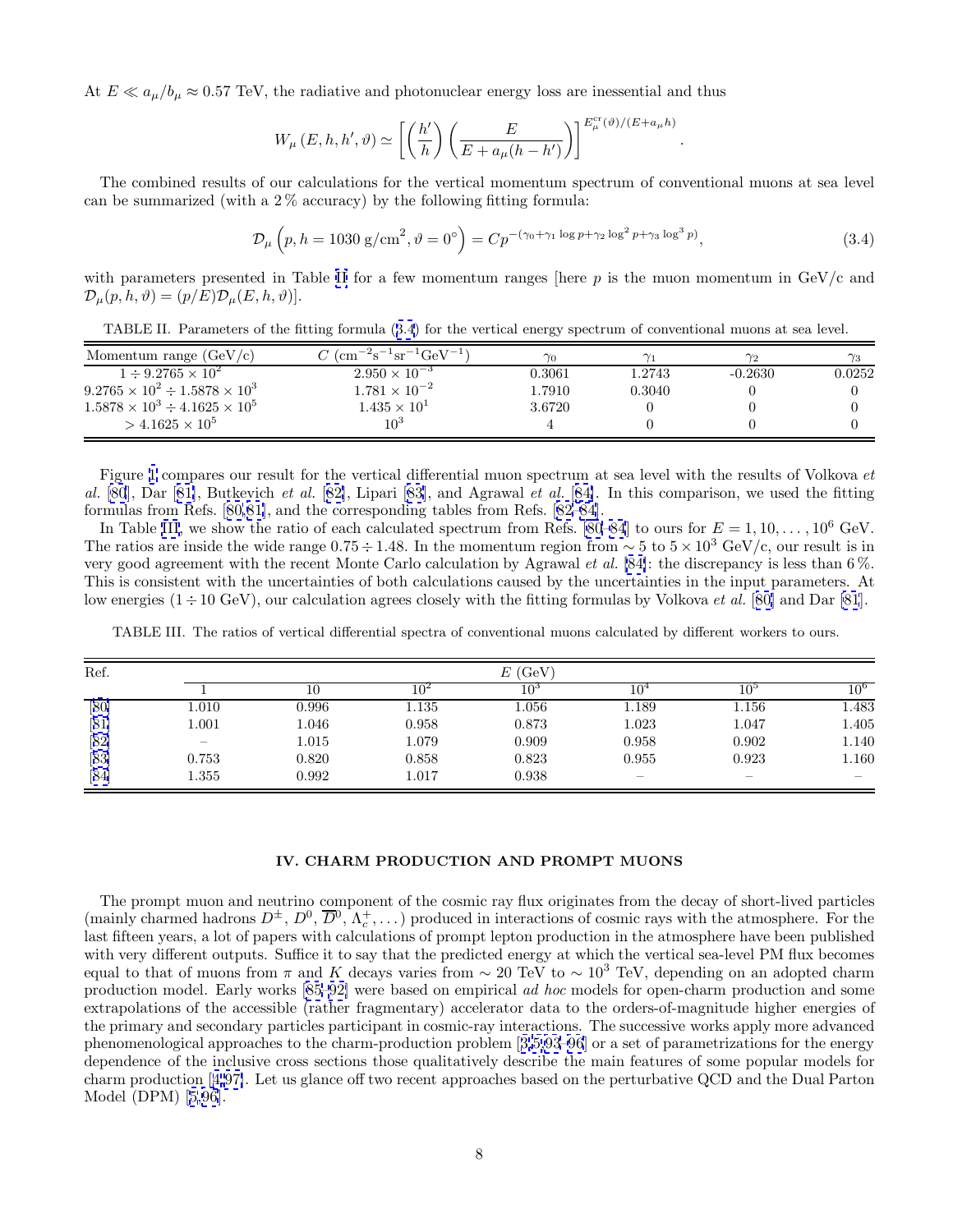<span id="page-11-0"></span>

FIG. 1. Vertical differential momentum spectra of conventional muons at sea level calculated by Volkova et al. [\[80](#page-47-0)], Dar [[81](#page-47-0)], Butkevich et al. [[82\]](#page-47-0), Lipari [[83\]](#page-47-0), Agrawal et al. [\[84](#page-47-0)], and in present work.

Thunman et al. [[5\]](#page-45-0) apply a state-of-the-art model to simulate charm hadroproduction through pQCD processes. To leading order in the coupling constant,  $\alpha_s$ , these are the gluon-gluon fusion  $(gq \to c\bar{c})$  and the quark-antiquark annihilation ( $q\overline{q} \to c\overline{c}$ ). The next-to-leading order,  $\mathcal{O}(\alpha_s)$ , contributions are taken into account by doubling the cross sections. To simulate the primary and cascade interactions, the authors use the well-accepted Monte Carlo code *PYTHYA*. Without going into details of their approach, we emphasize that the PM flux predicted by Thunman et al. is one of the lowest ones. It overcomes the vertical  $\pi$ , K-muon flux at energy of about  $2 \times 10^3$  TeV and therefore is undistinguished in present-day ground-based and underground/water muon experiments.

In the paper by Battistoni et al. [\[96](#page-47-0)], a new Monte Carlo calculation of the PM fraction in atmospheric showers was made using the *DPMJET-II* code based on the two-component DPM and interfaced to the shower code *HEMAS*. The calculation does not yield the absolute PM flux but, from the estimated prompt-to-conventional muon ratio, one can see a leastwise qualitative agreement with the result of Ref. [\[5](#page-45-0)]. In particular, according to the DPM, the prompt component overcomes the conventional one in the region of a thousand TeV (not reachable with the simulated statistics).

In our previous works [\[3](#page-45-0)[,93,94](#page-47-0)], the two different phenomenological nonperturbative approaches to the charmproduction problem have been applied, the Recombination Quark-Parton Model (RQPM) and the Quark-Gluon String Model (QGSM). In the present calculation, we use just these two models. For this reason, the most salient features of them will be outlined below in this Section. The RQPM will be discussed at greater length, considering that the QGSM is well accepted and covered adequately in the literature [[98](#page-47-0)] (see also Ref. [[1\]](#page-45-0) and [\[99](#page-47-0)] for reviews). As an example of a calculation giving a particularly high PM flux, we will also sketch a semiempirical model put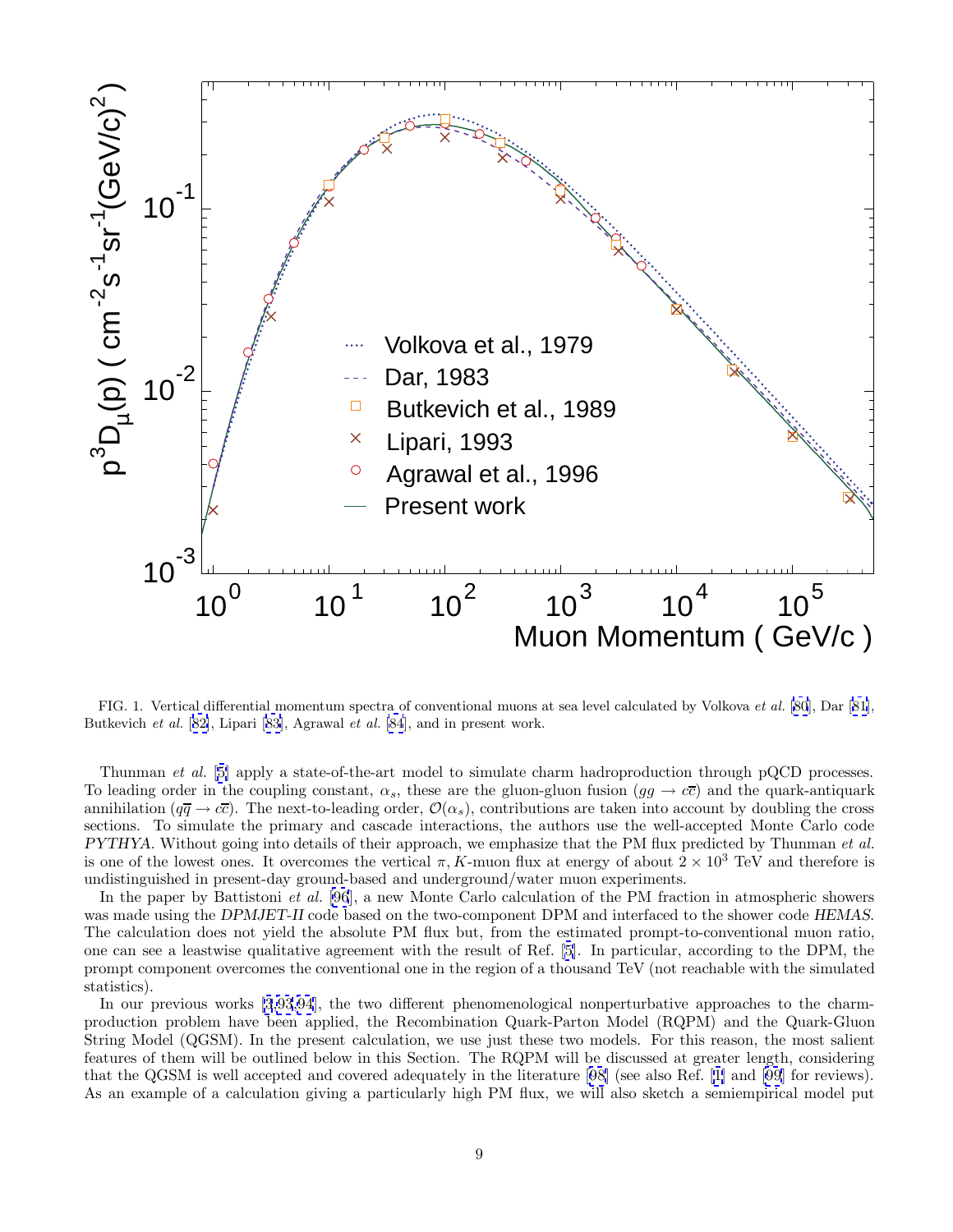<span id="page-12-0"></span>forward by Volkova et al. [[92\]](#page-47-0). The comprehensive reviews of the current experimental status of the charm production problem can be found in Ref. [[100](#page-47-0)].

# **A. Models for charm hadroproduction**

#### 1. Recombination quark-parton model (RQPM)

The RQPM is one of the models with "intrinsic charm". The models of this class are based on the following key assumptions.

**(i)** The projectile wave contains an intrinsic-charm Fock component (see Refs. [\[101,102](#page-47-0)]). As an example, Figure 2 shows the component  $|uudc\bar{c}\rangle$  generated by the virtual subprocess  $gg \to c\bar{c}$  where the initial gluons couple to two (or more) valence quarks of the projectile.



FIG. 2. Intrinsic  $|uudc\overline{c}\rangle$  Fock component in the wave function of a projectile proton.

**(ii)** The interaction of partons in the final state leads to a recombination (or coalescence) of the charmed quark with projectile fragments and to production of leading charmed hadrons [[103](#page-47-0)[–105\]](#page-48-0).

An indication in favor of these models was found in muon–nucleon scattering [[106\]](#page-48-0). It was shown that there exists a visible excess of the charmed particle yield at  $x_F \gtrsim 0.15$  and  $Q^2 \lesssim 40 \text{ GeV}^2$  over the model expectations based on the photon-gluon fusion and conventional QCD evolution. The upper bound for the probability to find an intrinsic-charm Fock component in the proton wave is about 0.6%.

It has been shown by Brodsky *et al.* [\[102\]](#page-47-0) that the diagrams with intrinsic charm, in which a  $c\bar{c}$  pair is coupled to more than one constituent of the projectile hadron, are suppressed by powers of  $M_{c\bar{c}}^2(1-x_c)$  (here  $M_{c\bar{c}}$  is the invariant mass of the pair and  $x_c$  is the fraction of hadron momentum carried by a parton), i.e. the relative contribution of the intrinsic-charm mechanism to the longitudinal momentum distribution of charmed hadrons is expected to be especially large in the fragmentation region of a projectile. In other words, intrinsic-charm models predict relatively hard inclusive spectra. At the same time, the total inclusive cross section can be rather large (it depends strongly on the assumptions about the charm structure function of the projectile hadron). These features cannot be obtained in perturbation theory (see e.g. Ref. [\[107](#page-48-0)] where a comparison of 600 GeV  $\pi^-$  emulsion data with the next-to-leading order pQCD predictions was made).

In the RQPM, the process of hadronization occurs by means of recombination of quarks to hadrons [[104\]](#page-48-0). It is assumed that only slow ("wee") partons of colliding hadrons take part in the interaction and the distributions of fast partons do not change during the collision. Therefore the inclusive spectra of produced particles (those with small  $p_T$ ) and with not too small  $x_F$ ) are entirely governed by quark distributions inside the projectile hadron.

a. Charm production in hadron-nucleon collisions. Inclusive cross section for production of a meson  $M = q\overline{q}$  in pp interaction is

$$
x_F \frac{d\sigma_{pp \to MX}}{dx_F} = \sum_{ij} \int \sigma_{ij} \left( x_{q_i}, x_{q_j} \right) F_{p_1}^{(1)} \left( x_{q_i} \right) F_{p_2}^{(3)} \left( x_{q_j}, x_q, x_{\overline{q}} \right) R_M \left( x_q, x_{\overline{q}}, x_F \right) dx_{q_i} dx_{q_j} dx_q dx_{\overline{q}}.
$$
 (4.1)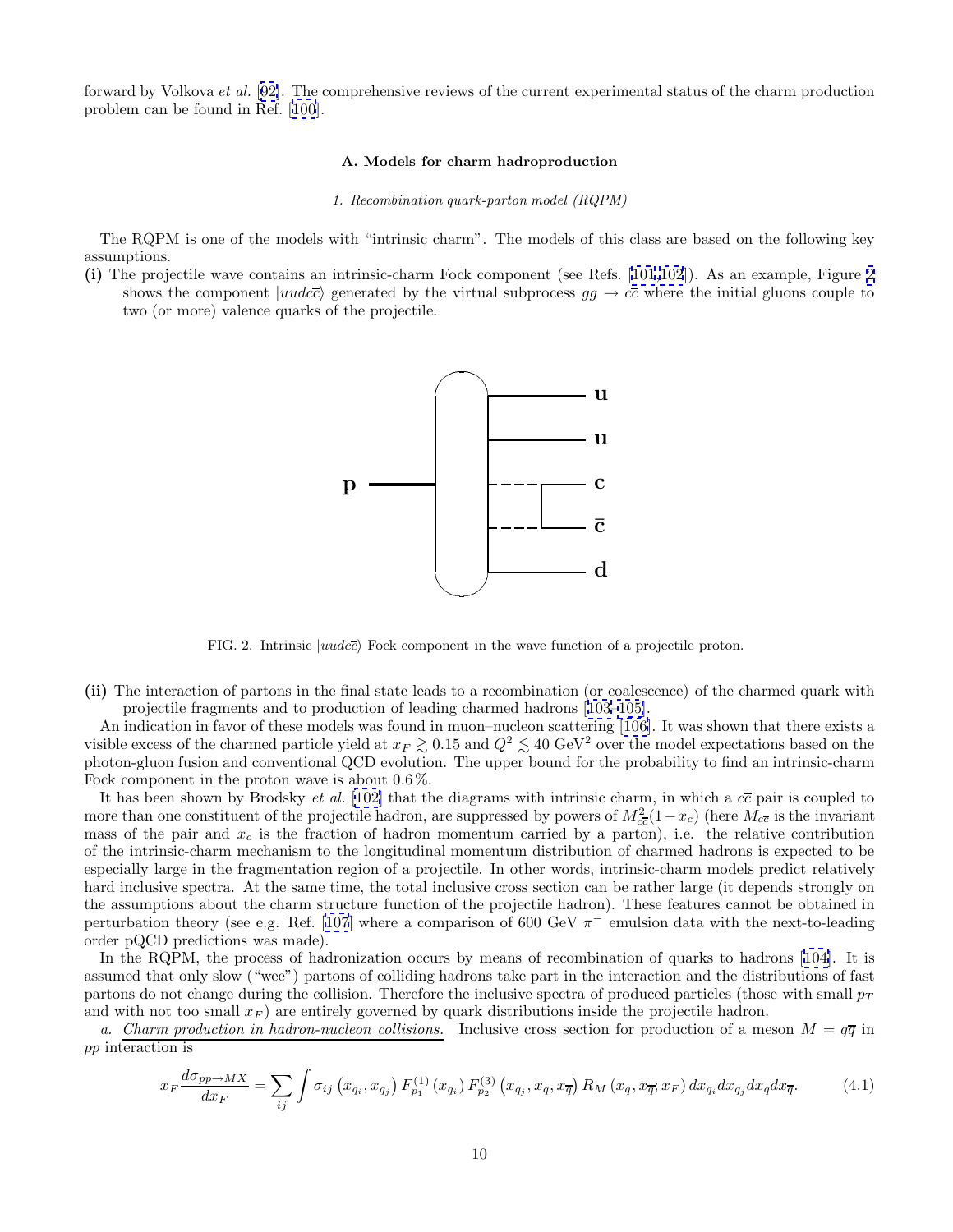Here  $q_i$  and  $q_j$  are the "wee" partons from protons  $p_1$  and  $p_2$ , respectively ( $p_2$  is the projectile),  $\sigma_{ij}$  is the total cross section for  $q_iq_j$  interaction,  $F_{p_k}^{(m)}$  is the m-parton joint distribution inside the proton  $p_k$ , and  $R_M$  is the function of recombination of the pair  $q\bar{q}$  into meson M. The cross section ([4.1\)](#page-12-0) is written for the *fragmentation region* of the projectile  $p_2$ . Let us assume that the distribution of "wee" partons is universal and does not correlate with the distribution of fast partons. Then

$$
F_{p_2}^{(3)}(x_{q_j}, x_q, x_{\overline{q}}) = F_{p_2}^{(1)}(x_{q_j}) F_{p_2}^{(2)}(x_q, x_{\overline{q}}).
$$

Considering that

$$
\sigma_{pp}^{\rm tot} = \sum_{ij} \int \sigma_{ij} (x_{q_i}, x_{q_j}) F_{p_1}^{(1)}(x_{q_i}) F_{p_2}^{(1)}(x_{q_j}) dx_{q_i} dx_{q_j},
$$

yields

$$
x_F \frac{d\sigma_{pp \to MX}}{dx_F} = \sigma_{pp}^{\text{tot}} \int F_p^{(2)}(x_q, x_{\overline{q}}) R_M(x_q, x_{\overline{q}}; x_F) dx_q dx_{\overline{q}}.
$$

In a similar spirit one can derive the inclusive cross section for the generic reaction  $iN \to fX$ :

$$
x_F \frac{d\sigma_{iN \to fX}}{dx_F} = \sigma_{iN}^{\text{tot}}(s) \int F_i(\{x_k\}) R_f(\{x_k\}; x_F) \prod_k dx_k. \tag{4.2}
$$

Here  $x_k$  is the fraction of the projectile momentum which belongs to the parton  $q_k$ ,  $F_i({x_k})$  is the two- or three-quark distribution in the projectile hadron i and  $R_f(\lbrace x_k \rbrace; x_F)$  is the function of recombination of two or three quarks into hadrons.

It would appear reasonable that far away from the threshold of open-charm production, the parton distributions and recombination functions do not depend on the projectile particle energy. Then the s-dependence of the  $d\sigma_{iN\to fX}/dx_F$ is determined by the energy dependence of the total cross section for the iN interaction,  $\sigma_{iN}^{\text{tot}}(s)$ , and therefore the scaling violation is fairly small. As in the case of light particle production, we use for the  $\sigma_{iN}^{\text{tot}}(s)$  the model of elastic amplitude from Ref. [\[74](#page-47-0)] which predicts that the total cross section grows as ln s at the asymptotic energies.

We assume that the c-quark sea in a hadron is essentially nonperturbative and it is characterized by a flat momentum spectrum (see e.g. Ref. [[101\]](#page-47-0)). According to the parton conception, in the infinite momentum frame, the lifetime of fluctuations containing heavy quarks is very large; the flatness of heavy-quark spectra follows from a simple picture of a hadron as an aggregate of partons with approximately equal velocities and from calculations of structure functions for strongly coupled states.

To calculate the two- and three-quark distributions,  $F_i({x_k})$ , we use the statistical approach by Kuti and Weis-skopf [[108\]](#page-48-0). The functions  $F_i(\lbrace x_k \rbrace)$  are constructed through "uncorrelated" parton distributions  $f_k^{\text{val}}(x)$  and  $f_k^{\text{sea}}(x)$ for valence and sea quarks  $(k = u, d, s, c)$  and through the correlation functions  $G^{i}(1-x)$ . For example, the two-particle distribution of u and  $\bar{c}$  quarks in a proton is of the form

$$
F_p^{(2)}(x_u, x_{\overline{c}}) = \left[2G_u^p(1 - x_u - x_{\overline{c}})f_u^{\text{val}}(x_u) + G_0^p(1 - x_u - x_{\overline{c}})f_u^{\text{sea}}(x_u)\right]f_c^{\text{sea}}(x_{\overline{c}}).
$$

The three-particle distribution of  $u, d$ , and  $c$  in a proton is

$$
F_p^{(3)}(x_u, x_d, x_c) = \left[2G_{ud}^p \left(1 - \sum x_q\right) f_u^{\text{val}}(x_u) + G_d^p \left(1 - \sum x_q\right) f_u^{\text{sea}}(x_u)\right] f_d^{\text{val}}(x_d) f_c^{\text{sea}}(x_c) + \left[2G_u^p \left(1 - \sum x_q\right) f_u^{\text{val}}(x_u) + G_0^p \left(1 - \sum x_q\right) f_u^{\text{sea}}(x_u)\right] f_d^{\text{sea}}(x_d) f_c^{\text{sea}}(x_c),
$$
  

$$
\sum x_q = x_u + x_d + x_c.
$$

Both the uncorrelated distributions and correlation functions for light quarks and gluons in a proton and pion were calculated by Takasugi [[109\]](#page-48-0) in the framework of the statistical model using all appropriate accelerator data. It can be shown that the correlation functions are little affected by introducing the sea of charmed quarks and hence we will use the results of Ref. [[109](#page-48-0)] without any modifications. In so doing and using Eq. (4.2), the uncorrelated c-distributions,  $f_c^{\text{sea}}(x)$ , could be basically extracted from the data on charm production. In fact the realization of this program is somewhat limited because Eq. (4.2) only holds at asymptotic energies (far away from the charm-production threshold) and besides, the available accelerator data at high energies cover a narrow range,  $0.1 \lesssim x_F \lesssim 0.9$ . Within this range,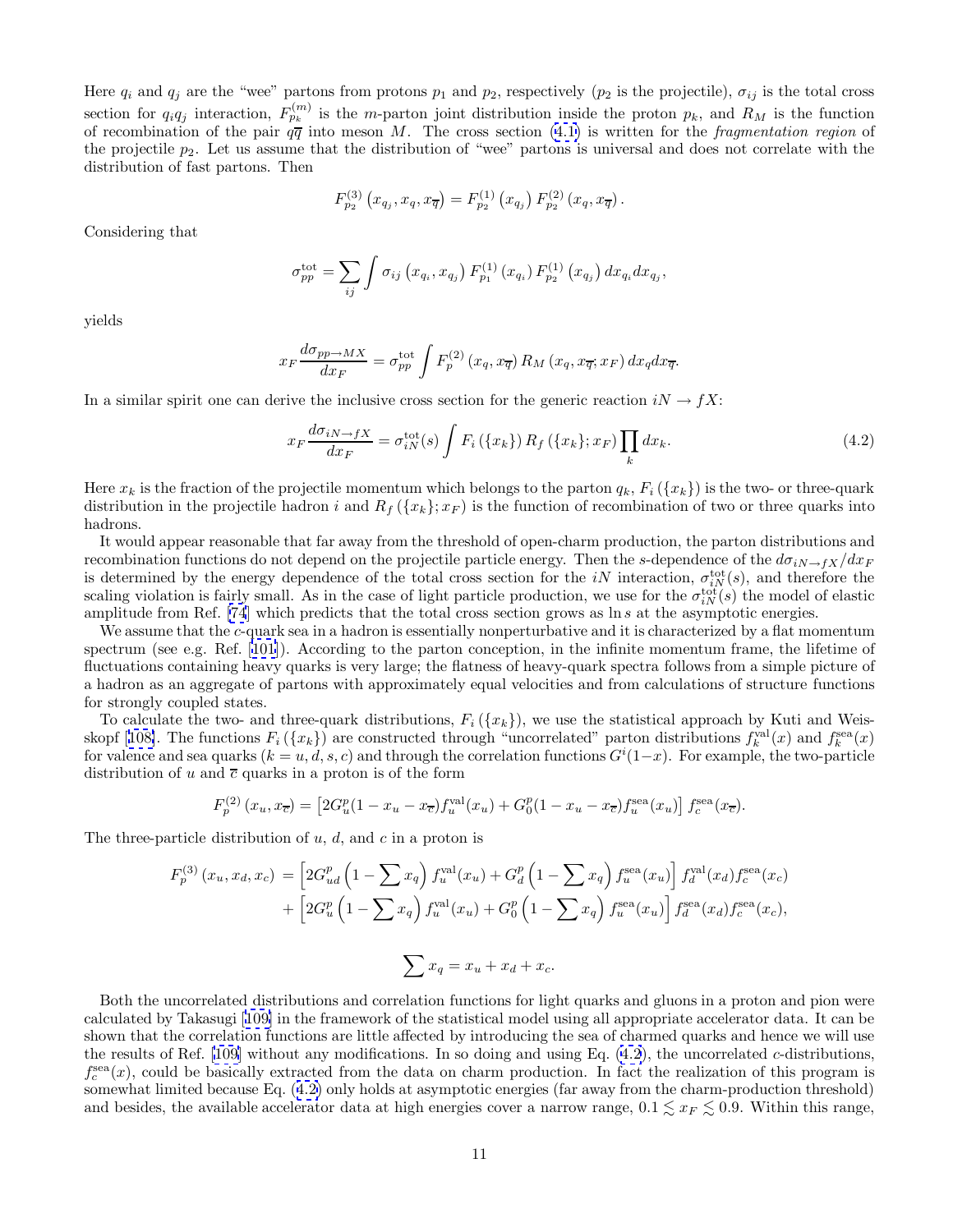the best fit of the ISR data on  $\Lambda_c$  production in pp interactions [[110\]](#page-48-0) and the EMC data on charm production in deep-inelastic muon scattering [\[106](#page-48-0)] is achieved with the following simple parametrizations [[104\]](#page-48-0):

$$
f_c^{\text{sea}}(x) = \begin{cases} 5.5 \times 10^{-3} x^{-0.5} (1-x)^{-1.83} & \text{for proton,} \\ 7.7 \times 10^{-3} x^{-1} (1-x)^{-0.85} & \text{for pion.} \end{cases}
$$

In our calculations, we do not make distinctions between pseudoscalar and vector charmed mesons of an identical quark composition at production. So, by a  $D$  meson production cross section is meant the overall cross section for production of  $D$  and  $D^*$  mesons.

For the recombination functions of quarks into D and  $\Lambda_c$  we use the formula derived by Hwa in his valon model [[111\]](#page-48-0),

$$
R_D(x_1, x_2; x) = \frac{x}{B(a, b)} \left(\frac{x_1}{x}\right)^a \left(\frac{x_2}{x}\right)^b \delta(x_1 + x_2 - x),
$$
  

$$
R_{\Lambda_c}(x_1, x_2, x_3; x) = \frac{x}{B(a, b)B(a, a + b)} \left(\frac{x_1 x_2}{x}\right)^a \left(\frac{x_3}{x}\right)^b \delta(x_1 + x_2 + x_3 - x).
$$

Here  $B(a, b)$  is the beta-function, a and b are the constants defined by the form of the valon distributions. Regarding the valons as constituent quarks bound nonrelativistically in a bag, it can be shown [\[111](#page-48-0)] that their average momenta,  $\langle x_i \rangle$ , are proportional to their masses,  $\hat{m}_i$ . Then, considering the two-valon distribution in a  $D^0$ -meson, we have

$$
\frac{a}{b} = \frac{\langle x_u \rangle}{\langle x_{\overline{c}} \rangle} = \frac{\hat{m}_u}{\hat{m}_c} \simeq \frac{1}{6}.
$$

Below, we adopt  $a = 1$  in all numerical calculations.

b. Nuclear effects. In order to take the nuclear effects into account, we use the additive quark model [\[112\]](#page-48-0). Let us assume that passing over the target nucleus, A, a valence quark of the projectile behaves as a free particle between its collisions with nuclei. If at a collision with a nucleus the quark loses the bulk of its momentum, that quark may be thought of as captured by the target and its contribution to the production (through the recombination) of hadrons with large  $x_F$  can be neglected. On the contrary, the quark which escape collisions can hadronize by recombining with slow quark(s) as described above. Because our prime interest is in the high-energy range and in the fragmentation region of projectile particles, one can neglect the interaction of secondary hadrons with the target nucleus. Indeed, the time of generation of hadrons is proportional to their momenta and fast hadrons are produced outside the nucleus. In line with these assumptions, the invariant cross section for inclusive production of hadrons in hadron-nucleus collisions is expressed in terms of the "recombination" hadron-nucleus cross sections and the probabilities for capturing valence quarks by the target nucleus. Using standard "nuclear optics" techniques [\[113](#page-48-0)] and the additive-quark-model relations for the total cross sections [\[112](#page-48-0)],  $2\sigma_{pp} \simeq 3\sigma_{\pi p} \simeq 2\sigma_{qp}$   $(q=u,\overline{u},d,\overline{d})$ , one can derive the following formulas for the inclusive charm-production cross sections [[104](#page-48-0)]:

$$
\frac{d\sigma_{pA \to D^{+}X}}{dx_F} = 3\left(\frac{\sigma_{\pi A} - \sigma_{qA}}{\sigma_{pp}}\right) \frac{d\sigma_{pp \to D^{+}X}}{dx_F},
$$
\n
$$
\frac{d\sigma_{pA \to D^{-}X}}{dx_F} = 3\left(\frac{\sigma_{pA} - \sigma_{qA}}{\sigma_{pp}}\right) \frac{d\sigma_{pp \to D^{-}X}^{[d,e^-]}}{dx_F} + 3\left(\frac{\sigma_{\pi A} - \sigma_{qA}}{\sigma_{pp}}\right) \frac{d\sigma_{pp \to D^{-}X}^{[d,e^-]}}{dx_F},
$$
\n
$$
\frac{d\sigma_{pA \to D^{0}X}}{dx_F} = 3\left(\frac{\sigma_{\pi A} - \sigma_{qA}}{\sigma_{pp}}\right) \frac{d\sigma_{pp \to D^{0}X}}{dx_F},
$$
\n
$$
\frac{d\sigma_{pA \to \overline{D}^{0}X}}{dx_F} = \left(\frac{\sigma_{pA} + \sigma_{\pi A} - 2\sigma_{qA}}{\sigma_{pp}}\right) \frac{d\sigma_{pp \to \overline{D}^{0}X}^{[u,e^-]}}{dx_F} + 3\left(\frac{\sigma_{\pi A} - \sigma_{qA}}{\sigma_{pp}}\right) \frac{d\sigma_{pp \to \overline{D}^{0}X}^{[u,e^{\overline{c}]}}}{dx_F}
$$
\n
$$
\frac{d\sigma_{pA \to \Lambda_c^+X}}{dx_F} = 3\left(\frac{\sigma_{pA} - \sigma_{\pi A}}{\sigma_{pp}}\right) \frac{d\sigma_{pp \to \Lambda_c^+X}^{[u,d,e^{\overline{c}]}}}{dx_F} + \left(\frac{\sigma_{pA} + \sigma_{\pi A} - 2\sigma_{qA}}{\sigma_{pp}}\right) \frac{d\sigma_{pp \to \Lambda_c^+X}^{[u,d,e^{\overline{c}]}}}{dx_F}
$$
\n
$$
+ \frac{3}{2}\left(\frac{\sigma_{pA} - \sigma_{qA}}{\sigma_{pp}}\right) \frac{d\sigma_{pp \to \Lambda_c^+X}^{[u,d,e^{\overline{c}]}}}{dx_F} + 3\left(\frac{\sigma_{\pi A} - \sigma_{qA}}{\sigma_{pp}}\right) \frac{d\sigma_{pp \to \Lambda_c^+X}^{[u,d,e^{\overline{c}]}}}{dx_F},
$$
\

,

Here  $d\sigma_{ip\to fX}^{[\cdots]}/dx_F$  is the contribution to the iN cross section from a quark diagram with a final hadron f that contains the leading valence (v) or sea (s) quarks indexed in the brackets. To sufficient accuracy, the total cross sections in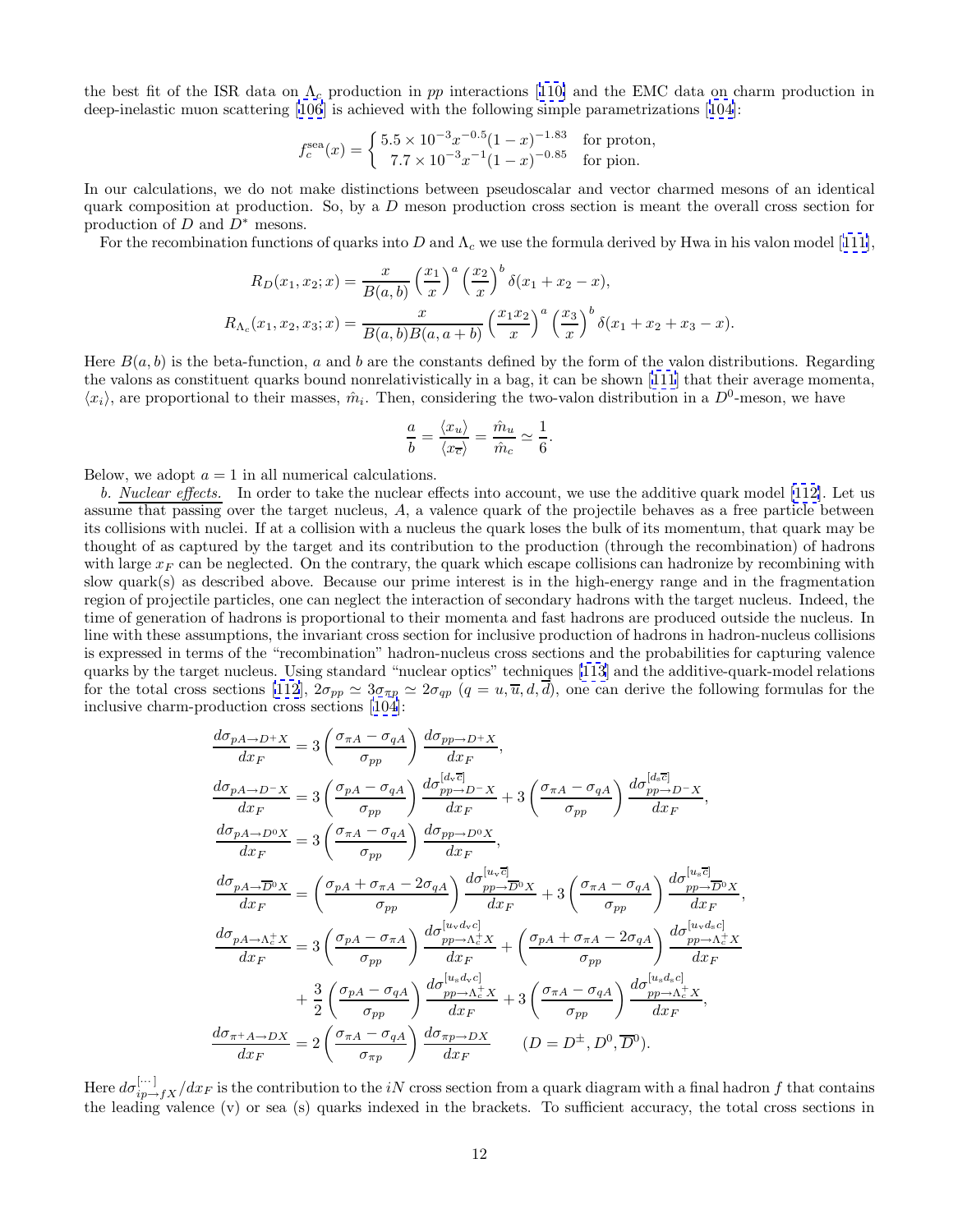<span id="page-15-0"></span>the foregoing equations are assumed to be energy-independent. In our numerical evaluations, we set  $\sigma_{iA} = \sigma_{iA}^0$  for the hadron-nucleus cross sections (see Section [II](#page-4-0)) and  $\sigma_{qp} = 13.0$  mb for the quark-proton cross section [[113\]](#page-48-0). The numerical results are represented in the traditional form,

$$
\frac{d\sigma_{iA \to fX}}{dx_F} = A^{\alpha(x_F)} \frac{d\sigma_{iN \to fX}}{dx_F}.
$$

For the reactions  $pA \to D^+X$ ,  $pA \to D^0X$ , and  $\pi A \to DX$   $(D = D^{\pm}, D^0, \overline{D}^0)$ ,  $\alpha = 0.765$ , independently of  $x_F$ . It should be pointed out that accelerator data at low energies show a higher value of  $\alpha$ . For example, in the WA82 experiment [\[114\]](#page-48-0) (a 340 GeV  $\pi^-$  beam) the value  $\alpha = 0.92 \pm 0.06$  was obtained for D mesons with  $\langle x_F \rangle = 0.24$ . However, it seems plausible that this is a reflection of the "near-threshold effect" and the  $\alpha$  will decrease with a rise of the projectile energy. In any event, the non-perturbative effects should become more important as  $\sqrt{s}$  and  $x_F$ increase and therefore the shadowing is expected to become more essential at higher center-of-mass energies and at large  $x_F$  [[115](#page-48-0)].

For the rest reactions and within the range  $0.10 \le x_F \le 0.95$ , the functions  $\alpha(x_F)$  may be parametrized as follows:

$$
\alpha_{pA \to \overline{D}{}^0 X}(x) = 0.754 - 0.034x - 0.008x^2 + 0.020x^3,
$$
  
\n
$$
\alpha_{pA \to D^- X}(x) = 0.769 - 0.158x + 0.272x^2 - 0.174x^3,
$$
  
\n
$$
\alpha_{pA \to \Lambda_c^+ X}(x) = 0.780 - 0.367x + 0.672x^2 - 0.456x^3.
$$

These results do not contradict the accelerator data even at very low energies, although the data are rather uncertain yet. For example, the BIS-2 experiment [\[116\]](#page-48-0) (a 37.5–70 GeV neutron beam) gives  $\langle \alpha \rangle = 0.73 \pm 0.23$  for  $\overline{D}{}^0$  production.

As discussed above, we assume that the captured quarks take no part in the recombination. This leads to a small underestimation of the cross sections, because some portion of wounded quarks actually will recombine. Let us estimate the upper limit of the  $\alpha$  assuming that all the valence quarks of the projectile can recombine. This assumption yields

$$
\frac{d\sigma_{iA \to fX}}{dx_F} = \left(\frac{\sigma_{iA}}{\sigma_{iN}}\right) \frac{d\sigma_{iN \to fX}}{dx_F}
$$

and thus  $\alpha \leq 0.85$  for  $\pi A \to DX$  and  $\alpha \leq 0.79$  for  $pA \to D(\Lambda_c)X$ . This estimate demonstrates that the uncertainty in the A-dependence within our simplified approach does not exceed  $\sim$  15% for the air nuclei.

c. Z-factors. Owing to the mentioned small scaling violation, the fractional moments  $Z_{fi}$  calculated with the RQPM from Eq.  $(2.5)$  $(2.5)$  are energy dependent. They can be approximated with an accuracy of  $(2-3)\%$  by the following expression:

$$
Z_{fi}(\gamma, E) = Z_{fi}(\gamma, E_{\gamma}) \left(\frac{E}{E_{\gamma}}\right)^{\xi_{\gamma}}, \qquad (4.3)
$$

where E is the energy of secondary particle  $f$   $(f = D^{\pm}, D^0, \overline{D}^0, \Lambda_c^+), E_{\gamma}$  and  $\xi_{\gamma}$  are the constants dependent on the

TABLE IV. Parameters  $Z_{fi}(\gamma, E_{\gamma})$  of fitting formula (4.3) for the fractional moments  $Z_{fi}(\gamma, E)$  calculated with the RQPM for the two values of  $\gamma$ .

| $\dot{i}$                   | $D^+$                                        | $D^-$                                        | $D^0$                                                           | $\overline{D}{}^0$                           |                                            |  |  |
|-----------------------------|----------------------------------------------|----------------------------------------------|-----------------------------------------------------------------|----------------------------------------------|--------------------------------------------|--|--|
| $p_{\parallel}$<br>$\pi^+$  | $4.6 \times 10^{-4}$<br>$1.3 \times 10^{-3}$ | $6.5 \times 10^{-4}$<br>$9.0 \times 10^{-4}$ | $\gamma = 1.62$<br>$3.8 \times 10^{-4}$<br>$9.0 \times 10^{-4}$ | $6.9 \times 10^{-4}$<br>$1.3 \times 10^{-3}$ | $4.9\times10^{-4}$<br>$6.0 \times 10^{-4}$ |  |  |
| $\boldsymbol{p}$<br>$\pi^+$ | $5.4 \times 10^{-4}$<br>$1.8 \times 10^{-3}$ | $7.9 \times 10^{-4}$<br>$1.2 \times 10^{-3}$ | $\gamma = 2.02$<br>$4.5 \times 10^{-4}$<br>$1.2 \times 10^{-3}$ | $8.6 \times 10^{-4}$<br>$1.8 \times 10^{-3}$ | $6.2\times10^{-4}$<br>$7.9\times10^{-4}$   |  |  |

primary cosmic-ray spectrum. In particular,

$$
E_{\gamma} = 10^3 \text{ GeV}, \quad \xi_{\gamma} = 0.096 \quad \text{for } \gamma = 1.62,
$$
  
\n $E_{\gamma} = 10^6 \text{ GeV}, \quad \xi_{\gamma} = 0.076 \quad \text{for } \gamma = 2.02.$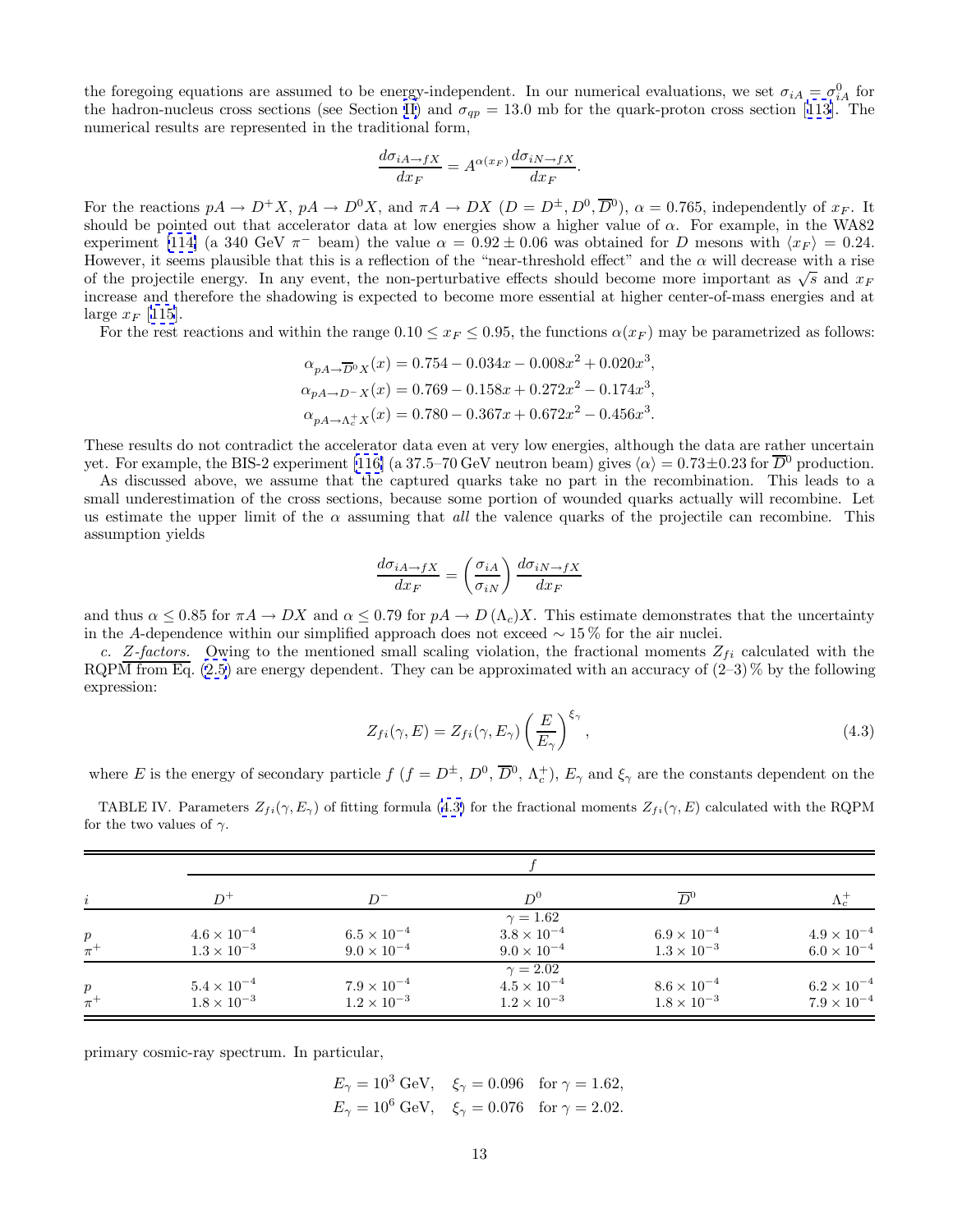<span id="page-16-0"></span>Parameters  $Z_{fi}(\gamma, E_{\gamma})$  for  $i = p, \pi^{+}$  are presented in Table [IV.](#page-15-0) For  $i = n, \pi^{-}$  one can use the relations

$$
\begin{gathered} Z_{D^+n} = Z_{D^0p}, \quad Z_{D^-n} = Z_{\overline{D}^0p}, \quad Z_{D^0n} = Z_{D^+p}, \\ Z_{\overline{D}^0n} = Z_{D^-p}, \quad Z_{\Lambda_c^+n} = Z_{\Lambda_c^+p}, \quad Z_{D^+\pi^-} = Z_{\overline{D}^0\pi^-} = Z_{D^0\pi^+}, \\ Z_{D^-\pi^-} = Z_{D^0\pi^-} = Z_{\overline{D}^0\pi^+}, \quad Z_{\Lambda_c^+\pi^-} = Z_{\Lambda_c^+\pi^+}, \end{gathered}
$$

which follow from considerations of the isotopic symmetry.

# 2. Quark-gluon string model (QGSM)

The QGSM [\[98](#page-47-0)] is a non-perturbative approach to the description of hadron collisions. It is based on the topological  $1/N_f$  expansion of QCD diagrams for elastic scattering [[117](#page-48-0)] (associated with the multiple pomeron exchange expansion) and the string model of hadrons and hadronic interactions. The particles are produced in this model by breaking the strings connecting the incident hadron's constituents (quarks and diquarks).

The QGSM is considered to be one of the most satisfactory of the tools available to represent open-charm production. It describes a great body of data on hadronic interactions at all available energies. However, the model is not free from difficulties. For instance, the QGSM predicts clear-cut flavor correlations. In particular, there must be preferential production of  $\overline{D}^0$  mesons in pp collisions ("favored fragmentation") owing to  $(u-ud)$  composition of the proton and  $(cu)$  composition of  $\overline{D}^0$  (Figure 3). This prediction is not supported by experiment [[118](#page-48-0)], although this disagreement can be caused in part by bad flavor identification in the experiment (see Ref. [\[1](#page-45-0)] for a discussion).



FIG. 3. Fragmentation of quark chains into D mesons in the QGSM: (a,b) favored fragmentation into  $\overline{D}^0$ ; (c) unfavoured fragmentation into  $D^-$  and  $D^0$ .

To calculate the inclusive cross sections one must know the distribution functions of the dressed quarks (constituents) of the colliding hadrons and the fragmentation functions of these constituents into charmed particles. These functions can be approximately determined by the use of Regge model arguments [[119\]](#page-48-0), in terms of intercepts  $\alpha_R \sim -\alpha_N \sim 0.5$ , of known Regge poles and the intercept of the  $c\bar{c}$  Regge trajectory,  $\alpha_{\psi}$ , on which there is no direct experimental information. Hence  $\alpha_{\psi}$  is a free parameter of the model. It governs, in particular, the steepness of the inclusive spectra of charmed particles. If the  $c\bar{c}$  trajectories are linear (as it is in the case of light quarks and generally in the string models of hadrons), the intercept of the  $\psi$  trajectory is fairly large ( $\simeq -2.2$ ) and the longitudinal momentum distributions of charmed hadrons are rather steep. A complete list of the distribution and fragmentation functions as well as the values of their various parameters are given in Ref. [\[98](#page-47-0)].

Our calculations of the inclusive cross sections within the framework of the QGSM have been done without attempts to optimize the set of parameters of the model. In particular, we do not include the intrinsic charm component as it was suggested recently [[99](#page-47-0)]. Below, we are dealing with a qualitative analysis of the QGSM prediction for charm production at cosmic-ray energies rather than with a close examination of the model. For this reason, in evaluating the nuclear effect within the QGSM, we adopt  $\alpha = 0.72$  for all processes under consideration. This simplification can lead to a small (< 15 %) error in the Z-factors, compared to the exact calculation within the additive quark model.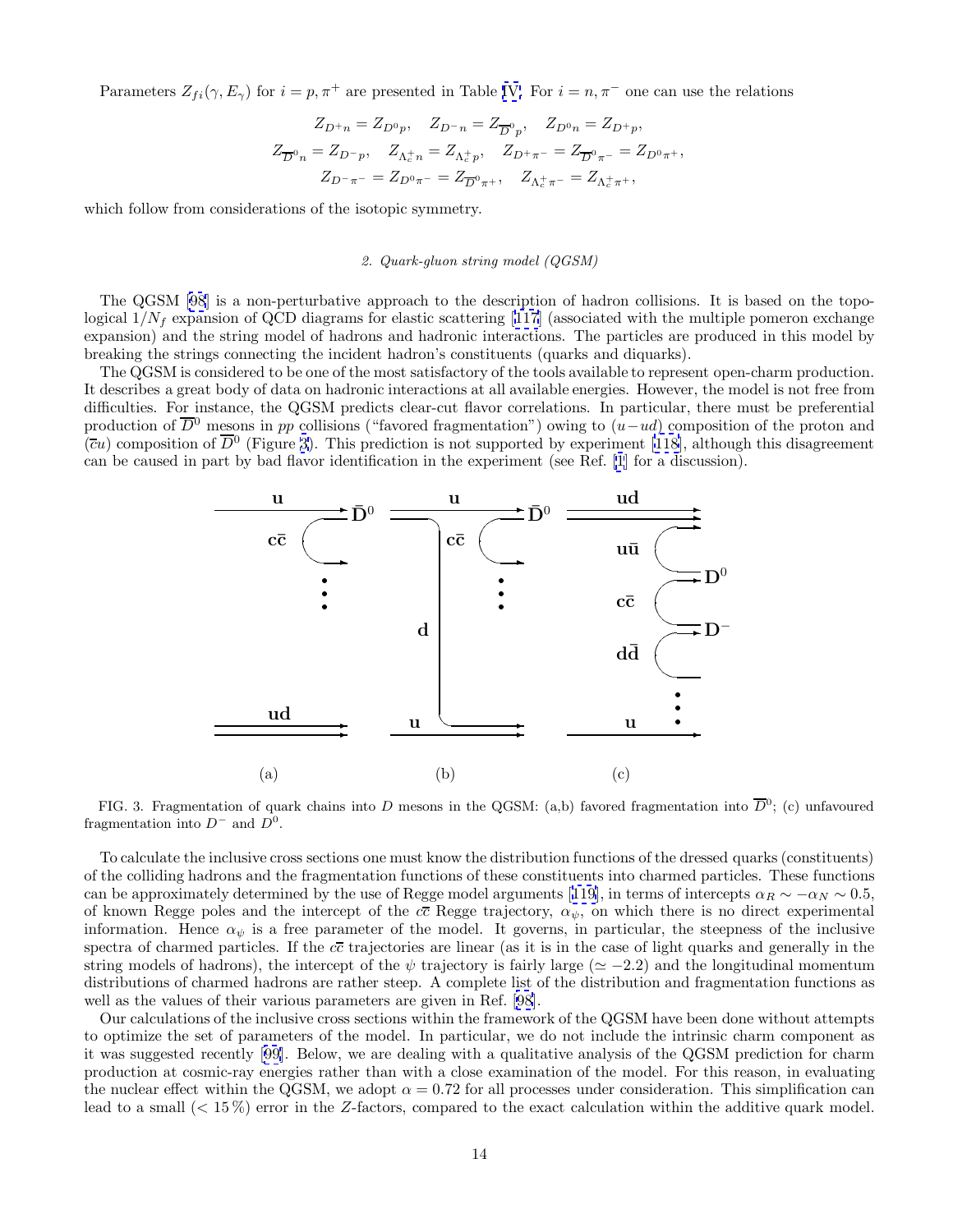<span id="page-17-0"></span>The energy dependence of the factors  $Z_{fi}(\gamma, E)$  calculated with the QGSM is somewhat different as compared with the RQPM prediction. The parametrization [\(4.3\)](#page-15-0) is valid for the QGSM only at very high energies ( $\gtrsim 10^3$  TeV) and the parameters  $\xi_{\gamma}$  are in general different for different reactions  $iA \to fX$ . The parameters  $Z_{fi}(\gamma, E_{\gamma})$  and  $\xi_{\gamma}$  for  $i = p, n, \pi^+$  and  $\pi^-$  are presented in Table V at  $\gamma = 2.02$  (above the knee energy region). The energy dependence of the Z-factors at  $E < 10^3$  TeV can be found in Ref. [\[3](#page-45-0)].

TABLE V. Parameters  $Z_{fi}(\gamma, E_{\gamma})$  and  $\xi_{\gamma}$  (in parentheses) of fitting formula ([4.3\)](#page-15-0) for the fractional moments  $Z_{fi}(\gamma, E)$ calculated with the QGSM for  $\gamma = 2.02$  at  $E \gtrsim 10^3$  TeV.

|                  | $D^+$                | $D^-$                | $D^0$                | $\overline{D}{}^0$   | $\Lambda_c^+$        |  |  |
|------------------|----------------------|----------------------|----------------------|----------------------|----------------------|--|--|
| $\boldsymbol{p}$ | $6.5 \times 10^{-5}$ | $9.9 \times 10^{-5}$ | $7.1 \times 10^{-5}$ | $2.1 \times 10^{-4}$ | $9.5 \times 10^{-4}$ |  |  |
|                  | (0.050)              | (0.046)              | (0.050)              | (0.044)              | (0.041)              |  |  |
| $\,n$            | $7.1 \times 10^{-5}$ | $1.9 \times 10^{-4}$ | $6.5 \times 10^{-5}$ | $1.2 \times 10^{-4}$ | $9.5 \times 10^{-4}$ |  |  |
|                  | (0.050)              | (0.045)              | (0.050)              | (0.045)              | (0.041)              |  |  |
| $\pi^+$          | $5.5 \times 10^{-4}$ | $1.4 \times 10^{-4}$ | $1.4 \times 10^{-4}$ | $5.5 \times 10^{-4}$ | $1.5 \times 10^{-5}$ |  |  |
|                  | (0.041)              | (0.048)              | (0.048)              | (0.041)              | (0.035)              |  |  |
| $\pi^-$          | $1.4 \times 10^{-4}$ | $5.5 \times 10^{-4}$ | $5.5 \times 10^{-4}$ | $1.4 \times 10^{-4}$ | $1.5 \times 10^{-5}$ |  |  |
|                  | (0.041)              | (0.048)              | (0.048)              | (0.041)              | (0.035)              |  |  |

### 3. Semiempirical model (VFGS)

The model of Volkova et al. [\[92](#page-47-0)] (let us call it the VFGS model) is a typical example of an approach which proceeds from a parametrization of available accelerator data for inclusive spectra of charmed particles together with some additional assumptions to extrapolate the parametrization to the kinematic regions, where the data on the inclusive charm production cross sections are absent.

Volkova *et al.* make use a very steep inclusive spectrum of produced D-mesons ( $\propto (1-x_D)^5 / x_D$ , where  $x_D$  is the ratio of the D-meson energy to the nucleon energy in the lab. frame) with a sharp cut-off in the central region  $(d\sigma/dx_D = 0$  at  $x_D \le 0.05)$ . In spite of such cut-off the integral  $\int (d\sigma/dx_D)dx_D$  was normalized to the total  $D\overline{D}$  cross section,  $\sigma_{pp}^{D\overline{D}}(E_N)$ . Considering the accelerator data at  $E_N \gtrsim 1$  TeV together with some implications of the QGSM, it has been adopted that

$$
\sigma_{pp}^{D\overline{D}}(E_N) = \begin{cases} \n0.48(\log E_N - 3.075) \text{ mb} & \text{for } 1 \text{ TeV} \le E_N < 500 \text{ TeV}, \\ \n0.126 \text{ mb} & \text{for } E_N \ge 500 \text{ TeV}. \n\end{cases}
$$

A consequence of this assumption is a relatively strong scaling violation in the fragmentation region.

The VFGS model predicts comparatively large PM flux (see below) since, owing to the cut-off, all produced particles are in the fragmentation region of a projectile (i.e. there is no the central part of the inclusive spectrum). It was also assumed that (independently of  $x_F$ )  $\alpha = 1$  and 2/3 for reactions with D mesons and  $\Lambda_c^+$  hyperons in the final state, respectively.

The approach of Ref. [[92\]](#page-47-0) includes some other assumptions which also tend to increase the PM fraction in comparison with our result. The most important ones are concerned with the primary spectrum, semileptonic decays of charmed particles and with certain elements of the nuclear-cascade model. A more detailed comparison of the approach under consideration against the RQPM and the QGSM, in connection with the PM problem, has been done in Ref. [[94](#page-47-0)].

# **B. Prompt muon flux at sea level**

### 1. Interactions and decay of charmed particles

As we neglect the production of nucleons, pions, and kaons by charmed particles and charm regeneration, the transport equations for D and  $\Lambda_c$  spectra are identical in form to Eq. ([2.7\)](#page-7-0) for kaons. Notice that the PM flux weakly depends on the specific values of the inelastic cross sections for D and  $\Lambda_c$  up to about  $10^4$  TeV of muon energy, due to very short lifetimes of these particles. Thus a rough estimation of  $\sigma_{DA}^{\text{inel}}$  and  $\sigma_{\Lambda_c^{\pm}A}^{\text{inel}}$  will suffice for our purposes. We use the same formula ([2.4\)](#page-5-0) as for the light hadrons with  $\sigma_{DA}^0 = 100$  mb  $(D = D^{\pm}, D^0, \overline{D}{}^0)$  and  $\sigma_{\Lambda_c^{\pm}A}^0 = 200$  mb.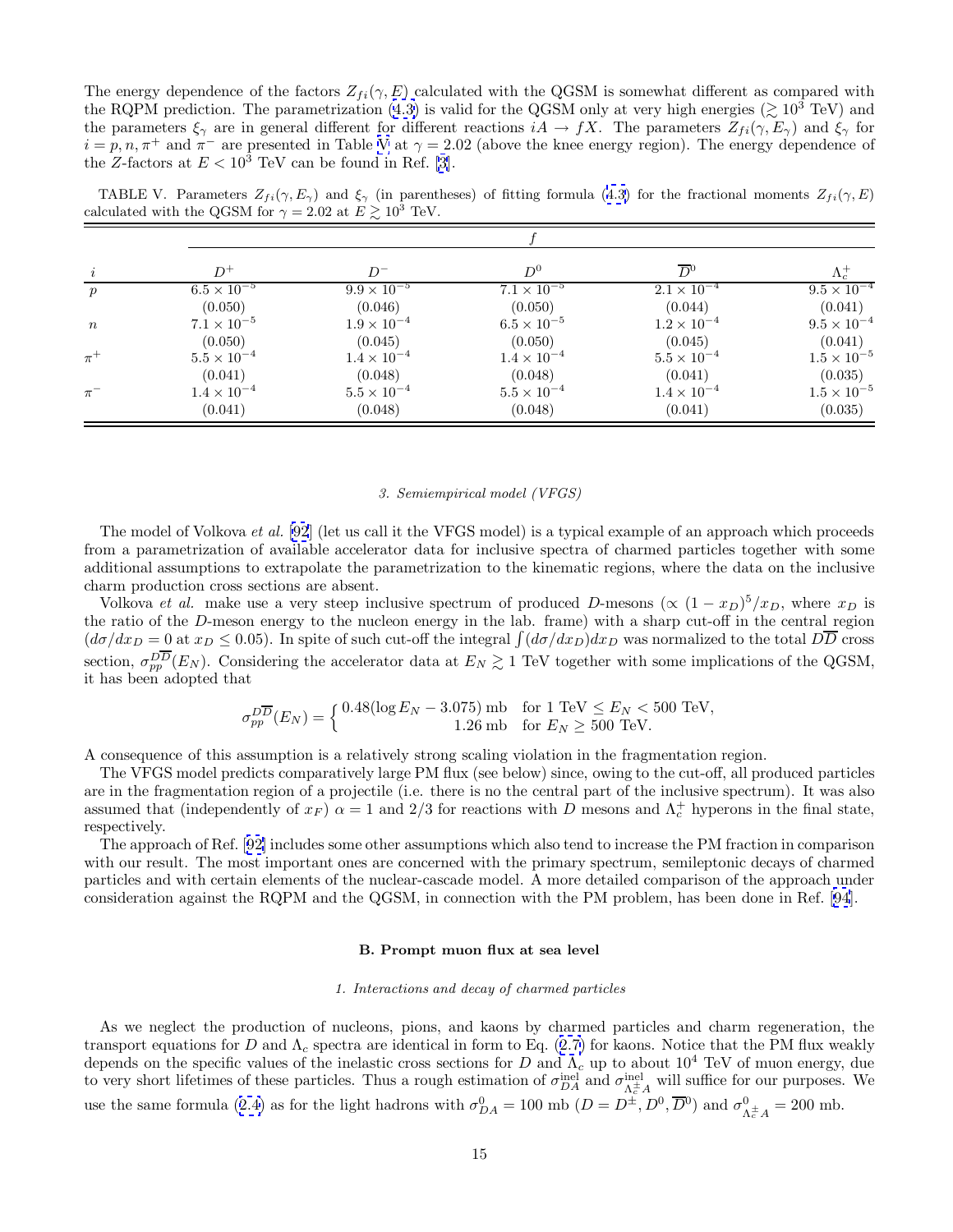<span id="page-18-0"></span>Calculation of the PM flux can be performed in almost perfect analogy to the conventional muon fluxe with the only one essential difference: the PM generation function includes a rich variety of multiparticle semileptonic decay modes. Thus the inclusive approach is best suited to the problem. The corresponding muon generation function may be written as

$$
G_{\mu}^{D,\Lambda_c}(E,h,\vartheta) = \sum_{i=D^{\pm},D^0,\overline{D}^0,\Lambda_c} B(i \to \mu\nu X) \frac{E_i^{\text{cr}}(\vartheta)}{hE} \int_{x_i^-}^{x_i^+} F_i^{\mu}(x) \mathcal{D}_i\left(\frac{E}{x},h,\vartheta\right) dx. \tag{4.4}
$$

Here  $F_i^{\mu}(x)$  is the normalized spectrum of muons in the inclusive decay  $i \to \mu \nu_{\mu} X$   $(x = E/E_i)$  and

$$
x_i^{\mp} = 2m_{\mu}^2 \left[ \left( m_i^2 + m_{\mu}^2 - s_X \right) \pm \sqrt{\left( m_i^2 + m_{\mu}^2 - s_X \right)^2 - 4m_{\mu}^2 m_i^2} \right]^{-1},
$$

with  $s_X$  the minimal invariant mass square for the hadron system X. The other designations are completely similar to the ones previously used.

To simplify matters we consider the inclusive decay  $i \to \mu\nu X$  as a 3-particle one. We assume the simplest form of matrix elements according to Ref. [[120\]](#page-48-0). The form factors involved (one for  $D \to \mu \nu_{\mu} X$  and three for  $\Lambda_c \to \mu \nu_{\mu} X$ ) are replaced with their averaged values. In so doing the mass square of the "X-particle",  $s_X^{\text{eff}}$ , may be fitted in such a way as to correlate the calculated and experimental values for the differential and total decay rates. Omitting rather tedious details of the calculation, we present the final formulas for the muon spectral functions  $F_D^{\mu}(x)$  and  $F_{\Lambda_c}^{\mu}(x)$  in Appendix [A](#page-40-0).

### 2. Parametrization of the calculated PM flux

In the energy region 5 TeV  $\lesssim E \lesssim 5 \times 10^3$  TeV the differential spectra of PM in the vertical direction at sea level,  $\mathcal{D}_{\mu}^{\text{pr}}(E)$ , calculated in Ref. [\[3](#page-45-0)] with the RQPM and the QGSM, can be approximated by

$$
\mathcal{D}_{\mu}^{\text{pr}}\left(E, h = 1030 \text{ g/cm}^2, \vartheta = 0^{\circ}\right) = C' \left(\frac{E_b}{E}\right)^{\gamma'} \left[1 + \left(\frac{E_b}{E}\right)^{\gamma'-1}\right]^{-a}.\tag{4.5}
$$

Here

$$
C' = 4.53 \times 10^{-18} \text{ cm}^{-2} \text{s}^{-1} \text{sr}^{-1} \text{GeV}^{-1}, \quad \gamma' = 2.96, \quad a = 0.152 \quad \text{(RQPM)},
$$
  

$$
C' = 1.09 \times 10^{-18} \text{ cm}^{-2} \text{s}^{-1} \text{sr}^{-1} \text{GeV}^{-1}, \quad \gamma' = 3.02, \quad a = 0.165 \quad \text{(QGSM)},
$$

and  $E_b = 10^5$  GeV in both cases. Eq. (4.5) fits the numerical results with accuracy better than 4%. With the same accuracy it is also valid for zenith angles  $\vartheta \lesssim 80^{\circ}$  in the energy interval  $(10 \div 10^3)$  TeV, i.e. within the "region of isotropy" of the PM flux (see Ref. [[3\]](#page-45-0) for more details). Beyond the interval  $(5 \div 5 \times 10^3)$  TeV, Eq. (4.5) can be used as an extrapolation of our result which would suffice for calculating the muon DIR.

It is interesting to note that the RQPM and QGSM predict very different values for the muon charge ratio [[121\]](#page-48-0). The energy dependencies of the charge ratios may be approximated by

$$
\frac{\mathcal{D}_{\mu^+}^{\text{pr}}}{\mathcal{D}_{\mu^-}^{\text{pr}}} = \left\{ \begin{array}{ll} 0.864 - 0.006 \log^2{(E/E_R)} & \text{for RQPM,} \\ 1.250 + 0.008 {(E/E_R)}^{0.73} & \text{for QGSM,} \end{array} \right.
$$

with  $E_R = 10$  TeV. These approximations are valid in the energy range  $3 \div 10^3$  TeV at all zenith angles with an accuracy better than 2 %.

From Eq. (4.5) we find the following expression for the integral PM spectrum:

$$
\mathcal{I}_{\mu}^{\text{pr}}\left(E, h = 1030 \text{ g/cm}^2, \vartheta = 0^{\circ}\right) = \frac{C' E_b}{(\gamma' - 1)(1 - a)} \left\{ \left[ 1 + \left(\frac{E_b}{E}\right)^{\gamma' - 1} \right]^{1 - a} - 1 \right\}.
$$

A comparison of our calculation of the PM flux with the results of other authors can be found in Refs. [[3](#page-45-0),[93](#page-47-0),[94](#page-47-0)] (see also [[97\]](#page-47-0)).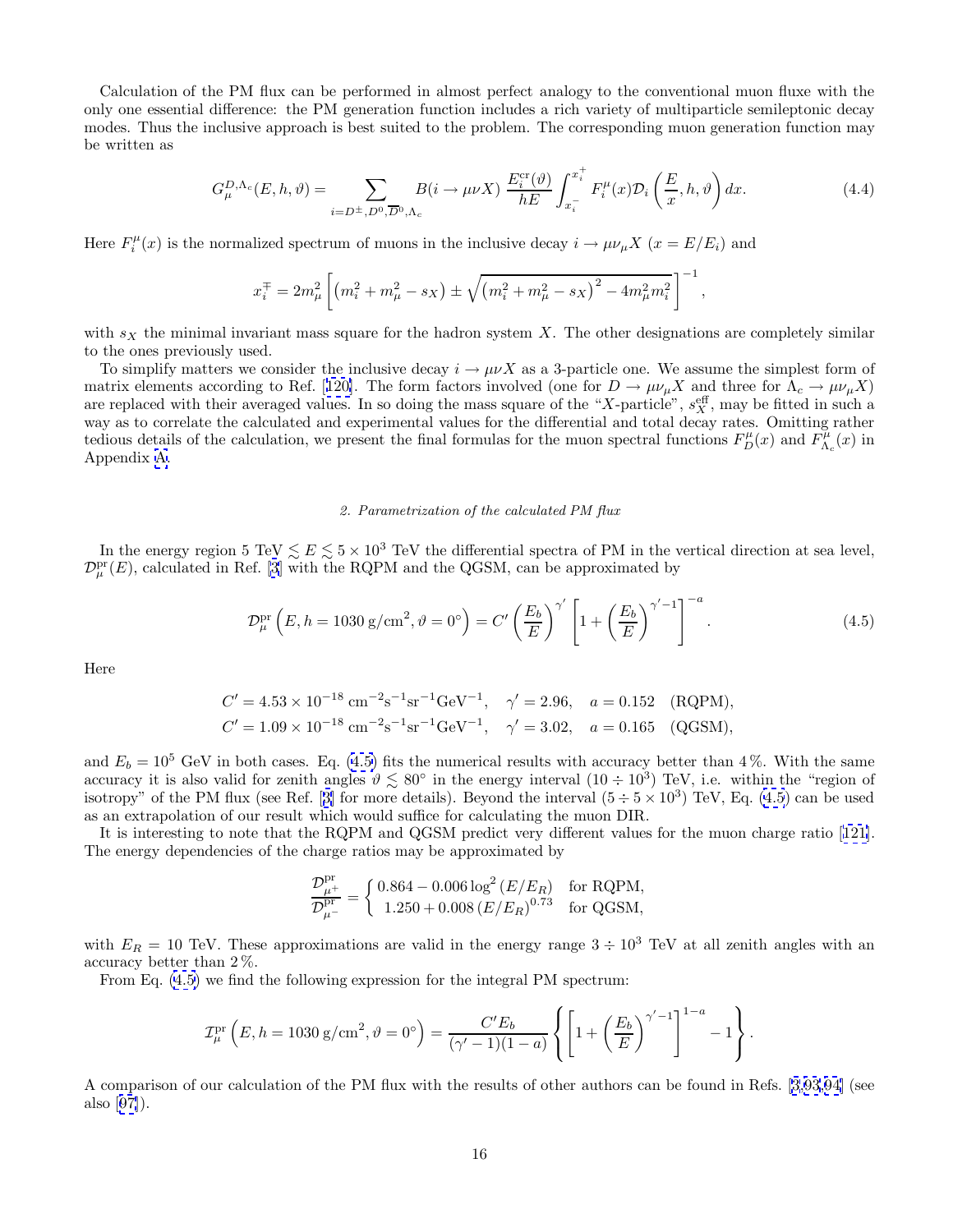<span id="page-19-0"></span>According to Ref. [[37](#page-45-0)], the differential and integral PM spectra calculated in the VFGS model can be approximated (at all zenith angles) by

$$
\mathcal{D}_{\mu}^{\text{pr}}\left(E, h = 1030 \text{ g/cm}^2, \vartheta\right) = 2.92 \times 10^{-5} E^{-2.48} \text{ cm}^{-2} \text{s}^{-1} \text{sr}^{-1} \text{GeV}^{-1},
$$
  

$$
\mathcal{I}_{\mu}^{\text{pr}}\left(E, h = 1030 \text{ g/cm}^2, \vartheta\right) = 1.97 \times 10^{-5} E^{-1.48} \text{ cm}^{-2} \text{s}^{-1} \text{sr}^{-1}.
$$

 $(E \text{ in } \text{GeV})$ . This approximation holds true to about  $10^3$  TeV.

# **V. CALCULATED SEA-LEVEL MUON SPECTRA VS EXPERIMENT**

Comparison of the calculated differential and integral muon spectra with direct data from spectrometers and indirect data extracted from underground measurements is shown in Figures [4](#page-20-0) (a,b) and [5](#page-21-0) (a,b). The ground-based measurements can be classified as absolute and non-absolute (normalized). In line with this arrangement we present here the following three groups of experiments.

### • Absolute ground-based measurements

with MARS apparatus in Durham (Aurela et al. [[7](#page-45-0)], Ayre et al. [[12\]](#page-45-0)); Nottingham spectrograph (Baber et al. [[8\]](#page-45-0), Rastin [\[14](#page-45-0)]); spectrometer near College Station, Texas (Bateman et al. [[9\]](#page-45-0)); Kiel spectrographs (Allkofer et al. [\[10](#page-45-0)]), MASS apparatus at Prince Albert, Saskatchewan (De Pascale et  $al.$  [[15\]](#page-45-0)); EAS-TOP array at Campo Imperatore, Gran Sasso (Aglietta et al. [\[17\]](#page-45-0)).

• Non-absolute ground-based measurements

with Durgapur spectrograph (Nandi and Sinha [[11\]](#page-45-0), the data were normalized to the Nottingham spectrum [\[14](#page-45-0)] at  $p = 20 \text{ GeV/c}$ ; Durham spectrograph MARS (Thompson *et al.* [[13\]](#page-45-0), the data were normalized to the previous MARS results [[12](#page-45-0)] at 261 GeV/c); L3 detector at CERN, (Bruscoli and Pieri [\[16\]](#page-45-0), the absolute intensity in the momentum range  $40-70 \text{ GeV/c}$  and its error were taken from the Kiel result [[10\]](#page-45-0)).

# • Indirect data

from several detectors in the Kolar Gold Fields (Ito [[38\]](#page-46-0), Miyake et al. [[60\]](#page-46-0), Adarkar et al. [[63\]](#page-46-0)); unimodular scintillation detector "Collapse" of the Institute for Nuclear Research (INR) at the Artyomovsk Scientific Station (Khalchukov et al. [\[62](#page-46-0)]); Baksan underground scintillation telescope of INR situated in North Caucasus (Andreyev et al. [[36,37\]](#page-45-0), Bakatanov et al. [[64\]](#page-46-0)); X-ray emulsion chambers of Moscow State University situated in the Moscow metro (Zatsepin et al. [\[66](#page-46-0)]); proton decay detec-tor Fréjus under the Alps (Rhode [[65\]](#page-46-0)), detector MACRO at the Gran Sasso National Laboratory (Ambrosio et al. [[44](#page-46-0)]).

The marked curves in Figures [4](#page-20-0) and [5](#page-21-0) refer to the differential and integral muon spectra, respectively, calculated without the PM contribution (" $\pi$ , K"-muons) and with the PM contribution according to the three charm production models (QGSM, RQPM, and VFGS) under consideration. As seen from the Figures, the PM contribution to the sea-level muon flux calculated with the QGSM is very small: up to  $p = 100 \text{ TeV}/c$  it does not exceed 16 % for the differential spectrum and 22 % for the integral spectrum.

Unfortunately, it is difficult to extract some quantitative assessment for the validity of our nuclear cascade model from the presented set of data even at  $p \lesssim 1$  TeV/c. As is seen from Figures [4](#page-20-0)(a) and [5](#page-21-0)(a), a wide disagreement between the results of different experiments takes place despite the fact that the quoted errors are relatively small in the majority of the experiments. It indicates the existence of significant systematic errors in some experiments which may be as much as  $(30-35)\%$  at momenta 10 to 1000 GeV/c.

It should be noted in this connection that only statistical errors are indicated in the data points of the MASS experiment. According to Ref. [[15\]](#page-45-0), the systematic errors in the MASS experiment may be as much as 15 % at  $p \geq 40$  GeV/c. The systematics in the non-absolute measurements is, as a general rule, unknown. For example, no attempt was made to estimate the systematic errors in the CERN L3 experiment [[16\]](#page-45-0). In our opinion, the L3 spectrum was underestimated owing to incompletely correct normalization.

At  $p \leq 2 \text{TeV/c}$  our prediction, regardless of the charm production model, is in very good agreement with the Nottingham direct and absolute measurements [[14](#page-45-0)].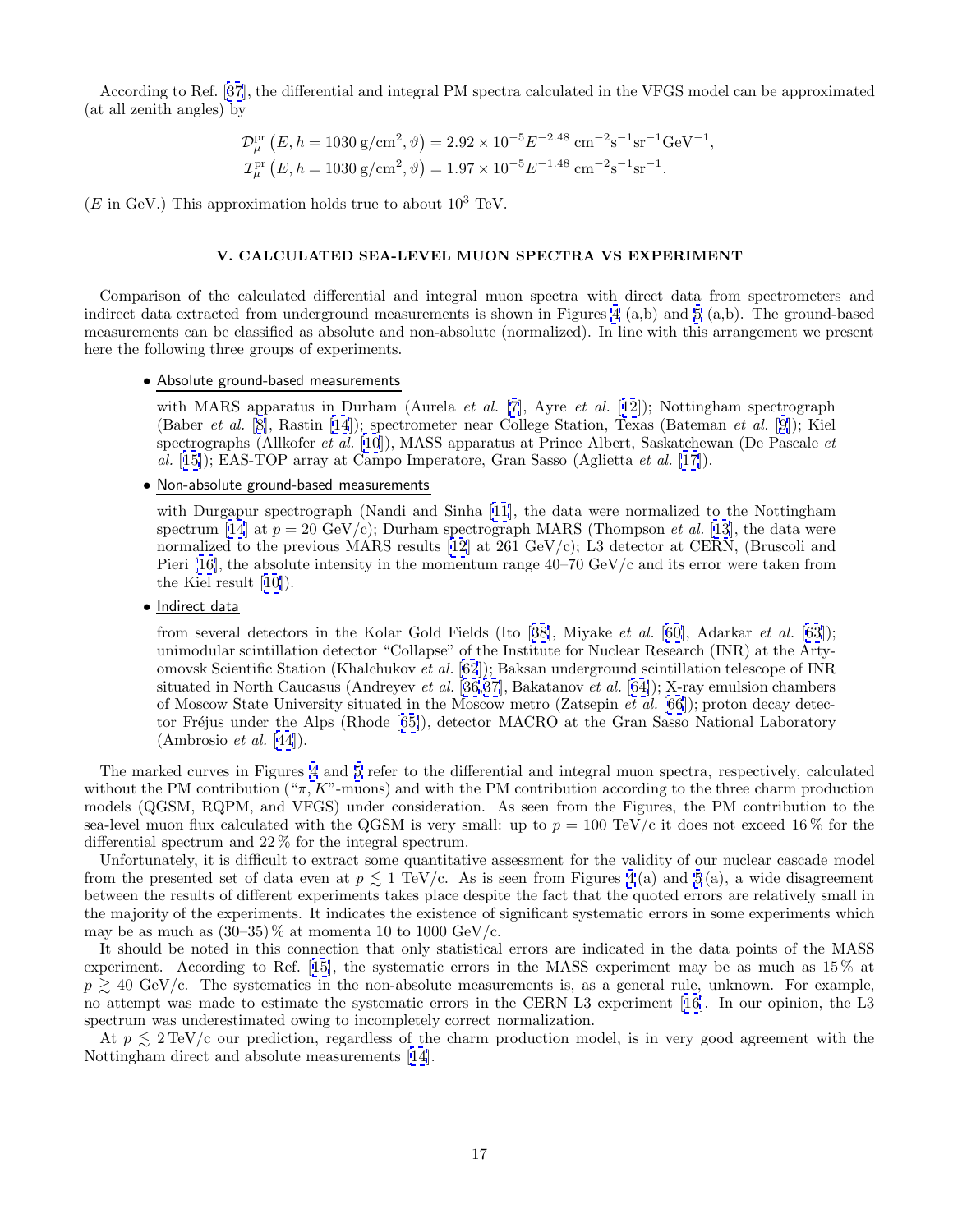<span id="page-20-0"></span>

FIG. 4. Vertical differential momentum spectrum of muons at sea level. The direct data are taken from Refs. [[8](#page-45-0)–[16\]](#page-45-0) and indirect (underground) data are from Refs. [[44,47,62](#page-46-0),[64](#page-46-0)–[66\]](#page-46-0). The shaded areas are for the MACRO fit [[44\]](#page-46-0). The solid curves represent the results of this work for the conventional  $(π, K)$  differential muon spectrum and for the π, K muon spectrum plus the PM contribution calculated according to QGSM, RQPM, and VFGS.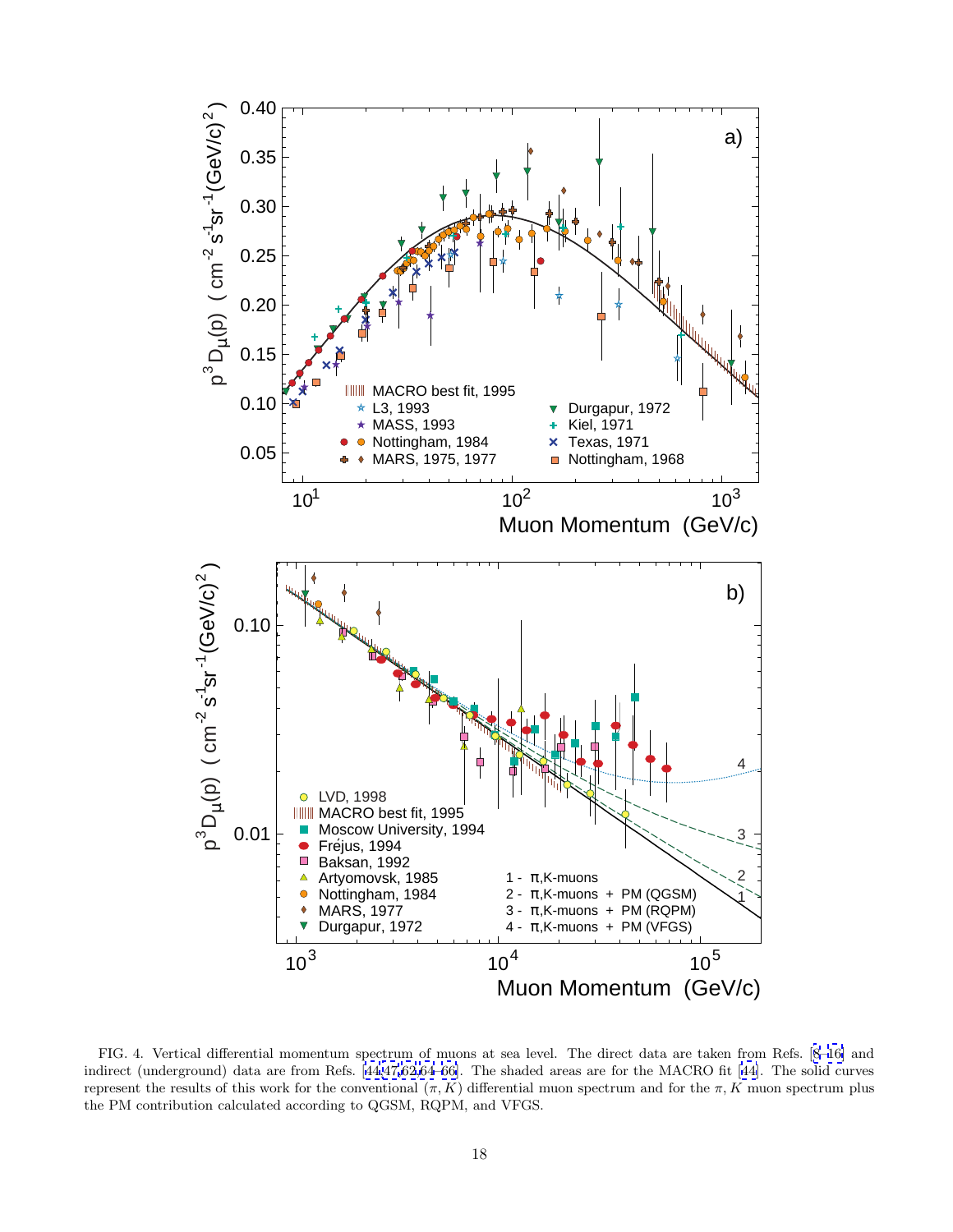<span id="page-21-0"></span>

FIG. 5. Vertical integral momentum spectrum of muons at sea level. The direct data are taken from Refs. [[7](#page-45-0),[8,11](#page-45-0),[12,14,15,17](#page-45-0)] and indirect (underground) data are from Refs. [[37](#page-45-0),[38,60,64](#page-46-0)]. The solid curves represent the results of this work for the conventional  $(\pi, K)$  integral muon spectrum and for the  $\pi, K$  muon spectrum plus the PM contribution calculated according to QGSM, RQPM, and VFGS.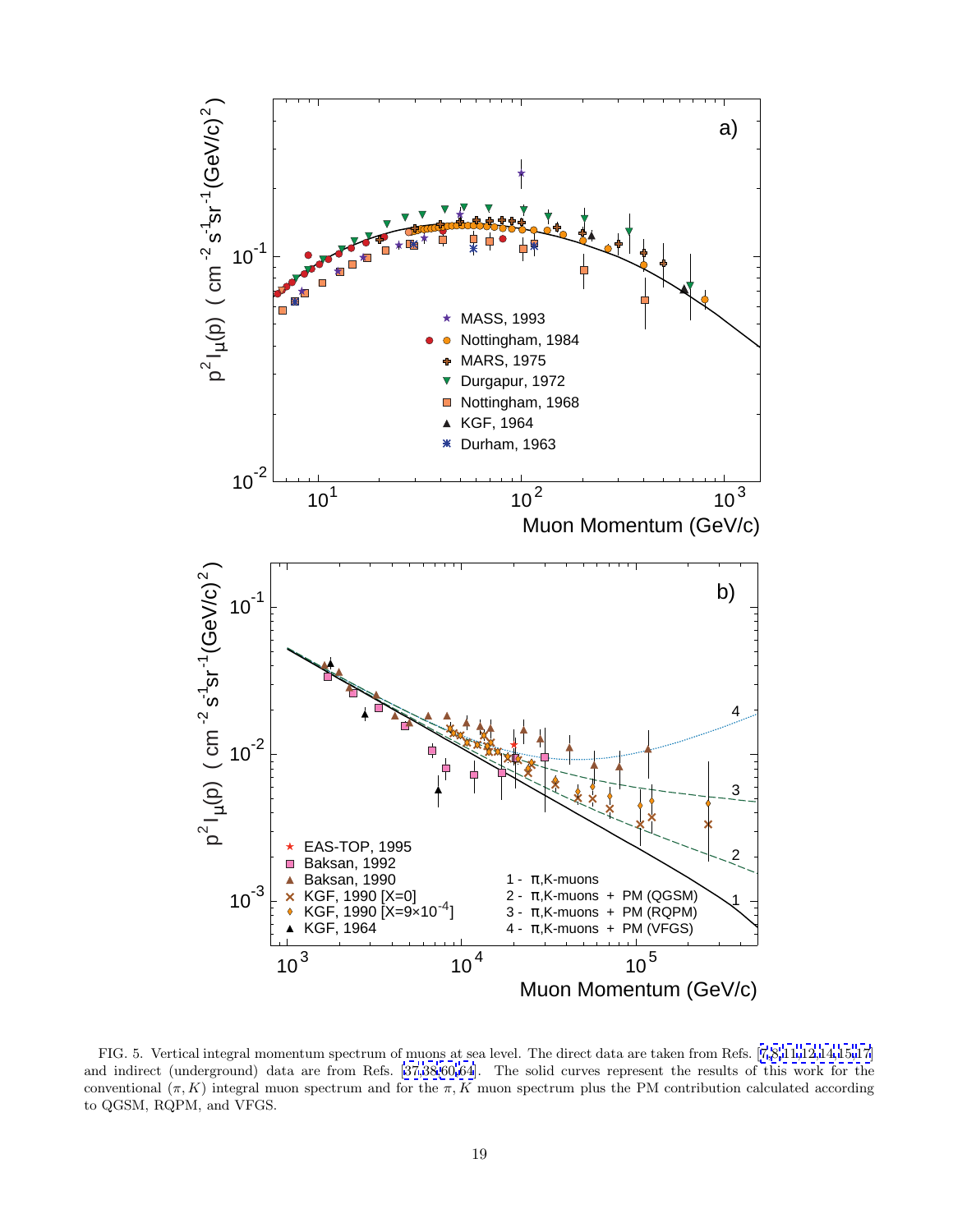<span id="page-22-0"></span>At energies above a few TeV we only have indirect data at our disposal [[122\]](#page-48-0) and the uncertainties (both statistical and systematic) are vastly greater here. The data of Refs. [\[37](#page-45-0),[38](#page-46-0),[44](#page-46-0),[60,63,65](#page-46-0)] have been deduced from the muon DIR measured in different rocks (Baksan, Kolar, Alpine, Gran Sasso). We will dwell on the initial underground data in Section [VII.](#page-25-0) Here, it should be pointed out that in all underground experiments, among the systematic uncertainties related to inhomogeneities in density and chemical composition of the matter overburden, topographical map resolution, muon range-energy relation, muon range fluctuations, effective differential aperture of the array, etc., another uncertainty is essential. It results from the necessity to assign some model for the energy spectrum and zenith-angle distribution of muons at sea level which are functions of the PM fraction in the muon flux or, to be more specific, the ratio X of prompt muon spectrum to the  $\pi + K$  production one. Hence one is forced to assume some value of the ratio  $X$  (as a function of energy) when reconstructing the vertical muon spectrum on surface. But the greater the adopted value of  $X$ , the harder the resultant spectrum. For this reason alone the conversion procedure is fairly ambiguous.

As an illustration we consider the KGF results. The KGF muon spectrum in the energy range  $(200 \div 7500)$  GeV was deduced [\[60\]](#page-46-0) using the underground data from Ref. [[26\]](#page-45-0) and assuming  $X = 0$ , what is quite reasonable for this range. But the data at higher energies [[38\]](#page-46-0) (see also Ref. [\[63](#page-46-0)]) demand a nonzero X. To estimate the ratio X, the authors have assumed a pion production spectrum of the form  $F(E_{\pi}) \propto E_{\pi}^{-\gamma}$  and a  $K/\pi$  ratio of 0.15. The X ratio was assumed to be a constant. Then a  $\chi^2$  analysis indicated that with  $\gamma = 2.7$  for muon energy of 8 to 250 TeV, there is PM production at the level of  $X = (9 \pm 2) \times 10^{-4}$ . In Figure [5](#page-21-0)(b), we show this result (the corresponding data points are represented by diamonds) together with the spectrum deduced on the assumption that  $X = 0$  (the data points are represented by symbols  $\times$ ). As would be expected, the spectrum reconstructed with  $X = 0$  is softer. It is not difficult to understand that the final result is subject to variation also in response to variation of the adopted  $K/\pi$  ratio and  $\gamma$  [[123\]](#page-48-0). It should also be recognized that the real spectra of muons and mesons are far short of being power-law ones.

Let us touch briefly on some essential points of the rest of the underground data presented in Figures [4](#page-20-0)(b) and [5](#page-21-0) (b).

In the Baksan experiment [[37\]](#page-45-0),  $X = (1.5 \pm 0.5) \times 10^{-3}$  was found as the best fit of the calculated total intensity of conventional and prompt muons to the experimental data, assuming a power-law primary nucleon flux with the spectral index  $\gamma_N = 1.65$ .

In Ref. [[65](#page-46-0)] the complete data set of downgoing muons recorded with the Fréjus detector [\[39](#page-46-0)] has been reanalyzed. However in this analysis, the sea-level spectrum was derived using in essence the continuous loss approximation with some effective and energy-independent energy loss coefficients. The muon range fluctuations are discussed in Ref. [\[65](#page-46-0)] exclusively to estimate the uncertainty of the analysis. But it is a matter of common knowledge that, on calculation of the muon DIR, the continuous loss approximation results in downward bias and the corresponding error increases fast with depth [[124–127\]](#page-48-0). It is our opinion that the muon spectrum obtained in Ref. [[65\]](#page-46-0) was significantly overestimated while the systematic errors were underestimated for  $E \gtrsim 10$  TeV in consequence of the oversimplified analysis.

The MACRO fit [[44\]](#page-46-0) presented in Figs.  $4(a,b)$  by shaded areas has the following form:

$$
\mathcal{D}_{\mu}^{\text{MACRO}}\left(E, h = 10^3 \text{ g/cm}^2, \vartheta\right) = C_0 \left(\frac{E}{1 \text{ GeV}}\right)^{-\gamma_{\mu}} \left(\frac{1}{1 + \frac{1.1 E \cos \vartheta}{115 \text{ GeV}}} + \frac{0.054}{1 + \frac{1.1 E \cos \vartheta}{850 \text{ GeV}}}\right),\tag{5.1}
$$

with  $C_0 = (0.26 \pm 0.01) \text{ cm}^{-2}\text{s}^{-1}\text{sr}^{-1}\text{GeV}^{-1}$  and  $\gamma_\mu = 2.78 \pm 0.01$ . The quoted errors are due to statistics and the topographical map resolution. According to Ref. [[44\]](#page-46-0), the overall systematic error resulting from rock density uncertainties and hard energy loss cross sections is about 5 % in  $C_0$  and, what is much more important, 3 % in  $\gamma_\mu$ . But a 3% variation in  $\gamma_\mu$  corresponds to uncertainties of 47%, 78% and more than 100% in the surface muon flux at energies of  $10^2$ ,  $10^3$  and  $10^4$  GeV, respectively. Therefore, the result of MACRO is greatly uncertain and pro forma it is not in contradiction with all the rest of indirect data shown in Figure [4](#page-20-0).

The results of the rest of the underground experiments, were obtained with quite different methods. The experiment with the Artyomovsk 100-ton installation "Collapse" [[62](#page-46-0)] (situated in a salt mine at the depth of 570 m w.e.) detects the energy release of the showers produced by cosmic-ray muons in the salt and scintillator  $(C_{10}H_{22})$ . In the Baksan "calorimetric" experiment [\[64](#page-46-0)], the integral muon intensity at the position of the scintillation telescope (8.5 km w.e.) was evaluated from the spectrum of electromagnetic cascades generated by muons in the telescope. To find the muon intensity at the surface, the authors used a conversion procedure similar to that which was used in Refs. [\[36,37](#page-45-0)]. Due to a 10 % error in the calibration of the energy evolution in the detector, the systematic error in the determination of the absolute muon intensity can reach 25 % in this experiment. One might expect a supplement systematic uncertainty due to the conversion procedure. Comparing with the results of other experiments, the authors moved up their data by 12 %. We use the same normalization in Figs. [4](#page-20-0) (b) and [5](#page-21-0) (b). The data of Moscow State University (MSU) [\[66](#page-46-0)] were extracted from a multidimensional analysis of the measured energy and angular distributions of electron-photon cascades generated by muons in X-ray emulsion chambers. However, the output of this method is also very sensitive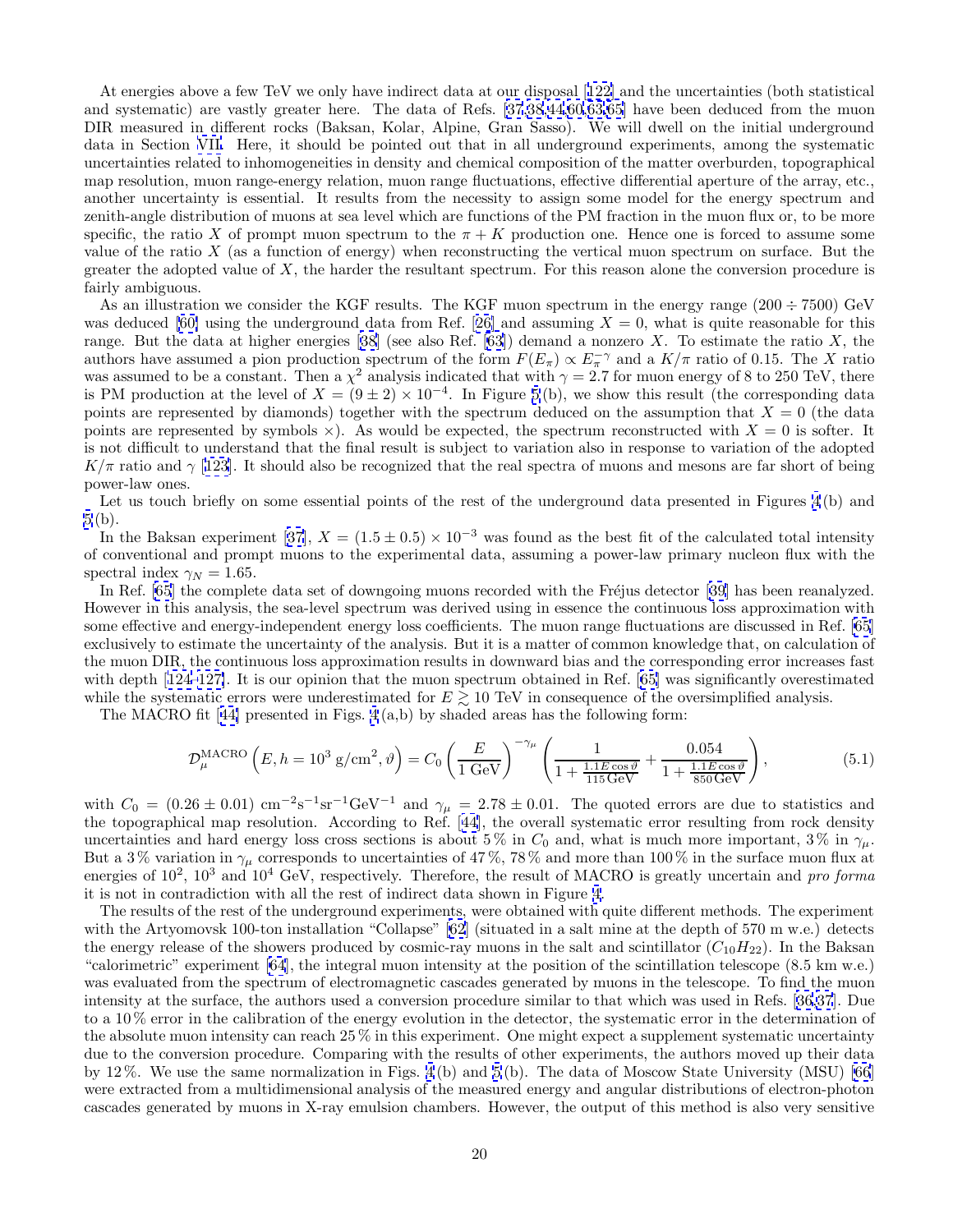<span id="page-23-0"></span>to the adopted models for the primary spectrum and charm production. According to Refs. [\[66](#page-46-0)], the estimated primary spectrum index is  $\gamma_N = 1.64 \pm 0.03$  at nucleon energies (20 ÷ 400) TeV and the best-fit X ratio changes from  $(2.6 \pm 0.8) \times 10^{-3}$  at  $E = 5$  TeV to  $(3.3 \pm 1.0) \times 10^{-3}$  at  $E = 40$  TeV.

Up to about 5 TeV/c, our prediction for the differential and integral spectra (irrespective of a charm production model) does not contradict to the results of the Artyomovsk detector and the X-ray emulsion chambers of MSU. Below a few TeV the predicted spectrum agrees well with the data from Baksan, Fréjus and MACRO extracted from the muon DIR, as well as with the Baksan data obtained from the spectrum of electromagnetic cascades [\[64](#page-46-0)].

The region from 5 to 15–20 TeV/c is rather oracular: the data of KGF  $[60]$  $[60]$ , Artyomovsk  $[62]$  $[62]$ , Baksan  $[64]$  $[64]$  and one data point of MSU [[66](#page-46-0)] show a broad dip in the differential and/or integral spectra, whereas the rest of the data indicates some flattening or even a bulge [[37](#page-45-0)].

Above  $\sim 20 \text{ TeV/c}$ , the data of Baksan [\[37\]](#page-45-0), MSU [[66](#page-46-0)] and Fréjus [[65\]](#page-46-0) clearly indicate a significant flattening of the muon spectrum. Neither the QGSM nor the RQPM can explain this effect; even the maximum VFGS flux is not sufficiently large to this end, although the VFGS flux is not in contradiction with these data. It will be demonstrated in Section [VII](#page-25-0) that this flattening is not confirmed by the body of direct underground data, while the late result of KGF [[38\]](#page-46-0) seems to be (somewhat) more credible. It is also of interest that, irrespective of a charm production model, our prediction for the horizontal muon spectrum is in agreement with the corresponding MSU data [\[66](#page-46-0)] up to about 40 TeV/c. The KGF spectrum [\[38](#page-46-0)] obtained at  $X = (9 \pm 2) \times 10^{-4}$  is in qualitative agreement with the RQPM prediction. Apparently the inconsistency of the data from different experiments gives no way of deducing a definite conclusion about the PM fraction in the sea-level muon flux.

# **VI. MUON PROPAGATION THROUGH MATTER**

To calculate the muon depth-intensity relation we apply the semianalytical method proposed in Ref. [\[127](#page-48-0)]. The method allows us to avoid any simplifying assumptions about the scale invariance of the cross sections for radiative (direct  $e^+e^-$  pair production, bremsstrahlung) and photonuclear interactions of muons with matter, and to take into account the real non-power-law behavior of the muon boundary spectrum. The solution to the transport equation for the differential muon intensity,  $\mathcal{D}_{\mu}(E, h)$ , is constructed by iterations, starting from an initial approximation with the correct high-energy asymptotic behavior. Let us sketch the basic ideas and formulas.

The equation describing the high-energy muons propagation through a homogeneous medium may be written

$$
\frac{\partial}{\partial h} \mathcal{D}_{\mu}(E, h) - \frac{\partial}{\partial E} \left[ \mathcal{B}(E) \mathcal{D}_{\mu}(E, h) \right] = \sum_{k=p, b, n} \int_0^1 \left[ (1-v)^{-1} \Phi_k(v, E_v) \mathcal{D}_{\mu}(E_v, h) - \Phi_k(v, E) \mathcal{D}_{\mu}(E, h) \right] dv, \tag{6.1}
$$

with the boundary condition  $\mathcal{D}_{\mu}(E, 0) = \mathcal{D}_{0}(E)$ . Here  $\mathcal{D}_{0}(E)$  is the ground-level muon spectrum,  $\beta$  is the rate of the muon energy loss those are treated as continuous. In the present calculation,  $\beta$  includes the ionization energy loss and the part of the loss due to  $e^+e^-$  pair production with  $v < v_0 = 2 \times 10^{-4}$ , where v is the fraction of the energy lost by muon (see Appendix [B](#page-42-0) and Ref. [[128\]](#page-48-0)). However the method is independent of the specific choice of  $\mathcal{B}(E)$ . The right-hand side of Eq. (6.1) describes the "discrete" muon energy loss resulting from direct  $e^+e^-$  pair production with  $v > v_0$  ( $k = p$ ), bremsstrahlung ( $k = b$ ), and inelastic nuclear scattering ( $k = n$ ). The corresponding macroscopic cross sections,  $\Phi_k(v, E)$ , are defined by

$$
\Phi_k(v, E) = N_0 \frac{d\sigma_k(v, E)}{dv} = N_0 E \frac{d\sigma_k(E, E')}{dE'} \Big|_{E' = (1-v)E},
$$

where  $N_0$  is the number of atoms per 1 g of the matter and  $E(E')$  is the initial (final) muon energy. It is implied that the differential cross sections are averaged over the atomic number and weight of the target nuclei and  $d\sigma_k(v, E)/dv = 0$ outside the ranges  $0 \le v_k^{\min}(E) < v_k^{\max}(E) \le 1$  allowed by kinematics. Lastly,  $E_v \equiv E/(1-v)$ . The summary of the explicit formulas for the cross sections used in our calculation is presented in Appendix [B](#page-42-0).

Let us seek the solution of the transport equation (6.1) in the form

$$
\mathcal{D}_{\mu}(E,h) = \mathcal{D}_0(\mathcal{E}_{\varrho}(E,h)) \exp\left[-\mathcal{K}(E,h)\right] \left[1 + \delta(E,h)\right].\tag{6.2}
$$

The functions involved are defined by the following chain of equations:

$$
\mathcal{K}(E,h) = \int_{E}^{\mathcal{E}_{\varrho}(E,h)} \frac{\xi(E') - \zeta(E')\varrho(E') - \mathcal{B}'(E')}{\mathcal{B}(E') + \varrho(E')E'} dE',
$$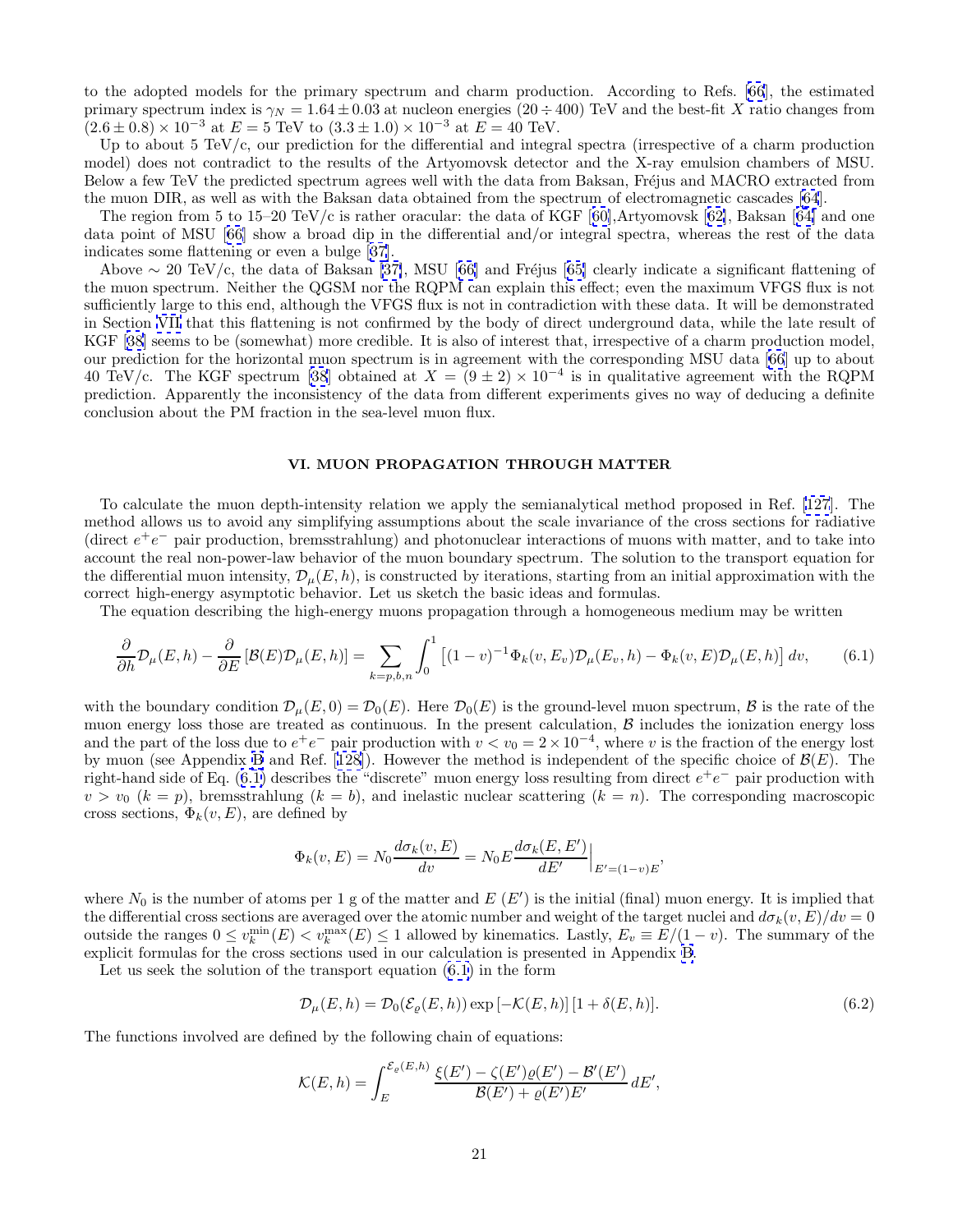<span id="page-24-0"></span>
$$
\varrho(E) = \sum_{k} \int_0^1 \Phi_k(v, E_v) \eta(v, E) v dv, \qquad \xi(E) = \sum_{k} \int_0^1 [\Phi_k(v, E) - \eta(v, E) \Phi_k(v, E_v)] dv,
$$

$$
\zeta(E) = -\frac{E\mathcal{D}'_0(E)}{\mathcal{D}_0(E)}, \qquad \eta(v, E) = \frac{\mathcal{D}_0(E_v)}{(1 - v)\mathcal{D}_0(E)}.
$$

[As is easy to see,  $\zeta = \gamma + 1$  and  $\eta(v, E) = (1 - v)^{\gamma}$  in the special case of a power-law boundary spectrum,  $\mathcal{D}_0(E) \propto$  $E^{-(\gamma+1)}$ .] The function  $\mathcal{E}_{\varrho}(E, h)$  is the only root of the equation

$$
\int_{E}^{\mathcal{E}_{\varrho}} \frac{dE'}{\mathcal{B}(E') + \varrho(E')E'} = h; \tag{6.3}
$$

it can be treated as the effective energy, which a muon must have at the boundary of the medium in order to reach the depth h having energy E with a nonzero probability. Lastly, the function  $\delta(E, h)$  satisfies the equation

$$
\left[\frac{\partial}{\partial h} - \mathcal{B}(E)\frac{\partial}{\partial E}\right]\delta(E, h) = \sum_{k} \int_{0}^{1} \Phi_{k}(v, E_{v}) \left\{\Omega\left(E, E_{v}, h\right) \left[1 + \delta(E_{v}, h)\right]\right\}- \left[1 + \omega(E, h)v\right]\left[1 + \delta(E, h)\right]\eta(v, E) dv,
$$
\n(6.4)

with

$$
\Omega(E, E_v, h) = \frac{\mathcal{D}_0(E)}{\mathcal{D}_0(E_v)} \frac{\mathcal{D}_0(\mathcal{E}_{\varrho}(E_v, h))}{\mathcal{D}_0(\mathcal{E}_{\varrho}(E, h))} \exp\left[\mathcal{K}(E, h) - \mathcal{K}(E_v, h)\right],
$$

$$
\omega(E, h) = \frac{Q(E) - Q(\mathcal{E}_{\varrho}(E, h))}{\mathcal{B}(E) + \varrho(E)E}, \qquad Q(E) = [\xi(E) - \mathcal{B}'(E)]E + \zeta(E)\mathcal{B}(E).
$$

Clearly  $\delta(E, 0) = 0$ . We shall seek the solution to Eq. (6.4) using an iteration procedure. It is based on the following consideration.

Let us suppose that the functions  $\Phi_k(v, E)$  and  $\zeta(E)$  become energy-independent as  $E \to \infty$ . If so, it is a matter of direct verification to prove that the asymptotic behavior of the function  $\delta(E, h)$  is  $c_2(h)/E^2$  with  $c_2(h)$  an Eindependent function. Hence it follows that  $\delta(E_v, h) - (1 - v)^2 \delta(E, h) \propto (1 - v)^2 v E^{-3}$  as  $E \to \infty$ . Thus, putting  $\delta^{(1)}(E, h) = 0$  as a first approximation for the function  $\delta(E, h)$ , the second one can be found from the equation

$$
\left[\frac{\partial}{\partial h} - \mathcal{B}(E)\frac{\partial}{\partial E} - R_2(E, h)\right] \delta^{(2)}(E, h) = \Re_1(E, h),
$$

where we introduced

$$
R_l(E, h) = \sum_{k} \int_0^1 \Phi_k(v, E_v) \left\{ \Omega(E, E_v, h) (1 - v)^l - [1 + \omega(E, h)v] \right\} \eta(v, E) dv, \quad l \ge 0
$$

and  $\Re_1(E, h) \equiv R_0(E, h)$ . Repeating the consideration, one can proof by induction that  $\delta(E, h) - \delta^{(l)}(E, h) \propto c_l(h)/E^l$ as  $E \to \infty$ . Let us define

$$
\Theta_l(E, h) = \delta^{(l)}(E, h) - \delta^{(l-1)}(E, h), \quad l \ge 2,
$$

$$
\Re_l(E, h) = \sum_k \int_0^1 \Phi_k(v, E_v) \Omega(E, E_v, h) \left[ \Theta_l(E_v, h) - (1 - v)^l \Theta_l(E, h) \right] \eta(v, E) dv, \quad l \ge 2.
$$

Then the following recursion chain of equations for the functions  $\Theta_l(E, h)$  is derivable from the above reasoning:

$$
\left[\frac{\partial}{\partial h} - \mathcal{B}(E)\frac{\partial}{\partial E} - R_l(E, h)\right] \Theta_l(E, h) = \Re_{l-1}(E, h), \quad l \ge 2,
$$
\n(6.5)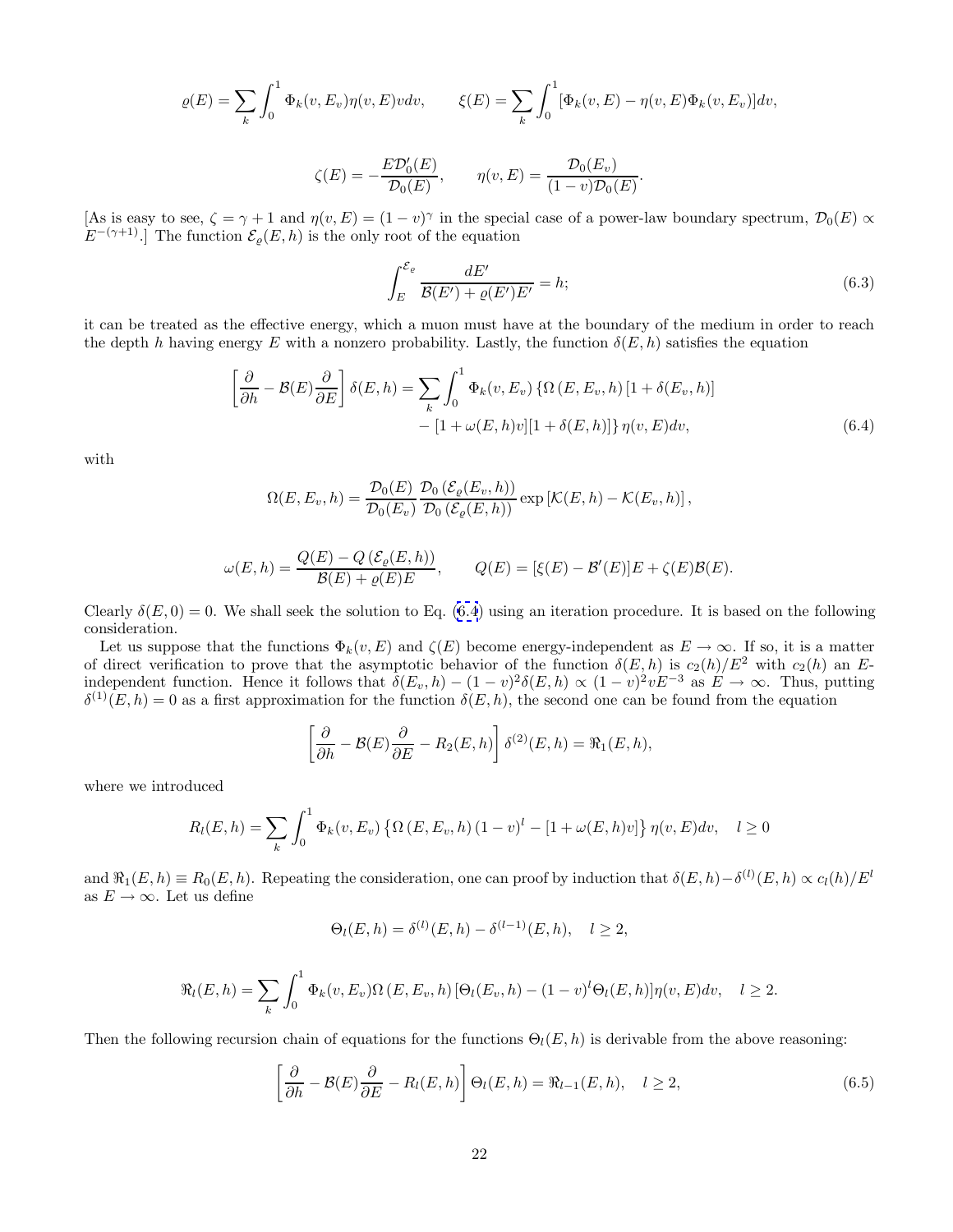<span id="page-25-0"></span>The solution to Eq.  $(6.5)$  $(6.5)$  is given by

$$
\Theta_l(E, h) = \int_0^h \exp \left[ \int_{h'}^h R_l \left( \mathcal{E}_0(E, h - h'') , h'' \right) dh'' \right] \Re_{l-1} \left( \mathcal{E}_0(E, h - h') , h' \right) dh',
$$

where  $\mathcal{E}_0(E, h)$  is the root of Eq. ([6.3](#page-24-0)) with  $\rho \equiv 0$  in its left-hand side.

The formal convergence of this procedure can be proved under quite general assumptions on the energy dependence of the functions involved; specifically if the functions  $\mathcal{B}(E)$  and  $\Phi_k(v, E)$  increase monotonically and sufficiently slowly, while  $\mathcal{D}_0(E)$  decreases with energy so that  $\zeta(E)$  is a slightly varying function of energy. It follows from our numerical analysis that in "real environment" the rate of convergence is very high: the first approximation  $(\delta(E, h) \equiv 0)$  works with a reasonable exactness up to about 6 km w.e. and 3–4 iterations are suffice to obtain a few-percent accuracy for the differential muon spectrum at  $h \lesssim 18$  km w.e. and  $E \gtrsim 1$  GeV.

The results obtained by the method being discussed agree well with our previous calculations [\[126](#page-48-0)]. At  $h \le 16$  km w.e. of standard rock, the method was verified by the direct Monte Carlo calculation, using an updated version of the code by Takahashi et al. [\[125](#page-48-0)]. The accuracy of our calculation for the muon depth-intensity relation (DIR),

$$
\mathcal{I}_{\mu}(h) = \int_{E_{\text{th}}}^{\infty} \mathcal{D}_{\mu}(E, h) dE \qquad (E_{\text{th}} \sim 1 \text{ GeV}),
$$

is estimated to be under  $(2-3)$ % at all depths of interest. The systematic errors can only be caused by the uncertainties in the input parameters, namely, the boundary muon spectrum and the muon–matter interaction cross sections. An additional error arising on the comparison with the data of a particular experiment, is related to the uncertainties in the averaged density and chemical composition of the matter overburden ( $\langle \rho \rangle$ ,  $\langle Z \rangle$ ,  $\langle A \rangle$ ,  $\langle Z \rangle$ ,  $\langle A \rangle$ ,  $\langle Z^2 \rangle$ ) [\[129](#page-48-0)]. Strictly speaking, the approximation of homogeneous medium may also introduce a systematic error into the calculation for the real inhomogeneous media [[130](#page-48-0)].

#### **VII. CALCULATED MUON DIR VS UNDERGROUND AND UNDERWATER DATA**

# **A. Early underground experiments**

In Figure [6](#page-26-0), we present a comparison between the calculated vertical intensity (vs. depth underground) of conventional muons and the data obtained in early underground experiments performed with relatively small detectors [\[21–25,28–31\]](#page-45-0) as well as the Crouch's 1987 "World Survey" data [[50\]](#page-46-0). To expand the comparison, we represent in Figure [7](#page-27-0) a fragment of the same information relevant to shallow depths.

The data obtained by Wilson [[21\]](#page-45-0) and by Clay and Van Gemert [\[22](#page-45-0)] in the late 1930s are rather uncertain since the techniques used were unable to estimate the effects of showers, scattering and  $\delta$ -electrons. We have normalized these data to our curve. All the other data points in Figs. [6](#page-26-0) and [7](#page-27-0) are absolute. The Crouch World Survey comprises the data of different experiments, in particular, the early KGF data [[26,27\]](#page-45-0) and extensive data from East Rand Proprietary Mine (ERPM) near Johannesburg [\[34](#page-45-0)]) at great depths (all the points at  $h \gtrsim 7.5$  km w.e.). All the data were converted by Crouch to standard rock ( $Z = 11$ ,  $A = 22$ ,  $\rho = 2.65$  g/cm<sup>3</sup>) with some correction for the depths. Crouch's original compilation also includes the data from the depths well beyond 18 km w.e., where the atmospheric muon contribution is entirely negligible compared to the neutrino induced muon flux (see below), as well as three data points from an underwater experiment [\[54](#page-46-0)] (we dropped these three points intending to discuss the complete set of underwater data below).

At  $h \gtrsim 11$  km w.e., the flux  $\mathcal{I}^{\nu}_{\mu}$  of muons produced by atmospheric neutrino interactions in the surrounding rock becomes important. The value of  $\mathcal{I}^{\nu}_{\mu}$  can significantly vary from one experiment to another due to different registration thresholds, the topology of the matter overburden, and so on. So, to account for the neutrino-induced background, we shall use the specific experimental data rather than some theoretical predictions. In Figure [6](#page-26-0) we use the result of Ref. [[50\]](#page-46-0):  $\mathcal{I}_{\mu}^{\nu} = (2.17 \pm 0.21) \times 10^{-13} \text{ cm}^{-2} \text{ s}^{-1} \text{ sr}^{-1}.$ 

According to Crouch, the presented data at  $h \gtrsim 1$  km w.e. can be approximated by the following empirical function:

$$
\mathcal{I}_{\mu}(h) = \exp(A_1 + A_2 h) + \exp(A_3 + A_4 h) + \mathcal{I}_{\mu}^{\nu}
$$
\n(7.1)

with  $A_1 = -11.22 \pm 0.17$ ,  $A_2 = -0.00262 \pm 0.00013$ ,  $A_3 = -14.10 \pm 0.14$ ,  $A_4 = -0.001213 \pm 0.000021$  (the result of a least square fit). Here  $\mathcal{I}_{\mu}(h)$  is in cm<sup>-2</sup>s<sup>-1</sup>sr<sup>-1</sup> and h (the depth in standard rock) is in hg/cm<sup>2</sup> (1 hg/cm<sup>2</sup> = 1 m w.e.). The fit  $(7.1)$  is in good agreement with the result of the Utah group [[32\]](#page-45-0).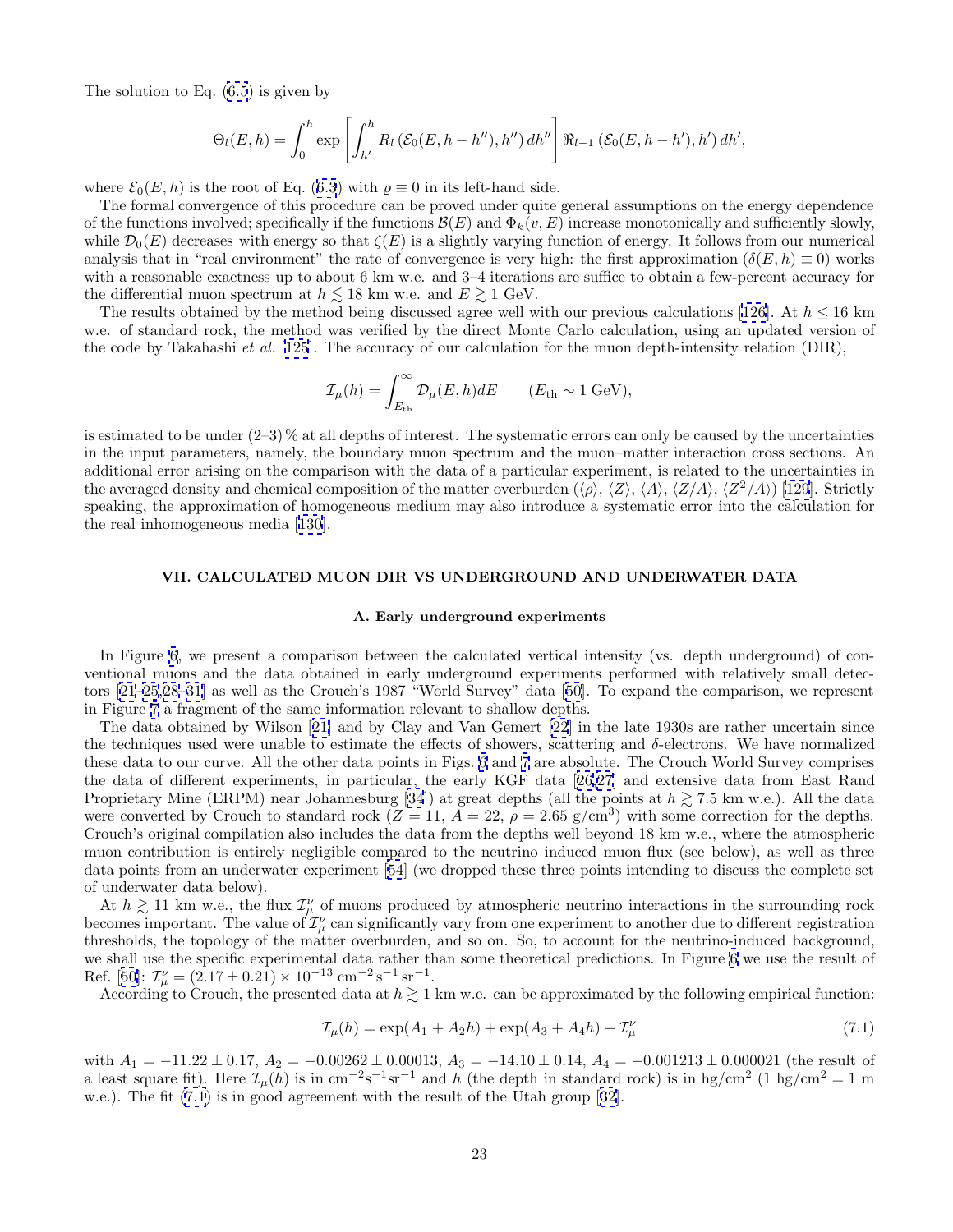<span id="page-26-0"></span>

FIG. 6. Muon intensity vs standard rock thickness. The data are from Refs. [[21–25,28](#page-45-0)–[31,](#page-45-0)[50\]](#page-46-0). The dashed curve represents our π, K-muon DIR, the solid curve represents the same plus the neutrino-induced muon background after Crouch [\[50](#page-46-0)].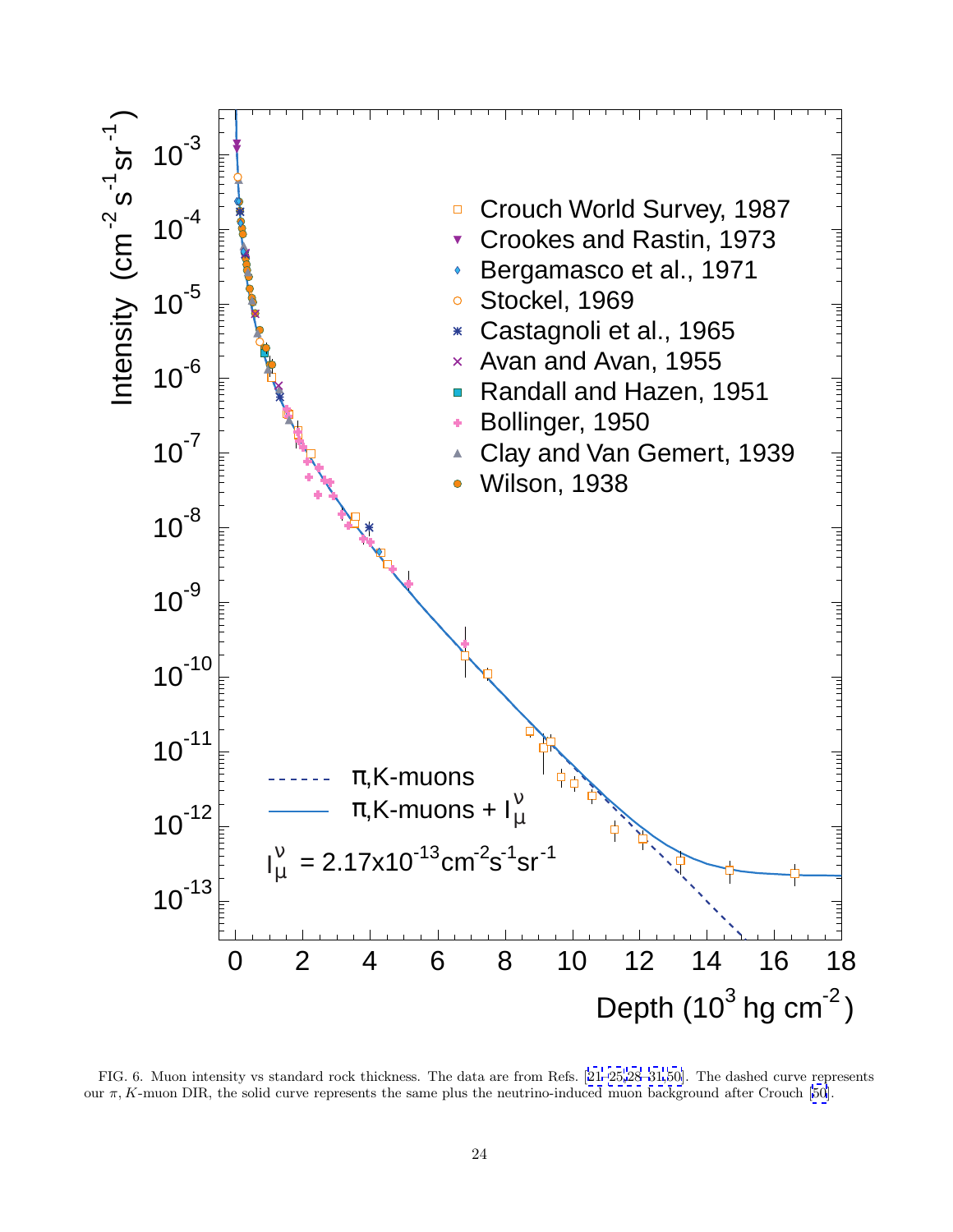<span id="page-27-0"></span>

FIG. 7. The same as in Figure [6](#page-26-0) but for shallow depths.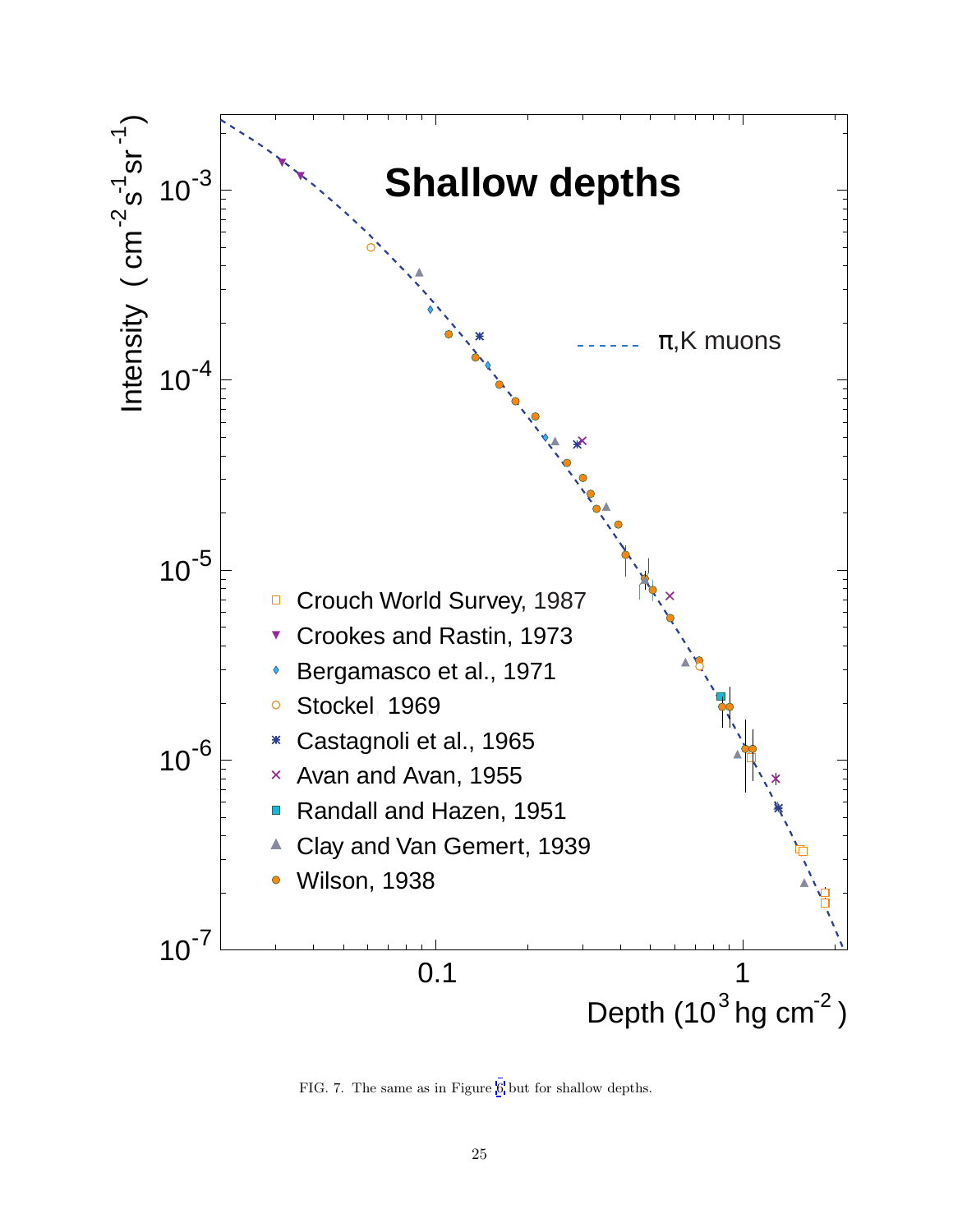<span id="page-28-0"></span>As Figs. [6,](#page-26-0) [7](#page-27-0) suggest, our DIR for conventional muons agrees well with most of the data within a wide depth range from about 30 to 9000 m w.e. (the exceptions are the points from Refs. [\[25](#page-45-0)] and [\[28](#page-45-0)] at  $h \approx 300$  m w.e. and also the points from Ref. [[23\]](#page-45-0) lying in the range 2.1 to 2.5 km w.e.). The maximum disagreement with the best fit ([7.1\)](#page-25-0) at  $h = (1 \div 7.5)$  km w.e. is about 10%. However, at  $h = (9.5 \div 12)$  km w.e., our intensity noticeably exceeds the ERPM data. At  $h = 11.5$  km w.e., the disagreement ranges up to about 77% (or about 30%, if one take the experimental errors into account). Such an error goes far beyond the expected accuracy of our calculations and thus are attributable either to uncertainties in the input parameters (primary spectrum?) or to some systematics in the ERPM data. It is clear that the data give no indication of some PM fraction in the muon flux so we do not show the corresponding curves here. As an illustration, let us note that, at  $h = 12 \text{ km}$  w.e., the calculated muon intensities with the PM contribution which result from the QGSM, RQPM, and VFGS are respectively 1.7, 2.3, and 3.3 times larger than the Crouch best fit.

#### **B. Kolar Gold Fields**

Figure [8](#page-29-0) shows a comparison with the data obtained from several detectors located at different levels in the deep mine of the Kolar Gold Fields, Mysore State, South India [[38\]](#page-46-0) (vertical telescopes at 745, 1500 and 3375 m w.e., a horizontal telescope at 3375 m w.e. and proton decay detectors at 6045 and 7000 m w.e.). In Ref. [\[38\]](#page-46-0), the neutrinoinduced background has been subtracted from the data using the measured angular distribution of muons. The four curves in Figure [8](#page-29-0) represent our predictions for the muon intensities without and with adding the PM contribution from the QGSM, RQPM, and VFGS. Our calculations are done for the Kolar rock with  $\langle Z \rangle = 12.9, \langle A \rangle = 26.9$ ,  $\langle Z/A \rangle = 0.495$ ,  $\langle Z^2/A \rangle = 6.31$ , and  $\langle \rho \rangle = 3.05$  g/cm<sup>3</sup>.

Up to 6–7 km w.e., one can see an excellent agreement between our predictions and the KGF data, irrespective of the PM flux model. Contrary to the data presented in Figure [6,](#page-26-0) the KGF muon DIR visibly exceed the calculated  $\pi$ , K-muon intensity at  $h \gtrsim 7$  km w.e., hinting at some PM contribution. Both the RQPM and the VFGS model are in agreement with the KGF data up to about 10 km w.e., but the VFGS model better fits the deeper data. This is not in contradiction with the situation presented in Figure [5](#page-21-0) (b) for the sea-level integral spectrum when the ambiguities of the conversion procedure mentioned in Section [V](#page-19-0) are taken into account.

# **C. Baksan**

In Figure [9](#page-30-0) we show a comparison of the calculation and the data obtained with the Baksan underground scintillation telescope (North Caucasus, Russia). The data obtained at zenith angles  $50° - 70°$  (Ref. [[36\]](#page-45-0)) and  $70° - 85°$  (Ref. [[37\]](#page-45-0)) were converted by the authors to vertical direction and to standard rock and the neutrino-induced muon background was subtracted from the data at high depths. A systematic difference between the two sets of data takes place in the depth interval from 6 to 9 km w.e.: in the first set  $(50° - 70°)$  a bump of intensity is clearly visible, while there is no such bump in the second set of data.

The authors of Ref. [[36\]](#page-45-0) argue that the observed bump can be interpreted in terms of prompt muons. In our view this is not the case. The odds are that the bump is caused by errors in the determination of the oblique depths. Beyond the interval 6–9 km w.e., the data of both sets fall on a smooth curve. At the same time, the data at  $h \gtrsim 10$ km w.e. may be attributed to the presence of some PM fraction in the measured underground muon intensity. Because of rather large experimental errors any model of charm production under consideration cannot be excluded by the Baksan data (including the case with the zero PM contribution), but it seems the data are more favorable for the RQPM. A collation of Figures [9](#page-30-0) and [5](#page-21-0) (b) suggests that the sea-level integral spectrum reconstructed in Ref. [\[37](#page-45-0)] from the Baksan muon DIR was distinctly overestimated.

# **D. Mont Blanc Lab**

Figure [10](#page-31-0) shows the comparison of the predicted DIR for the conventional muons with the *single muon* intensity measured with the detectors SCE and NUSEX [\[35](#page-45-0),[41](#page-46-0)] located in the Mont Blanc Laboratory. Our calculation represents the muon intensity averaged upon the muon multiplicities and therefore we can make nothing more than qualitative conclusions from the comparison.

In the overlapping region ( $h \lesssim 7$  km w.e.) the data of both detectors superimpose and (with allowance for the multi-muon events) agree with our result. However, as is clear from the figure, the NUSEX DIR has a much greater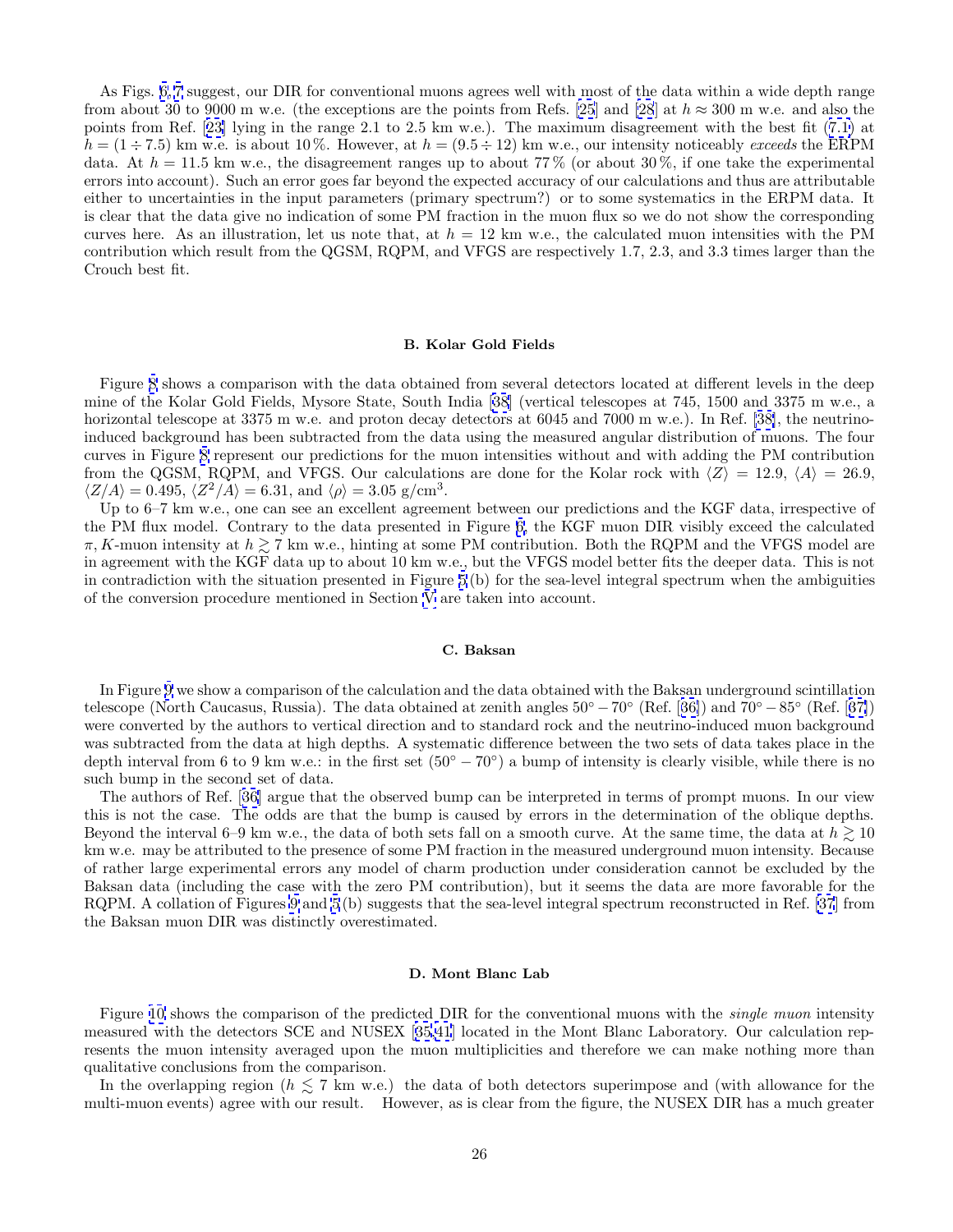<span id="page-29-0"></span>

FIG. 8. Muon intensity vs Kolar rock thickness. The KGF data are from Ref. [\[38](#page-46-0)]. The curves are for the  $\pi$ , K-muon DIR and for the DIR with the PM contributions calculated according to the RQPM and VFGS.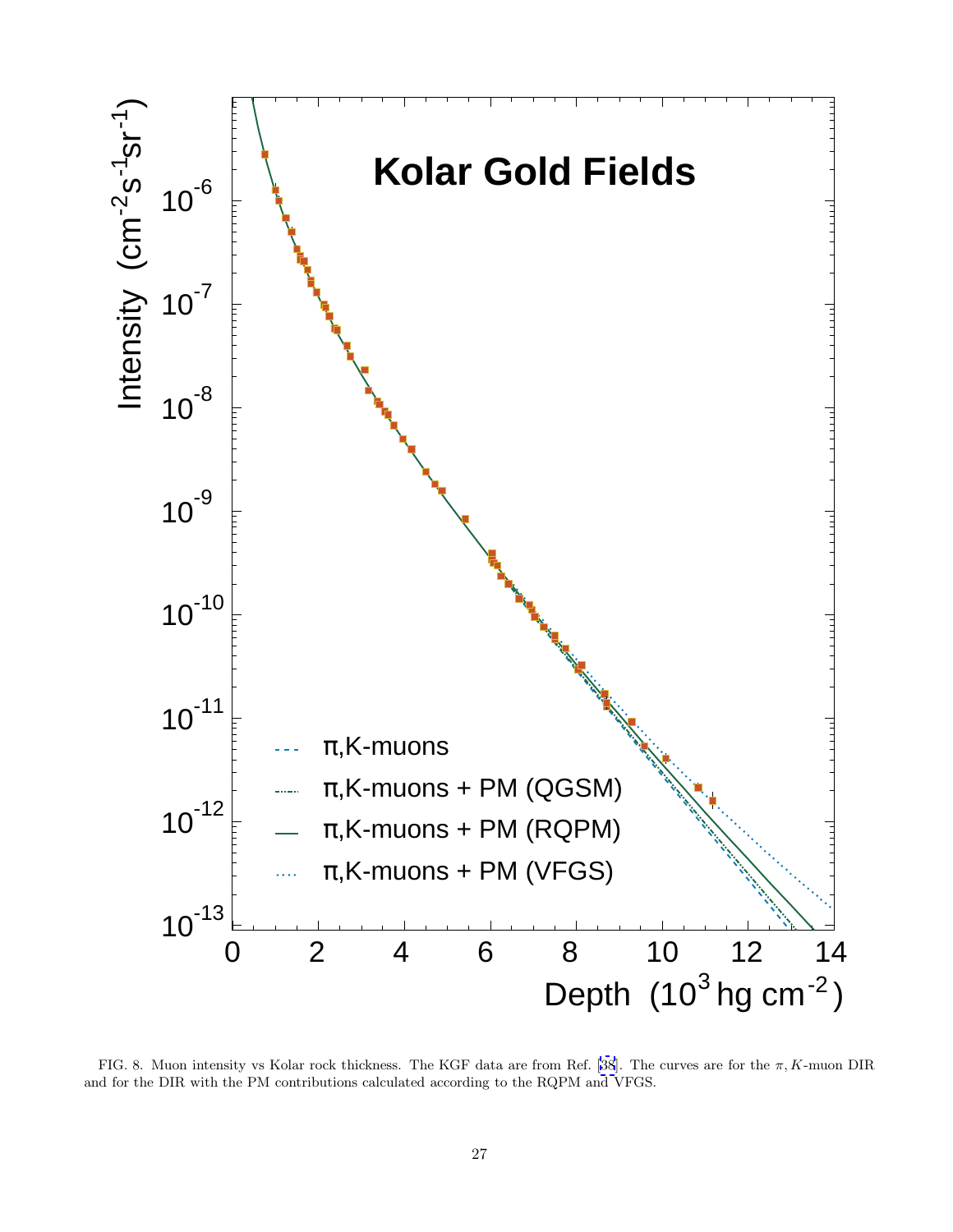<span id="page-30-0"></span>

FIG. 9. Muon intensity vs standard rock thickness measured with the Baksan scintillation telescope [[36,37\]](#page-45-0). The notation for the curves are the same as in Figure [8](#page-29-0).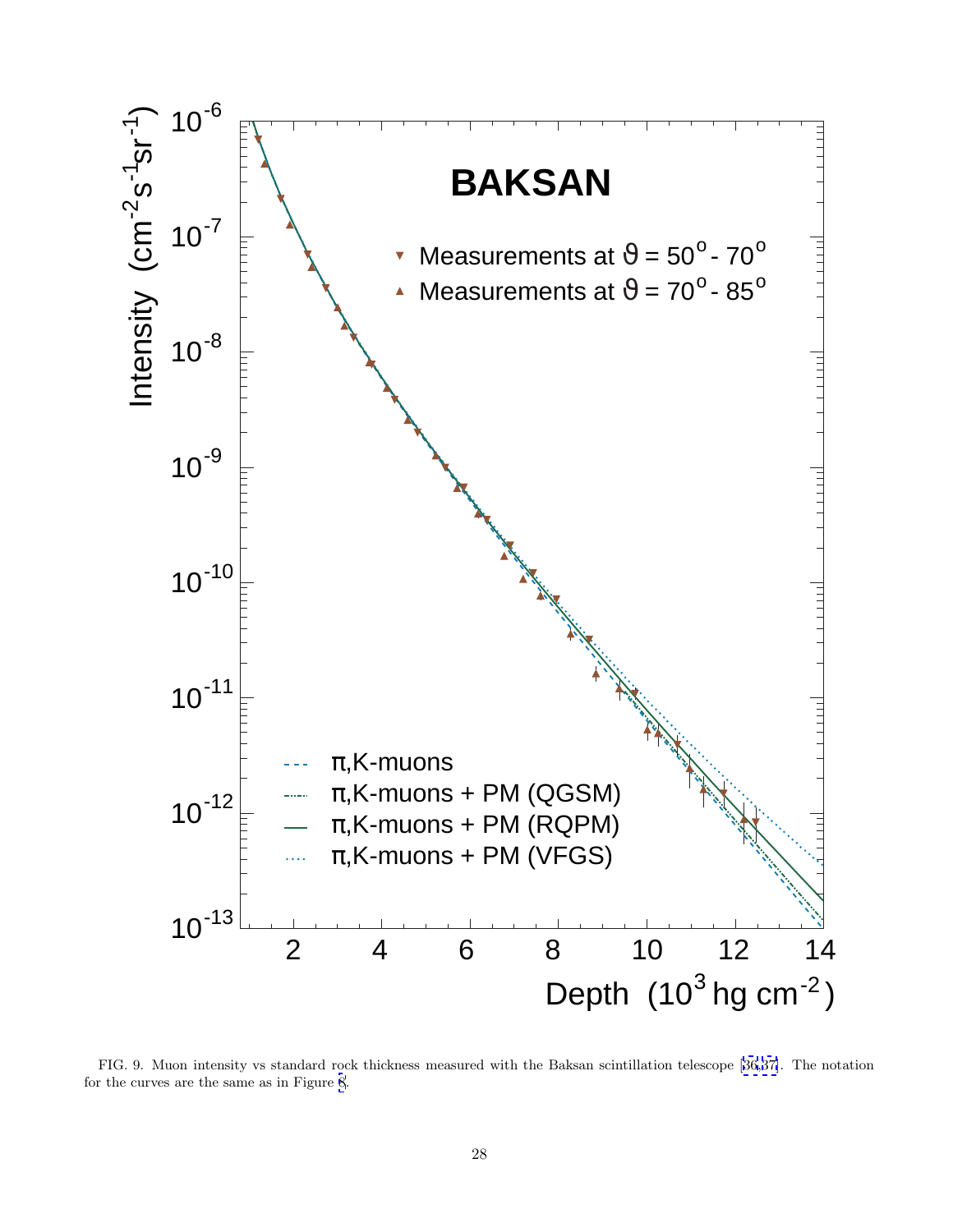<span id="page-31-0"></span>

FIG. 10. Single muon intensity vs standard rock thickness measured in two experiments under Mont Blanc, SCE [[35](#page-45-0)] and NUSEX [[41](#page-46-0)]. The curve is for the predicted  $\pi$ , K-muon DIR.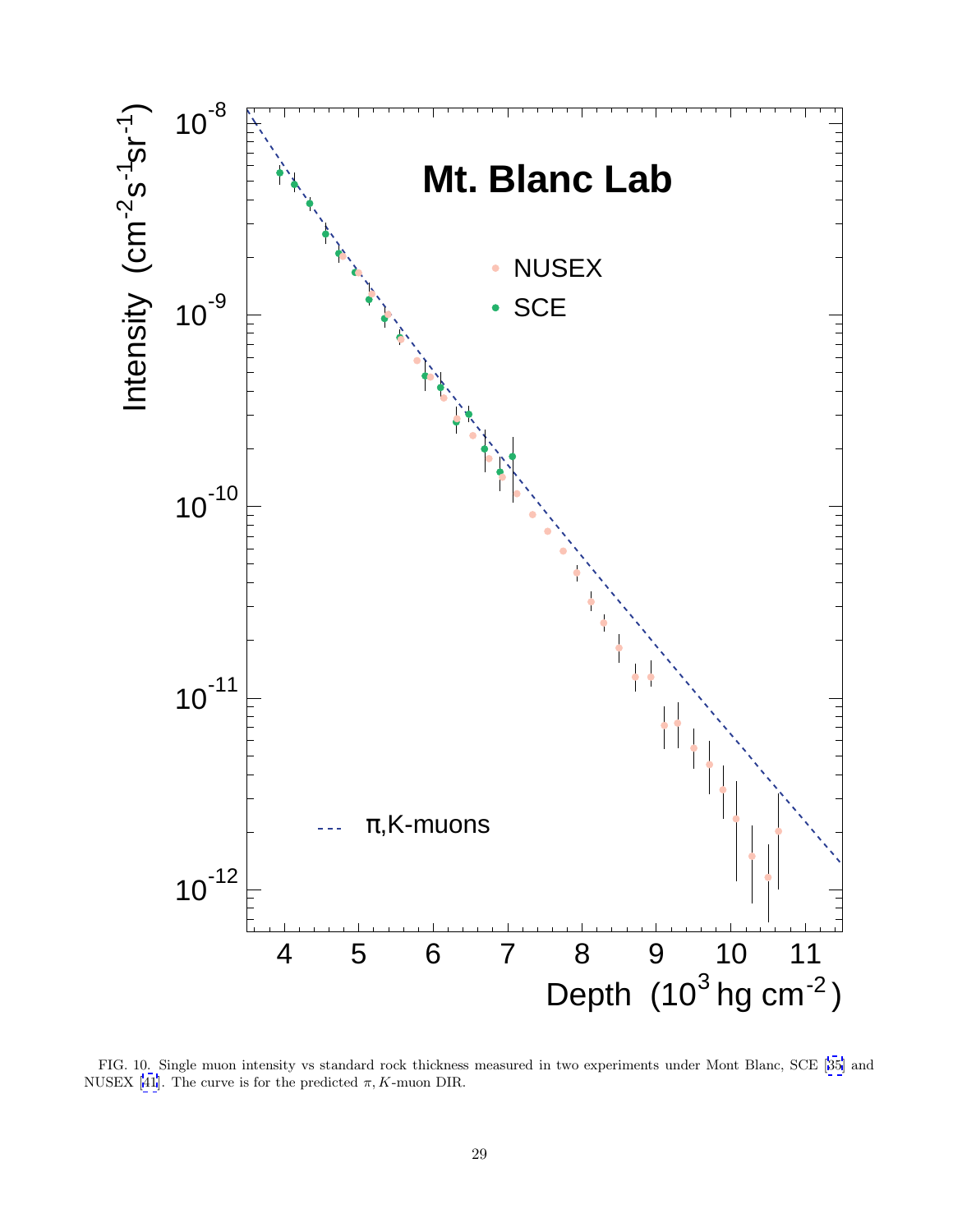<span id="page-32-0"></span>abrupt grade compared with the predicted one for the  $\pi$ , K-muon DIR and, at  $(9 \div 11)$  km w.e., the predicted intensity (without any PM contribution) is 2–3 times higher than the NUSEX data. So large a discrepancy has no relation to the multi-muon events, whose intensity decreases with depth quicker than the single-muon one and is negligible at  $h > 6 - 7$  km w.e. within a few percent accuracy.

It is our opinion that the NUSEX result at large depths is incorrect. Notice that the muon DIR measured in the NUSEX experiment has been converted to standard rock. Although the averaged values of  $\rho$ , Z, A,  $Z/A$  and  $Z^2/A$  in the Mont Blanc rock are rather close to the "standard" ones, this conversion might be a serious source of a systematic error because of very complicated and heterogeneous (layered) chemical composition of the rock (see Ref. [[35\]](#page-45-0)).

We note here that our calculations are in good agreement with the result of the French–American muon experiment [[33\]](#page-45-0) also carried out in the Mt. Blanc tunnel with a GM telescope. The depth range explored in that experiment was 0.5 to 5 km w.e. and therefore overlaps in part the SCE–NUSEX depth range. This suggests that the SCE and NUSEX experiments may have an added source of systematics related to their experimental procedures. At the same time, the recent NUSEX measurements of the averaged muon energy underground [[131\]](#page-48-0) are in good agreement with our predictions.

# **E. SOUDAN 1/2**

Figure [11](#page-33-0) represents the comparison of our prediction with the data from SOUDAN 1 and SOUDAN 2 underground experiments [\[42,43](#page-46-0)] (the data points are taken from the compilation presented in Ref. [[44](#page-46-0)]). The SOUDAN data were normalized to DIR for standard rock using the Crouch World Survey, as described in Ref. [\[43](#page-46-0)].

Despite some spread of experimental points and a bump at  $3 \div 4$  km w.e., one can see a reasonable agreement between the calculated  $\pi$ , K-muon DIR and the data up to about 7 km w.e., but the last point (∼ 8.4 km w.e.) is almost 2.5 times below the predicted curve, as in the case of the NUSEX data.

### **F. Fr´ejus**

In Figure [12,](#page-34-0) we compare our calculations with the data of the Fréjus detector [[39\]](#page-46-0) (the underground laboratory was located in a tunnel of the same name under the Alps). The Alpine rock thickness has been converted into hg/cm<sup>2</sup> of standard rock. We do not include in our assemblage the new and very detailed data from the Fréjus detector recently reanalyzed in Ref. [[40\]](#page-46-0) (see also Ref. [[65\]](#page-46-0)). The point is that the original data sample has been subdivided into throughgoing, multiple and stopping muons. These subsamples are very dependent of the features peculiar to the experiment and thus cannot be directly compared with our calculations.

According to Ref. [\[40](#page-46-0)], the neutrino-induced muon background becomes dominant at  $h \gtrsim 13$  km w.e. and the measured mean background flux is  $\mathcal{I}^{\nu}_{\mu} = (3.67 \pm 0.66) \times 10^{-13} \text{ cm}^{-2} \text{s}^{-1} \text{ sr}^{-1}$ . One can see that the intensity calculated without the PM contribution and corrected for this background fits the Fréjus data almost everywhere, although in the vicinity of  $h = 10 \text{ km}$  w.e. some hint of an excess over the data (similar to the more evident excess in ERPM and NUSEX) does take place. The PM contributions calculated with RQPM and VFGS do not fall into Fréjus data. However, in view of the experimental uncertainties there is no telling that the RQPM prediction is in serious conflict with the Fréjus result. Clearly the same is all the more true for the QGSM.

# **G. Gran Sasso Lab**

The recent data from the two largest underground detectors MACRO [[44](#page-46-0)] and LVD [[47\]](#page-46-0) (located in the Gran Sasso Laboratory) are presented in Figs. [13](#page-35-0) and [14,](#page-36-0) respectively. The data of MACRO are converted to standard rock. The error bars include statistical uncertainty, systematic uncertainty for the topographical map and the additional estimated systematic scale uncertainty of  $\pm 8\%$ . Taken alone, the statistical errors in the MACRO experiment are very small. The main contribution to the absolute scale uncertainty comes from the assumption of a homogeneous mountain instead of a layered structure. The data of LVD are presented both for the Gran Sasso rock and standard rock. Errors include both statistical and systematic uncertainties. Notice that at  $h \lesssim 5 \text{ km } \text{w.e.}$ , the statistical errors are less than the size of the circles in the figure.

The depths currently accessible for observation with the detector MACRO are insufficient to study prompt muons. Thus, in Figure [13](#page-35-0) we present the calculated  $\pi$ , K-muon DIR alone. In contrast, the LVD data (Figure [14](#page-36-0)) overlap the total depth range where the PM contribution might be essential. We use for our calculated curves the following value of the neutrino-induced muon background:  $\mathcal{I}_{\mu}^{\nu} = (2.98 \pm 1.15) \times 10^{-13} \text{ cm}^{-2} \text{s}^{-1} \text{ sr}^{-1}$  [\[45](#page-46-0)].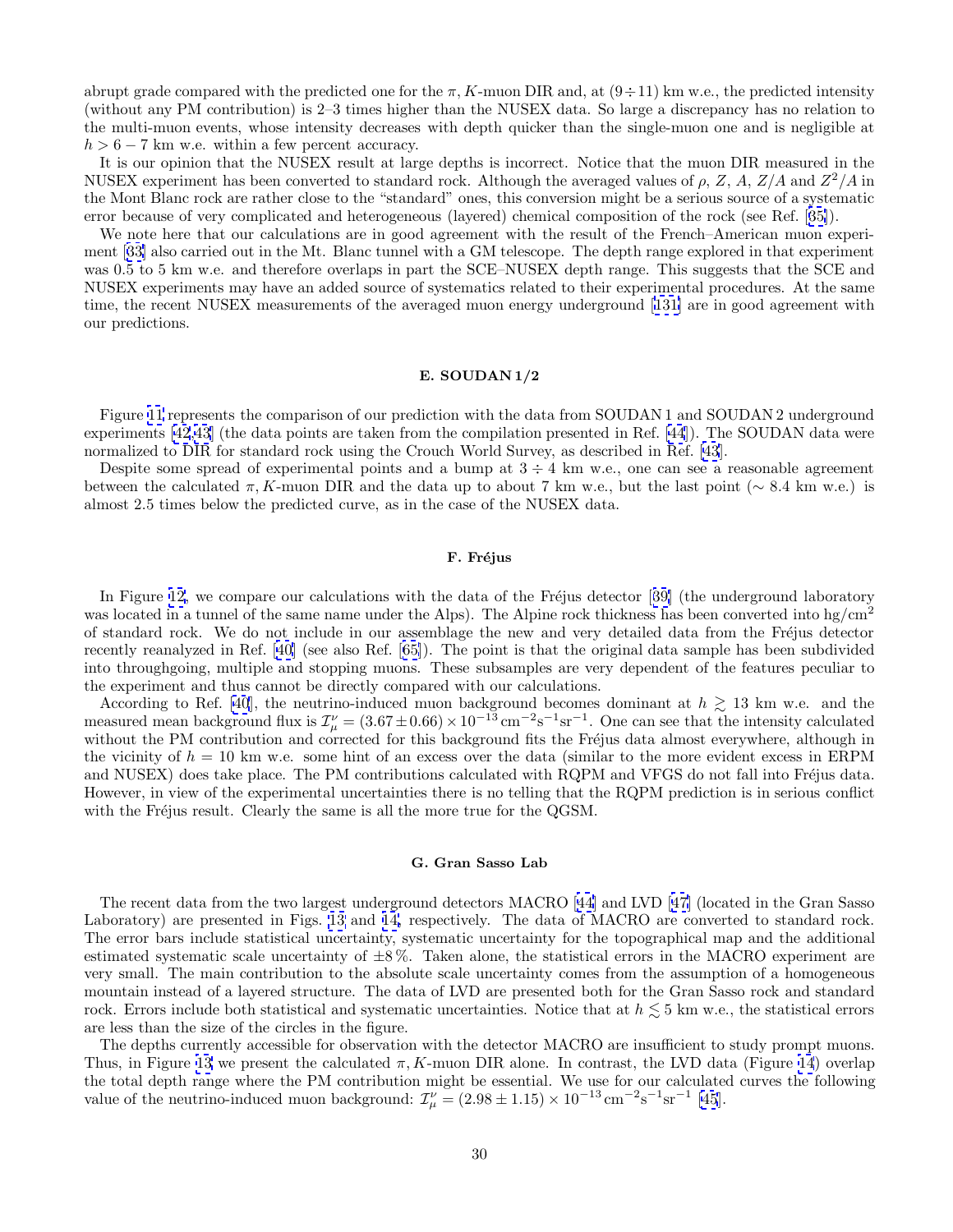<span id="page-33-0"></span>

FIG. 11. Muon intensity vs standard rock thickness measured in the SOUDAN 1 and SOUDAN 2 experiments [[42,43](#page-46-0)]. The curve is for the predicted  $\pi$ , K-muon DIR.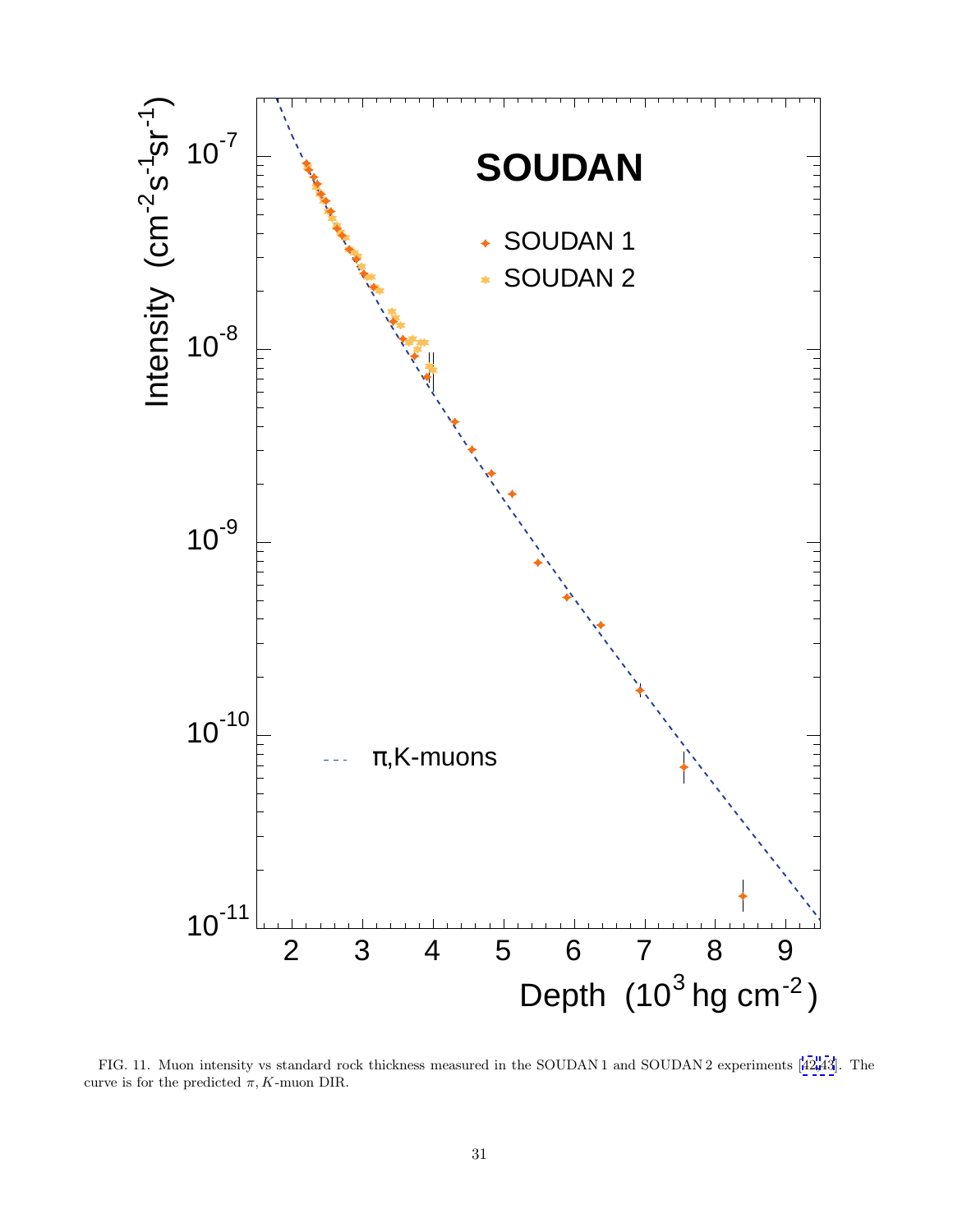<span id="page-34-0"></span>

FIG. 12. Muon intensity vs standard rock thickness measured in the Fréjus experiment [[39](#page-46-0)]. The dashed curve represents our  $\pi$ , K-muon DIR, the solid curve represents the same plus the neutrino-induced muon background,  $\mathcal{I}_{\mu}^{\nu}$ , according to Ref. [[40](#page-46-0)]. The other curves are for the muon DIR with the PM contributions calculated according to RQPM and VFGS plus  $\mathcal{I}_{\mu}^{\nu}$ .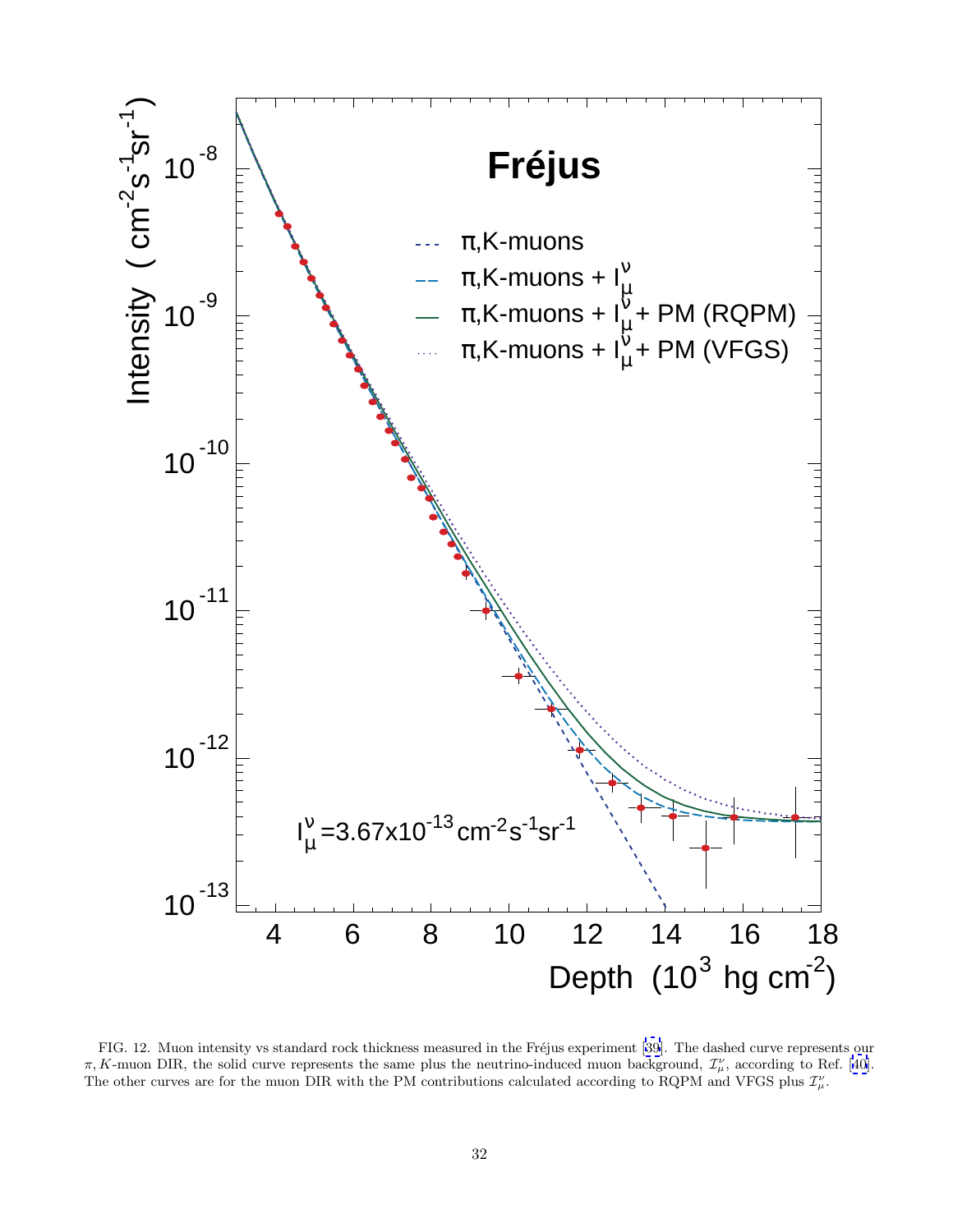<span id="page-35-0"></span>

FIG. 13. Muon intensity vs standard rock thickness measured in the experiment MACRO [\[44](#page-46-0)]. The curve is for the calculated  $\pi, K$ -muon DIR.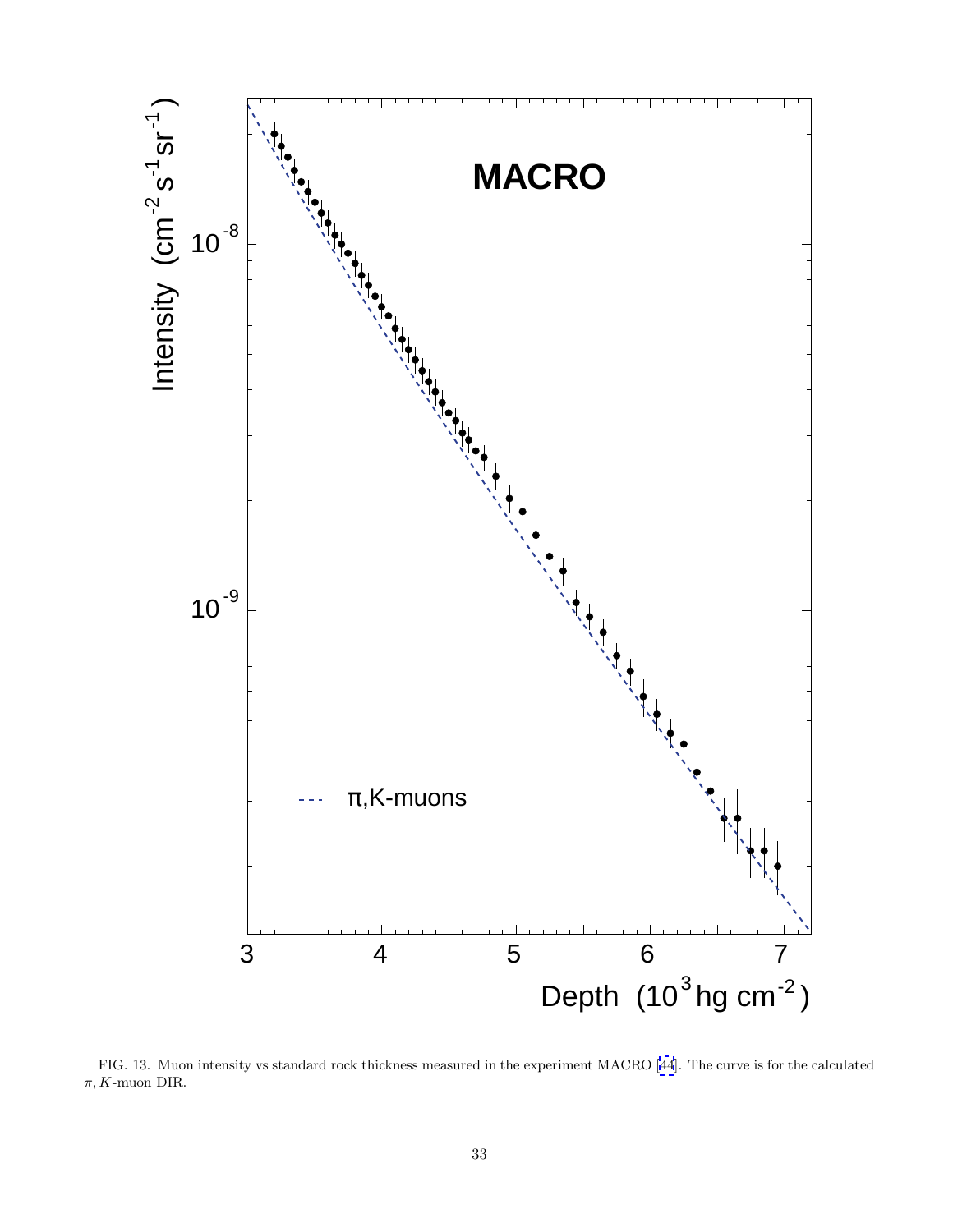<span id="page-36-0"></span>

FIG. 14. Muon intensity vs standard rock and Gran Sasso rock thickness [\[47](#page-46-0)]. The notation of the curves is the same as in Figure [12](#page-34-0) but with the neutrino-induced muon contribution  $\mathcal{I}^{\nu}_{\mu}$  deduced in Ref. [\[45](#page-46-0)].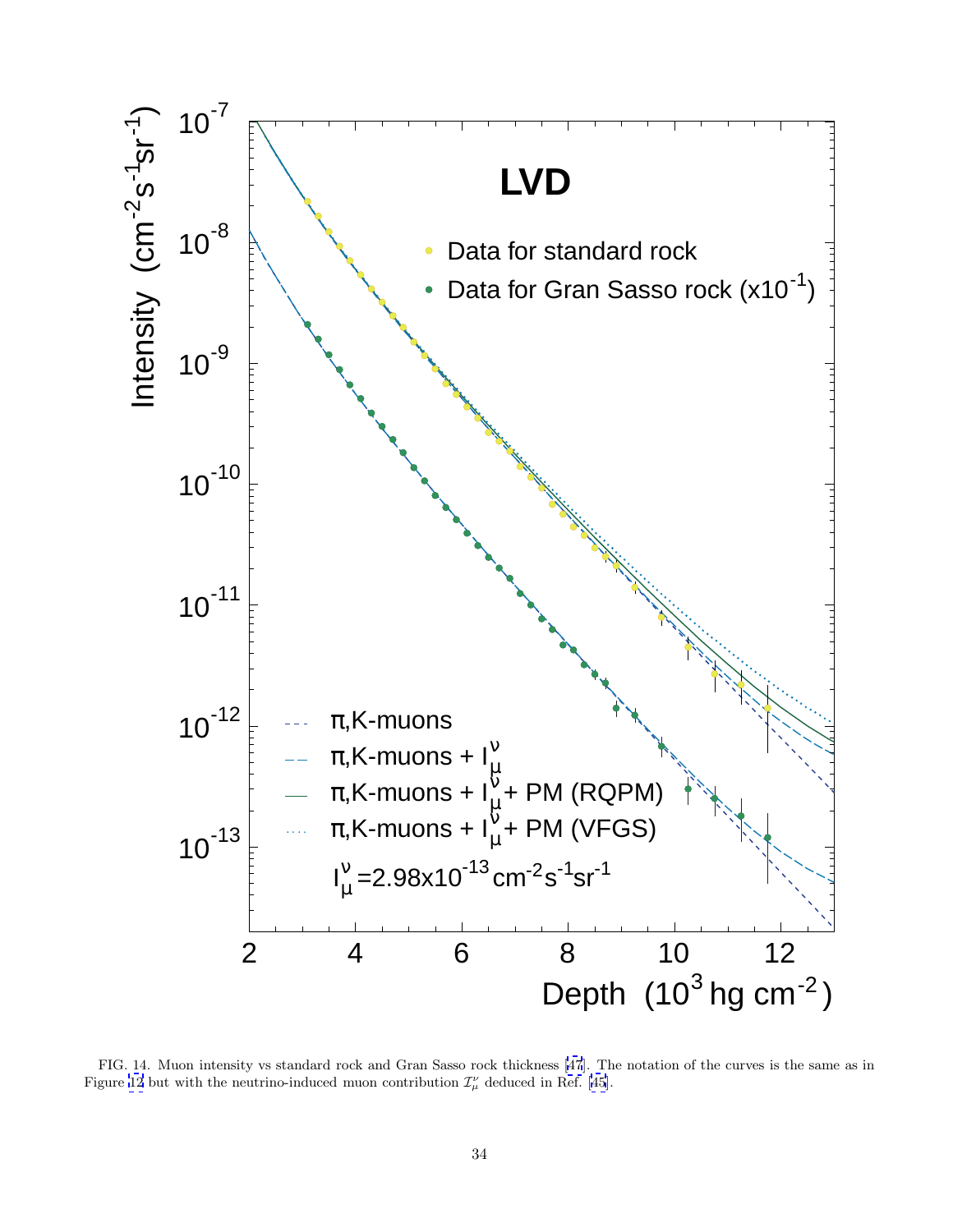<span id="page-37-0"></span>As Figure [13](#page-35-0) suggests, in the range from 3200 to about  $6000 \text{ hg/cm}^2$  the MACRO data are systematically in excess of our predicted muon intensity by about  $(8-10)\%$ , what is beyond the total systematic error estimated in Ref. [[44\]](#page-46-0). This fact seems to be in dramatic contradiction with the sea-level muon spectrum reconstructed from the MACRO underground data under discussion (see Figure [4](#page-20-0)). Indeed, our sea-level spectrum of the  $\pi$ , K muons is in good agreement with the MACRO fit [\(5.1](#page-22-0)) of the sea-level spectrum from 600–700 GeV up to 6–7 TeV and it stands out above the MACRO fit at higher energies. However, as noted in Section [V](#page-19-0), the overall systematic error of the fit  $(5.1)$  $(5.1)$  $(5.1)$ is large enough to explain this contradiction, at least formally.

At all depths, the LVD data are in excellent agreement with our calculations for the conventional muon DIR. Therefore, the data favor the models of charm production which predict a very low PM contribution (QGSM, pQCD, DPM). However, the RQPM cannot be excluded by the LVD result as yet. These conclusions concur with the conclusions of Ref. [[46\]](#page-46-0). The consistency of the data with our calculations for standard and Gran Sasso rocks provides an important confirmation for the correctness of the new conversion procedure to standard rock used in the LVD analysis [\[47](#page-46-0)].

# **H. Underwater data**

Some problems of the underground muon experiments can be overcome by measurements underwater (and "underice") owing to unlimited (in principle) detection volume, uniformity and well known composition of the matter overburden.

We present the total (to our knowledge) assemblage of underwater data in Fig. [15.](#page-38-0) The measurements with compact closed installations were performed in Suruga-bay, West Pacific (Higashi et al. [[51\]](#page-46-0)), in Lake Geneva (Rogers and Tristam [[53\]](#page-46-0)), in the Atlantic Ocean, Black, Mediterranean, and Caribbean Seas during several expeditions of research ships (Davitaev *et al.* [[52\]](#page-46-0), Fyodorov *et al.* [[54\]](#page-46-0)). The measurements with open detectors (strings with phototubes), the prototypes of future large-scale neutrino telescopes, were performed in the Pacific Ocean off the West coast of the island of Hawaii in 1987 (the DUMAND Short Prototype String, Babson et al. [[55\]](#page-46-0)), in the Mediterranean Sea a short way off Pylos, during three expeditions in 1989, 1991 and 1992 (the NESTOR prototypes, Anassontzis et al. [[56](#page-46-0)]), in Lake Baikal during two expeditions in 1992 and 1993 (the stationary prototypes of the underwater neutrino telescope NT-200, Belolaptikov et al. [\[57,58](#page-46-0)]), and at the South Pole with AMANDA (AMANDA-B4 experiment [[59\]](#page-46-0)).

Our calculation for the  $\pi$ , K-muon DIR was done for sea water with  $\langle Z \rangle = 7.468$ ,  $\langle A \rangle = 14.87$ ,  $\langle Z/A \rangle = 0.5525$ ,  $\langle Z^2/A \rangle = 3.770$  and  $\langle \rho \rangle = 1.027$  g/cm<sup>3</sup>. At  $h \lesssim 7$  km, the difference with the DIR for pure  $H_2O$  is less than 1 % and can be neglected as compared to the theoretical and experimental uncertainties. There are two predictions in Fig. [15](#page-38-0): upper curve corresponds to muon threshold energy of 1 GeV and lower one corresponds to 20 GeV.

At shallow depths (to 175 m) there are two measurements with very good statistics (Higashi *et al.* [[51](#page-46-0),[53](#page-46-0)], Rogers and Tristam  $[53]$  $[53]$  $[53]$ , but the results of Higashi *et al.* are (except for the inclined data points at  $105$  m) lower by  $15$  to 30 % than the result of Rogers and Tristam. According to Ref. [[53\]](#page-46-0), one reason for the discrepancy is believed to be as follows. Higashi et al. normalized their data to an intensity derived from earlier underground measurements and measurements of the sea-level muon spectrum. The intensity chosen for the normalization is not quoted in Ref. [[51\]](#page-46-0), but was almost certainly too low. Our prediction is in excellent agreement with the absolute intensity obtained by Rogers and Tristam. This provides good support of our nuclear cascade model at low energies. However, the absolute measurements of Davitaev *et al.* [\[52](#page-46-0)] are systematically lower than our prediction at  $h \lesssim 1$  km.

As for greater depths,  $(1 \div 4)$  km, it can be concluded that our prediction is in tolerable agreement with the data from the DUMAND and NESTOR prototypes as well as with the data of Fyodorov *et al.*; the discrepancy with a few specific data points is within  $(1 - 1.5)\sigma$  and is compatible with the overall data scattering. The data of the Baikal Collaboration [[57,58\]](#page-46-0) and the AMANDA Collaboration [\[59](#page-46-0)] are in very good agreement with our curve.

As is evident from the foregoing, the present-day state of the large-scale underwater projects does not permit to compete with the underground detectors as yet. In particular, the (slant) depths explored by the present-day underwater experiments are too small to get useful information on the PM flux. It is hoped that the situation will change in the immediate future.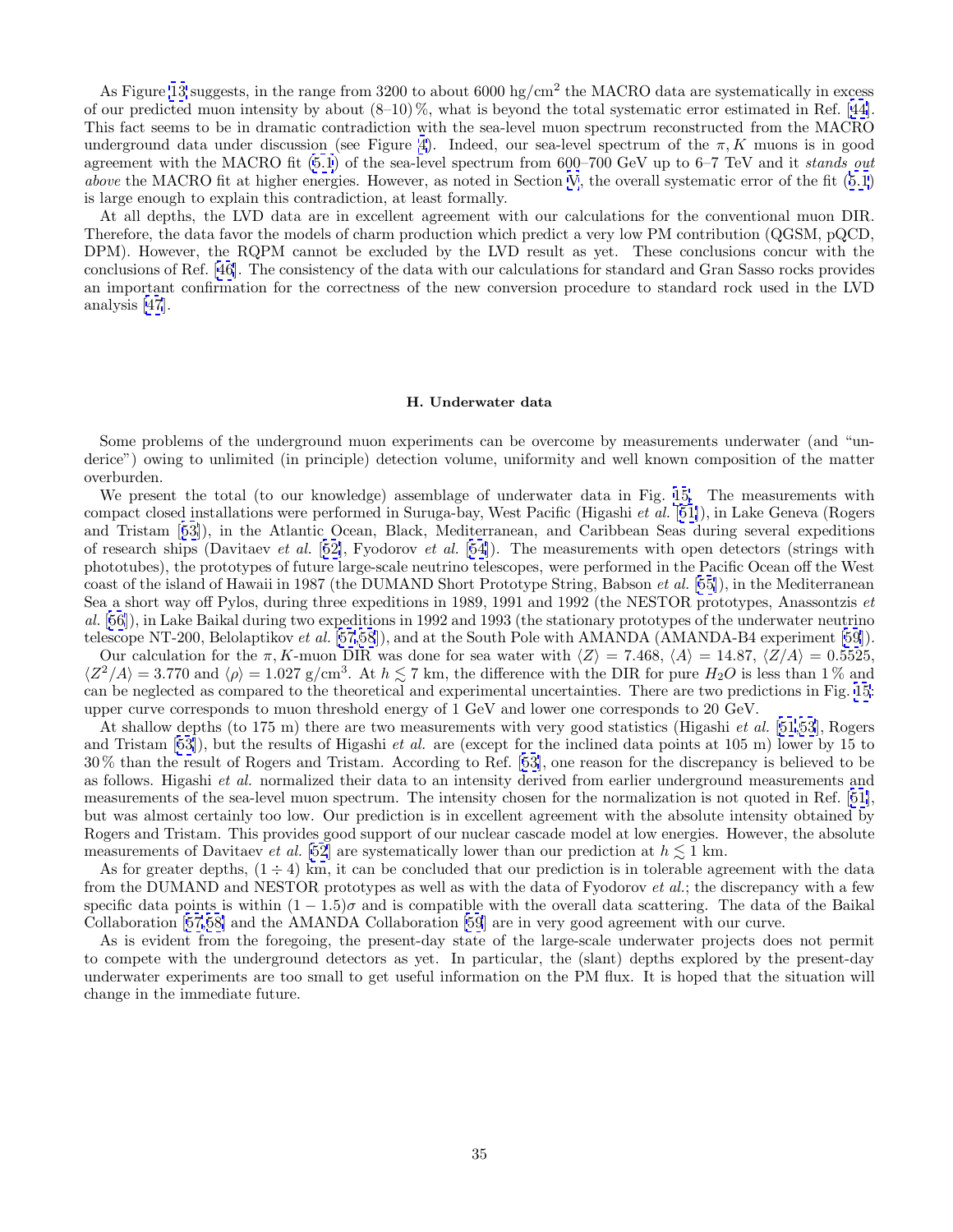<span id="page-38-0"></span>

FIG. 15. Muon intensity vs depth in water. The data of underwater experiments are from Refs. [\[51](#page-46-0)–[59\]](#page-46-0). The curves are for the calculated  $\pi$ , K-muon DIR.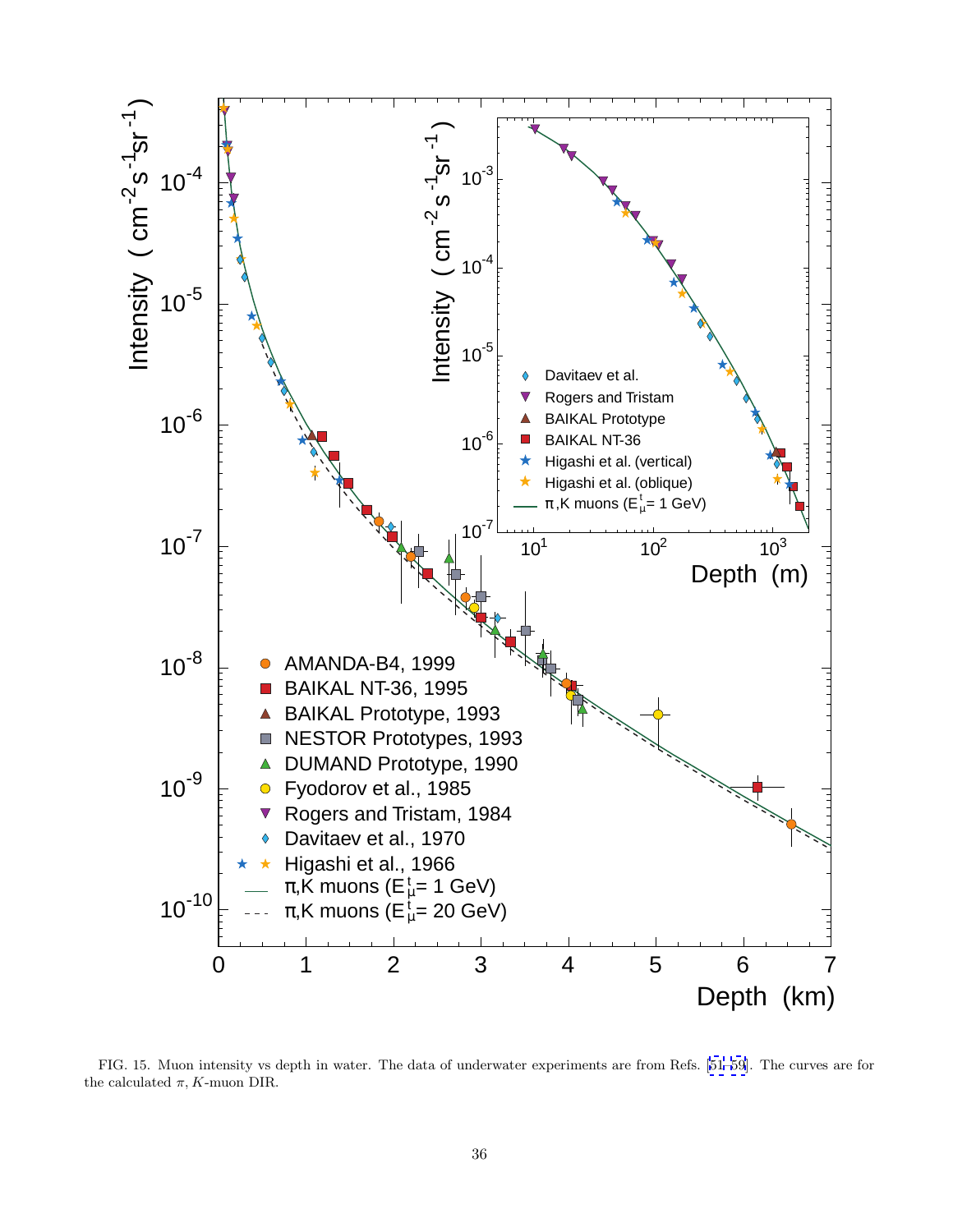# **VIII. CONCLUSIONS**

<span id="page-39-0"></span>In this work we have attempted to study the vertical flux of high-energy cosmic-ray muons "from top to bottom", that is from the primary spectrum of cosmic rays to underground/water muon intensity. Based upon the comparison of our calculations with the present-day ground-level, underground and underwater measurements, we have reached the following conclusions.

Below 1 TeV/c, the spread of the data on the vertical sea-level muon spectra (differential and integral) measured in different experiments runs up to about  $50\%$  and it is as much as  $(25-30)\%$  even among the data of absolute measurements. Our calculations in this momentum range most closely fit the absolute 1984 data from the Nottingham magnetic spectrograph [[14\]](#page-45-0). Below 5–6 TeV/c, they agree with the indirect data deduced in most of the underground experiments (Artyomovsk  $[62]$  $[62]$  $[62]$ , Baksan  $[37,64]$  $[37,64]$  $[37,64]$ , MACRO  $[44]$  $[44]$ , Fréjus  $[65]$  $[65]$ , MSU  $[66]$  $[66]$  $[66]$ ) without reference to a charm production model.

All available indirect sea level data (Baksan, KGF, Frejus, MSU) show flattering of the sea-level muon spectrum at energies above ∼ 20 TeV. The basic conclusion of Refs. [[37,](#page-45-0)[38,65,66\]](#page-46-0) is that this flattering is due to the charm production in the atmosphere. This conclusion can be deduced from the experimental and theoretical results summarized in Figures [4](#page-20-0)b and [5](#page-21-0)b. First one should note that almost all experimental works use a power law muon spectrum with the spectral index similar (more or less) to our one at low energies. Further, they assume this index energy independent for conventional muons. According to these assumptions, a prompt muon contribution is the main cause of the flattering.

However, the analysis shows definitely that the sea level data in the aggregate cannot be quantitatively described by a single charm production model. What this means is that the results of different experimental groups are in rather poor agreement with one another. Essentially all data on the differential spectrum shown in Figure [4b](#page-20-0) lead to the conclusion about very high charm production rate, as is predicted by the VFGS model or even higher. At the same time, the data on the muon integral spectrum from different groups require different rates of charm production: the KGF data [[38\]](#page-46-0) do not contradict to the QGSM or RQPM, while the Baksan data clearly favor the VFGS model.

At the depths from about 30 m w.e. up to 6–7 km w.e., essentially all underground data on the muon DIR correlate with each other and with the predicted intensity for conventional  $(\pi, K)$  muons, to within 10%. Hence it follows that our nuclear cascade model is valid with the same precision from about 8 GeV up to 4–5 TeV of muon energy at sea level, i.e. up to about 100 TeV/nucleon in the primary spectrum. This precision is distinctly better than one might expect with the current uncertainties in the input parameters (including the primary spectrum model and the muon–matter interaction cross sections). It is important that the underground data at  $h < 6 - 7$  km w.e. do more than correlate well, but also have a very good statistical accuracy. Therefore, they may be of utility, among other things, for a normalization of the atmospheric neutrino flux in the range of neutrino energies most essential for  $\nu$ -induced muons.

The present-day world underwater results, though moderately detailed, provide a very important check upon the accuracy of the underground experiments, since they are free of the uncertainties in the density and composition of the matter overburden. The data obtained with the prototypes of future large underwater neutrino telescopes, especially with the Baikal Neutrino Telescope and with AMANDA, are in good agreement with the underground data and with the present calculations.

The situations with the underground data at  $h \geq 7$  km w.e. is unsatisfactory in the same sense that it is with the ground-level data at high energies. The data from KGF [[38\]](#page-46-0) and also from Baksan [[36\]](#page-45-0) (measurements at  $\vartheta = 50^{\circ} - 70^{\circ}$ ) demonstrate clear excess over the predicted  $\pi$ , K-muon curve providing fair indication of PM production. However, our calculations show that the KGF and Baksan sea-level data (Figures [4](#page-20-0), [5](#page-21-0)) are inconsistent with their own (source) depth–intensity relations (see Figures [8](#page-29-0), [9](#page-30-0)). Namely, the Baksan DIR is well explained by the RQPM rather than the VFGS model and the KGF depth-intensity curve is rather well described by the VFGS model. On the other hand, the corresponding sea–level spectra (Figure [5b](#page-21-0)) show appreciably higher charm production rate in the case of Baksan and lower one in the case of KGF. Probably, these inconsistencies arise due to some uncertainties in the conversion procedures.

The data points from ERPM [\[34](#page-45-0)[,50](#page-46-0)] and especially from NUSEX [[41](#page-46-0)] are *under* the  $\pi$ , K-muon curve. The data of all the other underground experiments are between the extremes represented by the Baksan/KGF and NUSEX. In particular, the most recent LVD data [[47\]](#page-46-0) are in good agreement with our  $\pi$ , K-muon DIR and therefore they favor a low charm production rate (as predicted by the QGSM or lower).

In closing, no undisputed conclusion about PM production can be extracted from the world underground data. Considering that the statistical significances of the underground results at great depths are comparable and quite tolerable, this situation is attributable to the fact that certain of the experiments discussed have unrecorded systematic uncertainties.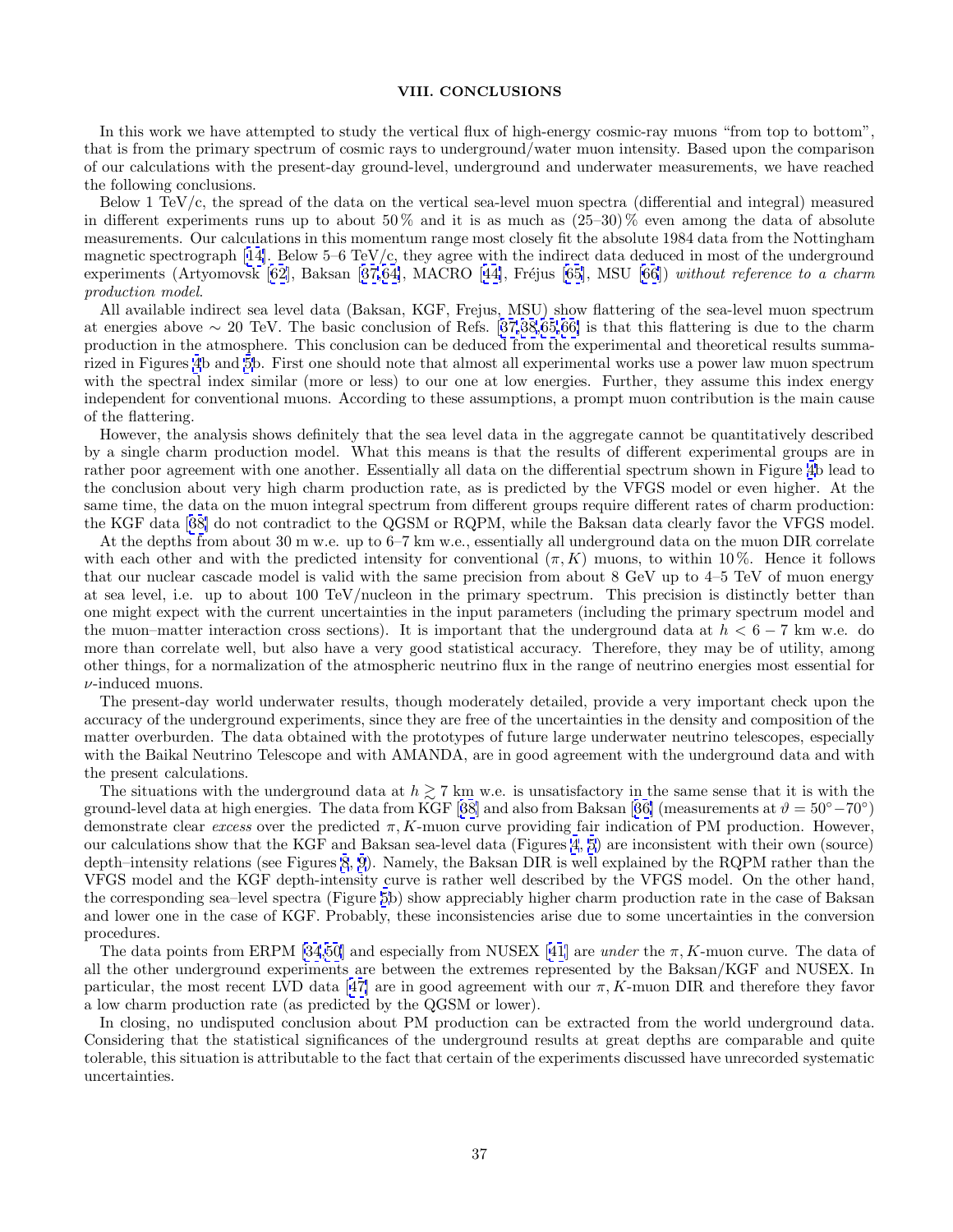# **ACKNOWLEDGMENTS**

<span id="page-40-0"></span>We acknowledge useful discussions with A. A. Lagutin, P. Le Coultre, V. A. Kudryavtsev, B. Monteleoni , P. Papini, W. Rhode, L. Rossi, O. G. Ryazhskaya, R. Wischnewski, and G. T. Zatsepin. We are grateful to Yu. M. Andreyev, N. Ito, E. A. Osipova, and G. Sartorelli for making available to us the data of the Baksan, KGF, MSU, and LVD experiments. We are thankful to Ch. Spiering and St. Hundertmark for giving us details on muon zenith-angle distribution and depth-intensity relation of the AMANDA-B4 experiment. We especially thank E. S. Zaslavskaya who had taken an active part in the initial stage of this work. E.B., V.N., and S.S. are indebted to INFN, Sezione di Firenze, where the part of this work was made, for its hospitality and support. The research of V.N., T.S., and S.S. was supported in part by Ministry of Education of Russian Federation under Grants No. 2-728 within the framework of scientific program "Universities of Russia – Basic Researches".

# **APPENDIX A: SPECTRA OF MUONS FROM INCLUSIVE DECAY OF D AND**  $Λ_C$

# **1.**  $D \rightarrow \mu \nu_{\mu} X$  **decay**

$$
F_D^{\mu}(x) = \frac{1}{Z_D} \left[ \frac{1}{6} (1 - r_D^2) \left( 1 - 5r_D^2 - 2r_D^4 \right) + r_D^4 x - \frac{1}{2} (1 - 2r_D^2) x^2 + \frac{1}{3} x^3 + r_D^4 \ln \left( \frac{1 - x}{r_D^2} \right) \right],
$$
  

$$
Z_D = \frac{1}{12} \left( 1 - r_D^4 \right) \left( 1 - 8r_D^2 + r_D^4 \right) - r_D^4 \ln r_D^2,
$$

Here  $r = s_X^{\text{eff}}/m_D^2$  and  $s_X^{\text{eff}}$  is the effective invariant mass square in the decay. The best fit to the data on the differential and total decay rates is achieved using

$$
\sqrt{s_{X}^{\text{eff}}} = \begin{cases} 0.63 \text{ GeV} & \text{for } D^{+} \text{ and } D^{-}, \\ 0.67 \text{ GeV} & \text{for } D^{0} \text{ and } \overline{D}^{0}. \end{cases}
$$

Therefore  $r_{D^\pm}\approx 0.337$  and  $r_{D^0.\overline{D}{}^0}\approx 0.359.$ 

2. 
$$
\Lambda_c \to \mu \nu_\mu X
$$
 decay

$$
F_{\Lambda_c}^{\mu}(x) = \frac{1}{Z_{\Lambda_c}} \sum_{1 \le i \le j \le 3} f_i f_j \mathfrak{E}_{ij}(x), \qquad Z_{\Lambda_c} = \sum_{1 \le i \le j \le 3} f_i f_j \overline{\mathfrak{E}}_{ij},
$$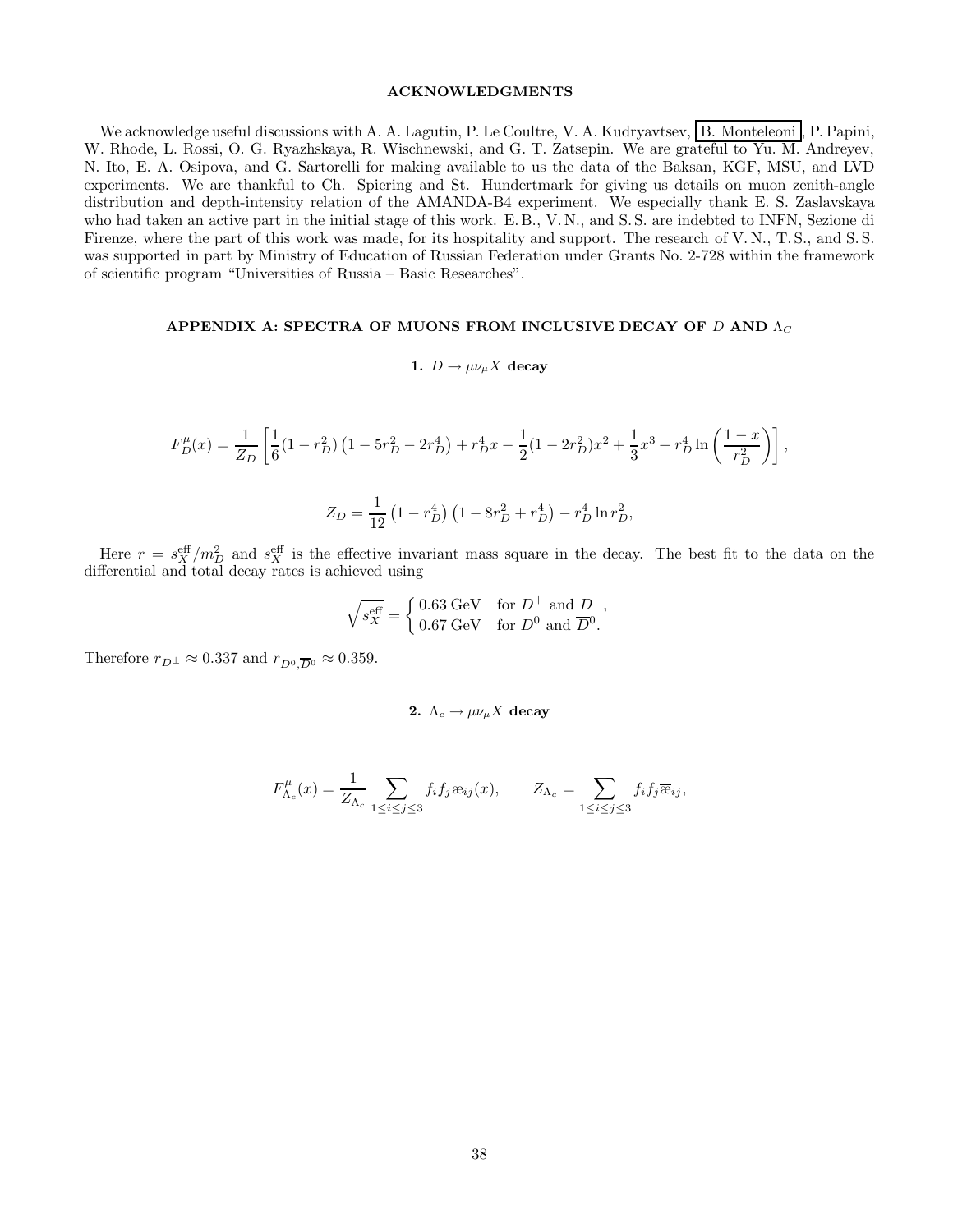$$
x_{11}(x) = \frac{11}{6} - 3r_{\Lambda} - \frac{21}{2}r_{\Lambda}^2 - 12r_{\Lambda}^3 + \frac{9}{2}r_{\Lambda}^4 + 9r_{\Lambda}^5 + \frac{7}{6}r_{\Lambda}^6 + 6r_{\Lambda}^3(2 + r_{\Lambda})x - \frac{3}{2}(3 - 2r_{\Lambda} - 5r_{\Lambda}^2)x^2
$$
  
\n
$$
+ \frac{8}{3}x^3 + \frac{r_{\Lambda}^4(3 + 6r_{\Lambda} + r_{\Lambda}^2)}{1 - x} - \frac{r_{\Lambda}^6}{(1 - x)^2} + r_{\Lambda}^3(12 + 9r_{\Lambda} + 6r_{\Lambda}^2 - r_{\Lambda}^3) \ln\left(\frac{1 - x}{r_{\Lambda}^2}\right),
$$
  
\n
$$
x_{12}(x) = \frac{5}{3} - 6r_{\Lambda} - 9r_{\Lambda}^2 - 24r_{\Lambda}^3 + 3r_{\Lambda}^4 + 18r_{\Lambda}^5 - \frac{5}{3}r_{\Lambda}^6 + 24r_{\Lambda}^3x - 3(1 - 2r_{\Lambda} - r_{\Lambda}^2)x^2
$$
  
\n
$$
+ \frac{4}{3}x^3 + \frac{2r_{\Lambda}^4(3 + 6r_{\Lambda} + r_{\Lambda}^2)}{1 - x} - \frac{2r_{\Lambda}^6}{(1 - x)^2} + 2r_{\Lambda}^3(12 + 3r_{\Lambda} + 6r_{\Lambda}^2 - r_{\Lambda}^3) \ln\left(\frac{1 - x}{r_{\Lambda}^2}\right),
$$
  
\n
$$
x_{13}(x) = -\frac{1}{3} + 3r_{\Lambda}^2 - 3r_{\Lambda}^4 - \frac{17}{3}r_{\Lambda}^6 - 12r_{\Lambda}^4x + 3(1 - 3r_{\Lambda}^2)x^2 - \frac{8}{3}x^3
$$
  
\n
$$
+ \frac{2r_{\Lambda}^4(3 + r_{\Lambda}^2)}{1 - x} - \frac{2r_{\Lambda}^6}{(1 - x)^2} - 2r_{\Lambda}^4(3 + r_{\Lambda}^2) \ln\left(\frac{1 - x}{r_{\Lambda}^2}\right),
$$
  
\n

$$
\begin{split} \mathcal{R}_{23}(x) &= \mathcal{R}_{13}(x), \\ \mathcal{R}_{33}(x) &= \frac{11}{6} + 3r_{\Lambda} - \frac{21}{2}r_{\Lambda}^2 + 12r_{\Lambda}^3 + \frac{9}{2}r_{\Lambda}^4 - 9r_{\Lambda}^5 + \frac{7}{6}r_{\Lambda}^6 - 6r_{\Lambda}^3(2 - r_{\Lambda})x - \frac{3}{2}\left(3 + 2r_{\Lambda} - 5r_{\Lambda}^2\right)x^2 \\ &+ \frac{8}{3}x^3 + \frac{r_{\Lambda}^4\left(3 - 6r_{\Lambda} + r_{\Lambda}^2\right)}{1 - x} - \frac{r_{\Lambda}^6}{(1 - x)^2} - r_{\Lambda}^3\left(12 - 9r_{\Lambda} + 6r_{\Lambda}^2 + r_{\Lambda}^3\right)\ln\left(\frac{1 - x}{r_{\Lambda}^2}\right), \end{split}
$$

$$
\overline{\mathfrak{E}}_{11} = (1 - r_{\Lambda}^2) (1 - 2r_{\Lambda} - 7r_{\Lambda}^2 - 20r_{\Lambda}^3 - 7r_{\Lambda}^4 - 2r_{\Lambda}^5 + r_{\Lambda}^6) - 24r_{\Lambda}^3 (1 + r_{\Lambda}^2 + r_{\Lambda}^3) \ln r_{\Lambda},
$$
  
\n
$$
\overline{\mathfrak{E}}_{12} = (1 - r_{\Lambda}^2) (1 - 4r_{\Lambda} - 7r_{\Lambda}^2 - 40r_{\Lambda}^3 - 7r_{\Lambda}^4 - 4r_{\Lambda}^5 + r_{\Lambda}^6) - 24r_{\Lambda}^3 (2 + r_{\Lambda} + 2r_{\Lambda}^2) \ln r_{\Lambda},
$$
  
\n
$$
\overline{\mathfrak{E}}_{13} = \overline{\mathfrak{E}}_{23} = 0,
$$
  
\n
$$
\overline{\mathfrak{E}}_{22} = \frac{1}{(1 + r_{\Lambda})^2} \left[ \frac{2}{5} - r_{\Lambda} - 6r_{\Lambda}^2 - 28r_{\Lambda}^3 - 32r_{\Lambda}^6 + 28r_{\Lambda}^7 + 6r_{\Lambda}^8 + r_{\Lambda}^9 - \frac{2}{5}r_{\Lambda}^{10} - 24r_{\Lambda}^3 (1 + 2r_{\Lambda} + 3r_{\Lambda}^2 + 2r_{\Lambda}^3 + r_{\Lambda}^4) \ln r_{\Lambda} \right],
$$
  
\n
$$
\overline{\mathfrak{E}}_{33} = (1 - r_{\Lambda}^2) (1 + 2r_{\Lambda} - 7r_{\Lambda}^2 + 20r_{\Lambda}^3 - 7r_{\Lambda}^4 + 2r_{\Lambda}^5 + r_{\Lambda}^6) + 24r_{\Lambda}^3 (1 - r_{\Lambda} - r_{\Lambda}^2) \ln r_{\Lambda}.
$$

Here  $r_A^2 = s_X^{\text{eff}}/m_{\Lambda_c}$  and  $s_X^{\text{eff}}$  is the effective invariant mass square. The best fit to the data on the differential and total decay rates is achieved using  $\sqrt{s_{X}^{\text{eff}}}$  = 1.27 GeV. Therefore  $r_{\Lambda} \approx 0.551$ . For the decay form factors averaged over  $q^2$  we have  $f_1 \approx 0.991, f_2 \approx 2.170, \text{ and } f_3 \approx 0.805.$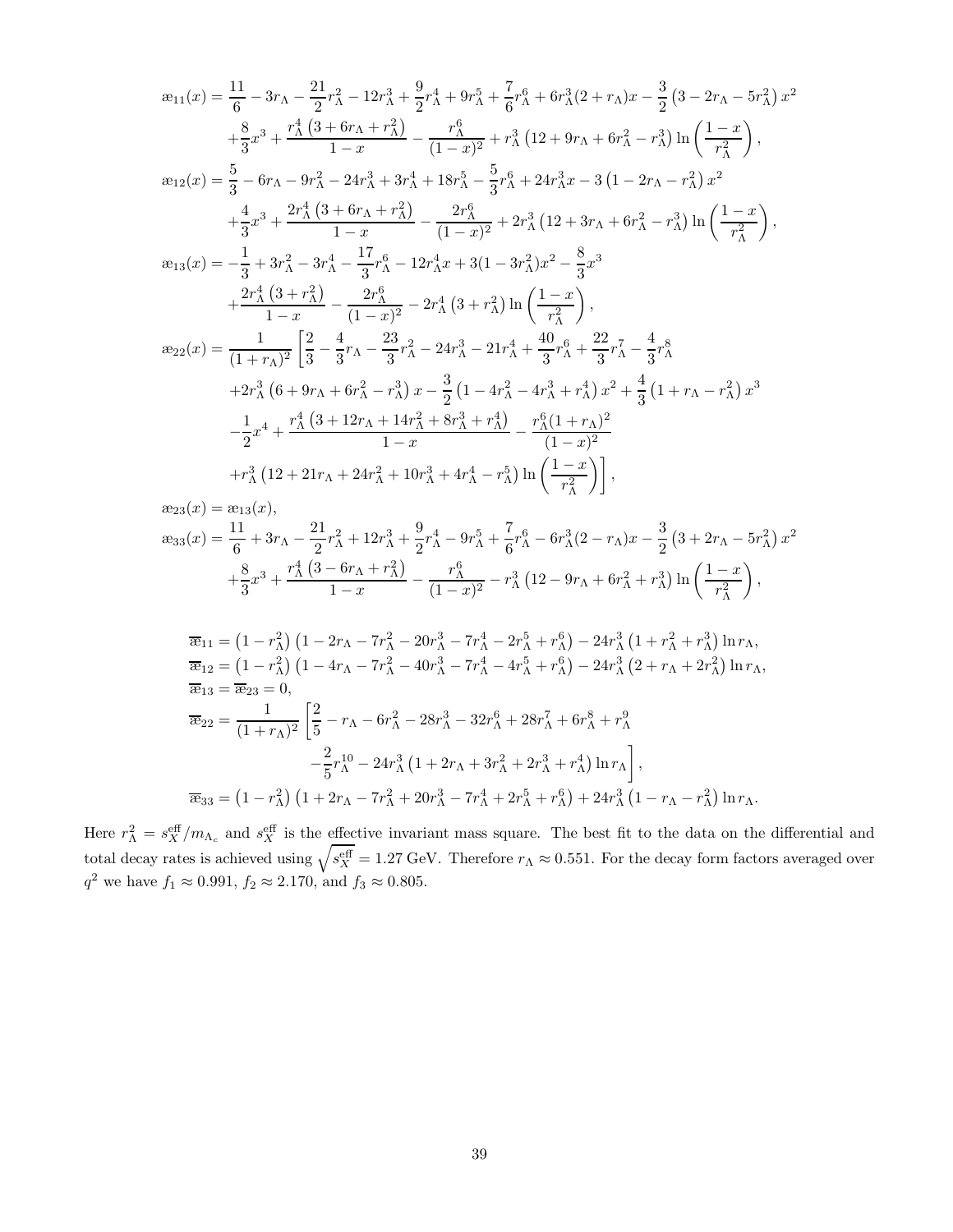# **APPENDIX B: MUON–MATTER INTERACTIONS AT HIGH ENERGIES**

<span id="page-42-0"></span>Here we present with some comments a listing of the cross sections for the muon–matter interactions and the formula for ionization loss. In what follows, Z and A are the atomic number and atomic weight of the target nucleus; E and E' are the respective energies of initial and final muons; v is the fraction of energy lost  $(E'=E(1-v))$ ;  $\alpha$  and  $r_e$  are the fine structure constant and the classical electron radius;  $m_e$  and  $m_\mu$  are the electron and muon masses;  $c=1$ .

# **1. Direct** e<sup>+</sup>e<sup>−</sup> **pair production**

The direct pair production cross section goes roughly as  $1/v^2$  to  $1/v^3$  over most of the range,  $v > 0.002$  (see, for example, Ref. [[132](#page-48-0)]). Because of this, the energy loss through pair production is usually considered as continuous. Nevertheless, as it follows from our calculations, the fluctuation effect related to this process is not negligible and it grows in magnitude with depth. In the present work, only a part of the direct pair production cross section, corresponding to relatively large energy losses  $(v>v_0 = 2 \times 10^{-4})$ , is included into the collision integral of the muon transport equation while the energy losses caused by the range  $v < v_0$  were treated as continuous. The exact (in the ultrarelativistic limit) numerical results for  $d\sigma_p/dv$  have been obtained by Kel'ner and Kotov and can be found in Ref. [[49\]](#page-46-0). In this paper, we use the following simple approximation of the exact results:

$$
v\frac{d\sigma_p}{dv} = \frac{16}{\pi}Z(Z+1)(\alpha r_e)^2 F(E,v),
$$

$$
F(E, v) = \frac{1.7 \times 10^{-4} (v + 1.05 \times 10^{-4})}{v(v + 0.006)^2} \left\{ 1 - \frac{\exp \left[ -0.025 \ln^2(E/m_\mu) \right]}{1 + 0.323 \ln(10^3 v)} \right\} f(E, v),
$$

where

$$
f(E, v) = \frac{1 + 2v}{1 + k/(vE)}, \qquad k = 0.02 \text{ GeV},
$$

for  $10^{-3} \le v \le 0.2$  and  $f(E, v) = 1$ , for  $v_0 < v < 10^{-3}$  or  $v > 0.2$ . A weak (logarithmic) Z-dependence of the exact function  $F(E, v)$  is neglected in this approximation. The accuracy of the approximation is better than 10% within the most essential interval of v ( $v_0 < v < 0.1$ ). It provides a reasonable (a few-percent) precision for the calculated muon DIR.

# **2. Bremsstrahlung**

We use the formula derived by Andreev *et al.* [[133\]](#page-48-0) with regard to the nuclear target structure and the exact contribution to the cross section given by atomic electrons:

$$
v\frac{d\sigma_b}{dv} = \alpha \left(2r_e Z \frac{m_e}{m_\mu}\right)^2 \left[ \left(2 - 2v + v^2\right) \Psi_1\left(q_{\min}, Z\right) - \frac{2}{3} \left(1 - v\right) \Psi_2\left(q_{\min}, Z\right) \right],
$$

$$
\Psi_{1,2}(q_{\min}, Z) = \Psi_{1,2}^{0}(q_{\min}, Z) - \Delta_{1,2}(q_{\min}, Z),
$$

$$
\Psi_1^0(q_{\min}, Z) = \frac{1}{2} \left( 1 + \ln \frac{m_\mu^2 a_1^2}{1 + x_1^2} \right) - x_1 \arctan \frac{1}{x_1} + \frac{1}{Z} \left[ \frac{1}{2} \left( 1 + \ln \frac{m_\mu^2 a_2^2}{1 + x_2^2} \right) - x_2 \arctan \frac{1}{x_2} \right],
$$
  
\n
$$
\Psi_2^0(q_{\min}, Z) = \frac{1}{2} \left( \frac{2}{3} + \ln \frac{m_\mu^2 a_1^2}{1 + x_1^2} \right) + 2x_1^2 \left( 1 - x_1 \arctan \frac{1}{x_1} + \frac{3}{4} \ln \frac{x_1^2}{1 + x_1^2} \right)
$$
  
\n
$$
+ \frac{1}{Z} \left[ \frac{1}{2} \left( \frac{2}{3} + \ln \frac{m_\mu^2 a_2^2}{1 + x_2^2} \right) + 2x_2^2 \left( 1 - x_2 \arctan \frac{1}{x_2} + \frac{3}{4} \ln \frac{x_2^2}{1 + x_2^2} \right) \right],
$$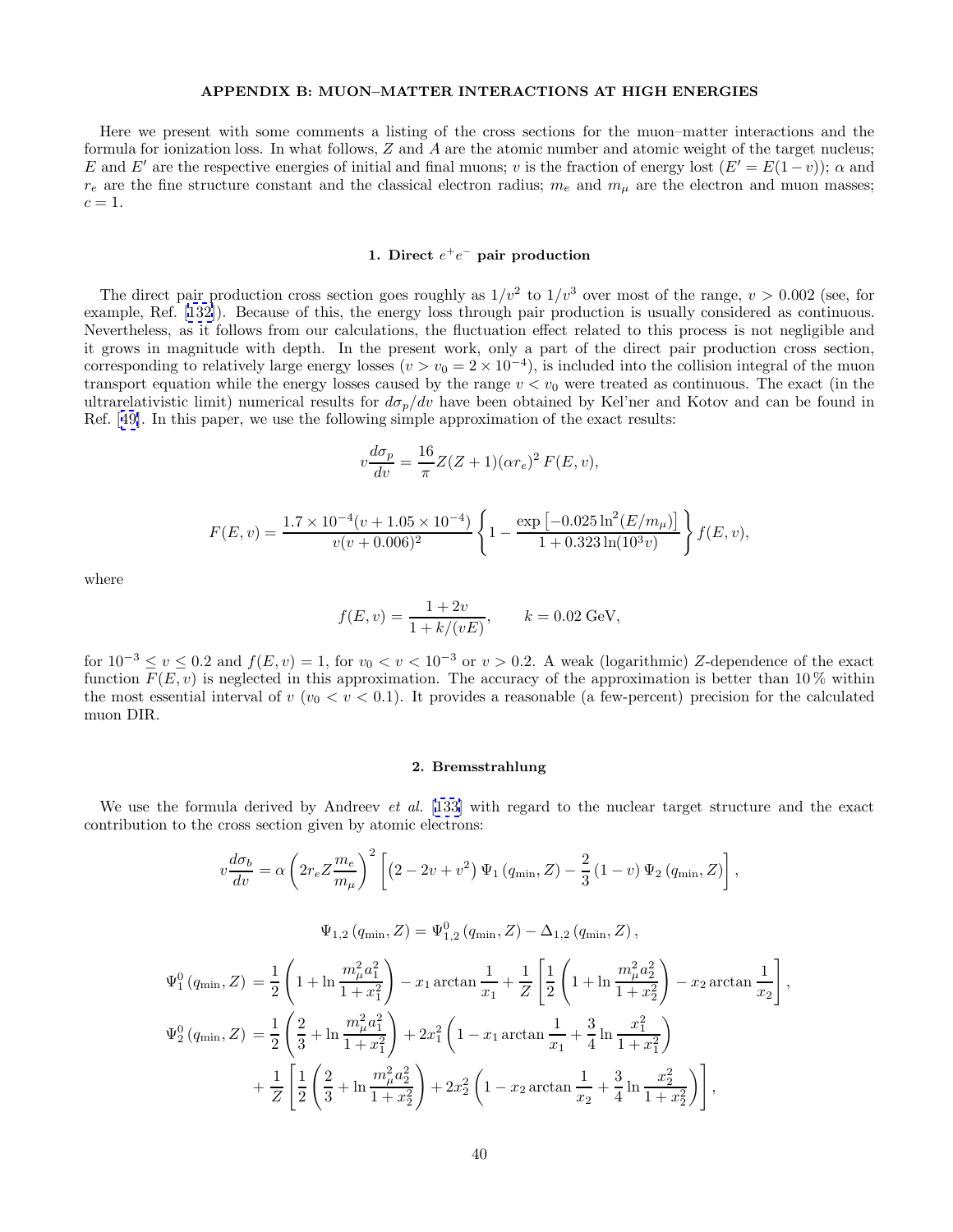<span id="page-43-0"></span>
$$
\Delta_1 (q_{\min}, Z) = \ln \frac{m_\mu}{q_c} + \frac{\zeta}{2} \ln \frac{\zeta + 1}{\zeta - 1},
$$
  

$$
\Delta_2 (q_{\min}, Z) = \ln \frac{m_\mu}{q_c} + \frac{\zeta}{4} (3 - \zeta^2) \ln \frac{\zeta + 1}{\zeta - 1} + \frac{2m_\mu^2}{q_c^2},
$$
  

$$
q_{\min} \simeq \frac{m_\mu^2 v}{2E(1 - v)}, \quad x_i = a_i q_{\min},
$$
  

$$
a_1 = \frac{111.7}{Z^{1/3} m_e}, \quad a_2 = \frac{724.2}{Z^{2/3} m_e}, \quad \zeta = \sqrt{1 + \frac{4m_\mu^2}{q_c^2}}, \quad q_c = \frac{1.9 m_\mu}{Z^{1/3}},
$$

From the foregoing equations it can be shown that, in the limit of complete screening, i.e. for

$$
\gamma_Z(v, E) \equiv \frac{200q_{\min}}{m_e Z^{1/3}} \simeq \left(\frac{11}{Z}\right)^{1/3} \left(\frac{1 \,\text{TeV}}{E}\right) \frac{v}{1-v} \ll 1
$$

(where  $\gamma_Z$  is the degree of screening), the bremsstrahlung cross section is a function of the variable v only (scaling). However for values of v which are not too small (namely, at  $1 - v \ll 1$ ) complete screening occurs only at very high energies,  $E \sim 10$  TeV. At lower energies, the cross section grows logarithmically with E. It should be noted that the same estimate ( $E \sim 10 \text{ TeV}$ ) is also true as a limit of full screening for the pair production cross section.

Now, let us discuss briefly the corrections to the Born approximation. Recently, it was shown [\[134\]](#page-48-0) that there are two such corrections: in the region of small  $(q \sim m_\mu/E)$  and large  $(q \sim m_\mu)$  momentum transfers which correspond to large and small impact parameters, respectively. The correction from the first region (large  $q$ ) is just the same as in the case of electron bremsstrahlung (it is the well-known correction of Davies, Bethe, and Maximon [[135\]](#page-48-0)). The essentially new result of Ref. [\[134\]](#page-48-0) is that the second correction has the opposite sign and nearly compensates the first one. As a result, the Born approximation formulas have rather good accuracy for the muon bremsstrahlung even for very heavy targets. In the case of interest for the present study, the corrections under discussion prove to be completely negligible.

### **3. Photonuclear Interaction**

For the photonuclear interaction of muon we use the generalized vector dominance model (GVDM) [[136](#page-48-0)]. Within the vector meson dominance hypothesis, the differential cross section for muon photonuclear interaction,  $d\sigma_n/dv$ , is expressed in terms of the total cross section for virtual photon absorption by nucleons and nuclei. The GVDM adequately describes the features of these cross sections in the diffraction region (low 4-momentum transfers,  $Q^2$ , and large photon energies,  $\nu$ ): a growth with energy of the cross section for nucleon photoabsorption and shadowing effects in nuclear photoabsorption. According to Ref. [[136\]](#page-48-0),

$$
\frac{d\sigma_n}{dv} = \frac{\alpha}{8\pi} A \sigma_{\gamma p}(\nu) v \left\{ H(\nu) \ln \left( 1 + \frac{m_2^2}{t} \right) - \frac{2m_\mu^2}{t} \left[ 1 - \frac{0.25m_2^2}{t} \ln \left( 1 + \frac{t}{m_2^2} \right) \right] + G(z) \left[ H(\nu) \left( \ln \left( 1 + \frac{m_1^2}{t} \right) - \frac{m_1^2}{m_1^2 + t} \right) - \frac{2m_\mu^2}{t} \left( 1 - \frac{0.25m_1^2}{m_1^2 + t} \right) \right] \right\}.
$$

Here  $\nu = vE$  is the virtual photon energy and

$$
H(v) = 1 - \frac{2}{v} + \frac{2}{v^2}, \qquad G(z) = \frac{9}{z} \left[ \frac{1}{2} + \frac{(1+z)e^{-z} - 1}{z^2} \right],
$$

$$
z = 0.00282 A^{1/3} \sigma_{\gamma p}(\nu), \quad t = \frac{m_{\mu}^2 v^2}{1 - v}, \quad m_1^2 = 0.54 \text{ GeV}^2, \quad m_2^2 = 1.80 \text{ GeV}^2.
$$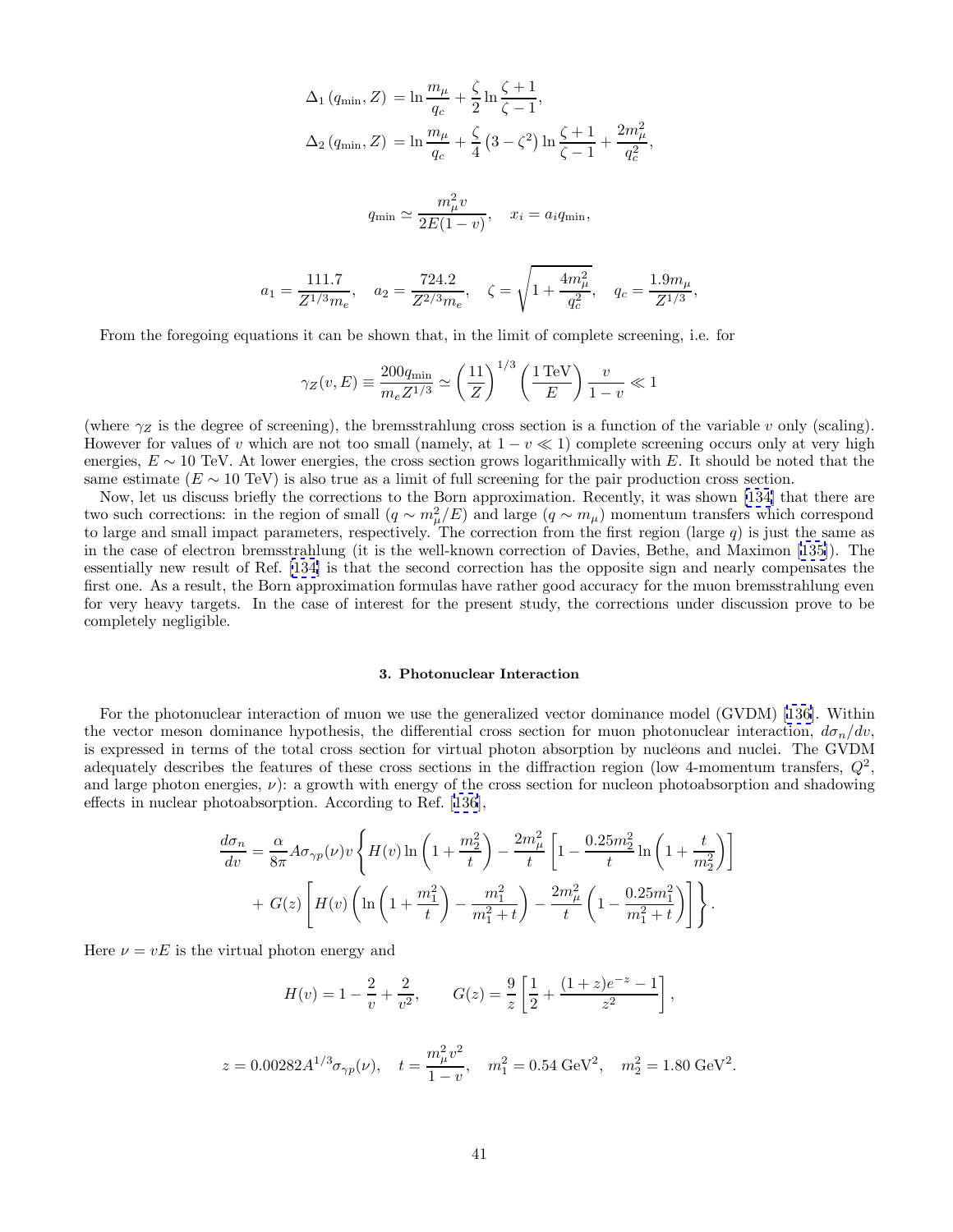<span id="page-44-0"></span>The differential cross section is proportional to the total cross section for absorption of a real photon of energy  $\nu = s/2m_N = vE$  by a nucleon,  $\sigma_{\gamma N}$ . In the present calculations, we adopt the Regge-type parametrization for  $\sigma_{\gamma N}$ from Ref. [\[137](#page-49-0)],

$$
\sigma_{\gamma N} = \left[67.7s^{0.0808} + 129s^{-0.4525}\right] \,\,\mu\text{b} \tag{B1}
$$

(s in GeV<sup>2</sup>). This model gives the best fit to the accelerator data. At  $\sqrt{s} = 200$  GeV it differs by about 9% from the parametrization of Ref. [[136\]](#page-48-0) used in our previous calculations,

$$
\sigma_{\gamma N} = \left[114.3 + 1.647 \ln^2(0.0213\nu)\right] \,\mu\text{b} \tag{B2}
$$

( $\nu$  in GeV). The disparity in the DIR resulting from the difference in the models (B1) and (B2) for  $\sigma_{\gamma N}$ , is completely negligible up to ∼ 10 km w.e. (independent of rock composition) and it is small at greater depths. Namely, the muon intensities calculated with the use of the parametrization (B1) exceed those calculated with the parametrization (B2) by 1.2, 2, 3, and 5% at respectively 12, 14, 16, and 18 km w.e. of standard rock what is of no importance for the interpretation of the current underground data.

The growth of  $\sigma_{\gamma N}$  with the photon energy causes  $d\sigma_n/dv$  to depend on the muon energy,  $E = \nu/v$ . The shadowing effect of nucleons inside a target nucleus gradually compensating the energy dependence of  $\sigma_{\gamma N}$ , but a logarithmic growth of  $d\sigma_n/dv$  quantitatively remains up to  $E \sim 10$  TeV and possibly in the asymptotics.

One should note here that, within the VDM approach, the growth of  $\sigma_{\gamma N}$  with the photon energy is resulted by the growth of the hadron-nucleon cross section. However, non-VDM corrections to  $\sigma_{\gamma N}$  may, in principle, be not negligible. A part of these corrections is caused by the pQCD ("minijet") contribution to the  $\gamma N$  total cross section being determined by the proton perturbative structure function (rather than an intermediate vector meson exchange). This correction is small because the pQCD cross section is dominated by the "VDM photon" [[138\]](#page-49-0). The second non-VDM correction is dominated by direct photon-proton reaction; it corresponds to the so-called "unresolved photon". The magnitude of this correction strongly depends on the poorly known behavior of the gluon structure function in the proton,  $g_p(x)$ , at small x and, of course, on the usual QCD parameter  $p_T^{\min}$ . For example, if  $g_p(x) \propto x^{-1.5}$ , the correction from the  $\gamma g \to q\overline{q}$  subprocess behaves with the photon energy as  $\sqrt{s}$  [\[139\]](#page-49-0) and depends on  $p_T^{\min}$  as  $(p_T^{\min})^{-3}$ .

Available cosmic-ray data obtained with underground detectors [\[140](#page-49-0)] (for  $\nu \lesssim 10$  TeV) and with EAS arrays [[141\]](#page-49-0) (up to  $10^3-10^4$  TeV) is in agreement with formulas (B1) or (B2). Nonetheless, the photonuclear interaction rests one of the sources of uncertainties at very high muon energies and, at the same time, a noteworthy subject for investigation with the future large-scale underwater telescopes. Luckily, this uncertainty is of little importance for the muon DIR.

### **4. Ionization energy loss**

The ionization loss of a muon of energy E is given by the Bethe-Bloch stopping-power formula corrected to the density effect [[142\]](#page-49-0) (see also Ref. [[143](#page-49-0)]),

$$
-\left(\frac{dE}{dx}\right)_{\rm ion} = \frac{C_0}{\beta^2} \frac{Z}{A} \left[ \ln \left( \frac{2m_e p^2 W_{\rm max}}{m_\mu^2 I_Z^2} \right) + \frac{W_{\rm max}^2}{4E^2} - 2\beta^2 - \delta - U \right].
$$

Here  $C_0 = 0.1535 \text{ MeV g}^{-1} \text{ cm}^2$ , p is the muon momentum,  $\beta = p/E$  is the muon velocity,

$$
W_{\text{max}} = \frac{2m_e p^2}{m_{\mu}^2 + m_e^2 + 2m_e E}
$$

is the maximum energy transfer from the muon to an atomic electron. The function  $\delta$  is the density-effect correction. Its numerical values are given by the Sternheimer's fit formula [[142\]](#page-49-0),

$$
\delta = \theta(X - X_0) [4.6052X + a\theta(X_1 - X)(X_1 - X)^m + C],
$$

where  $\theta$  is the step function  $(\theta(x) = 0$  at  $x \le 0$  and  $\theta(x) = 1$  at  $x > 0$ ,  $X = \log(p/m_\mu)$ . The values  $X_0, X_1$ , a and m depend on the substance (for the specific values we used the data of Ref. [[143](#page-49-0)] with some modifications in the cases of Baksan and Kolar rocks);  $C = -[2\ln(I_Z/h\nu_p) + 1]$ , where  $I_Z$  is the mean excitation energy,  $h\nu_p =$  $28.816\sqrt{\rho Z/A}$  is the plasma energy (in eV) and  $\rho$  is the density of the medium (in g/cm<sup>3</sup>). The shell-correction term,  $U = 2C_K/Z + 2C_L/Z + \ldots$ , is generally negligible for the energies at which the density-effect correction  $\delta$  is significant.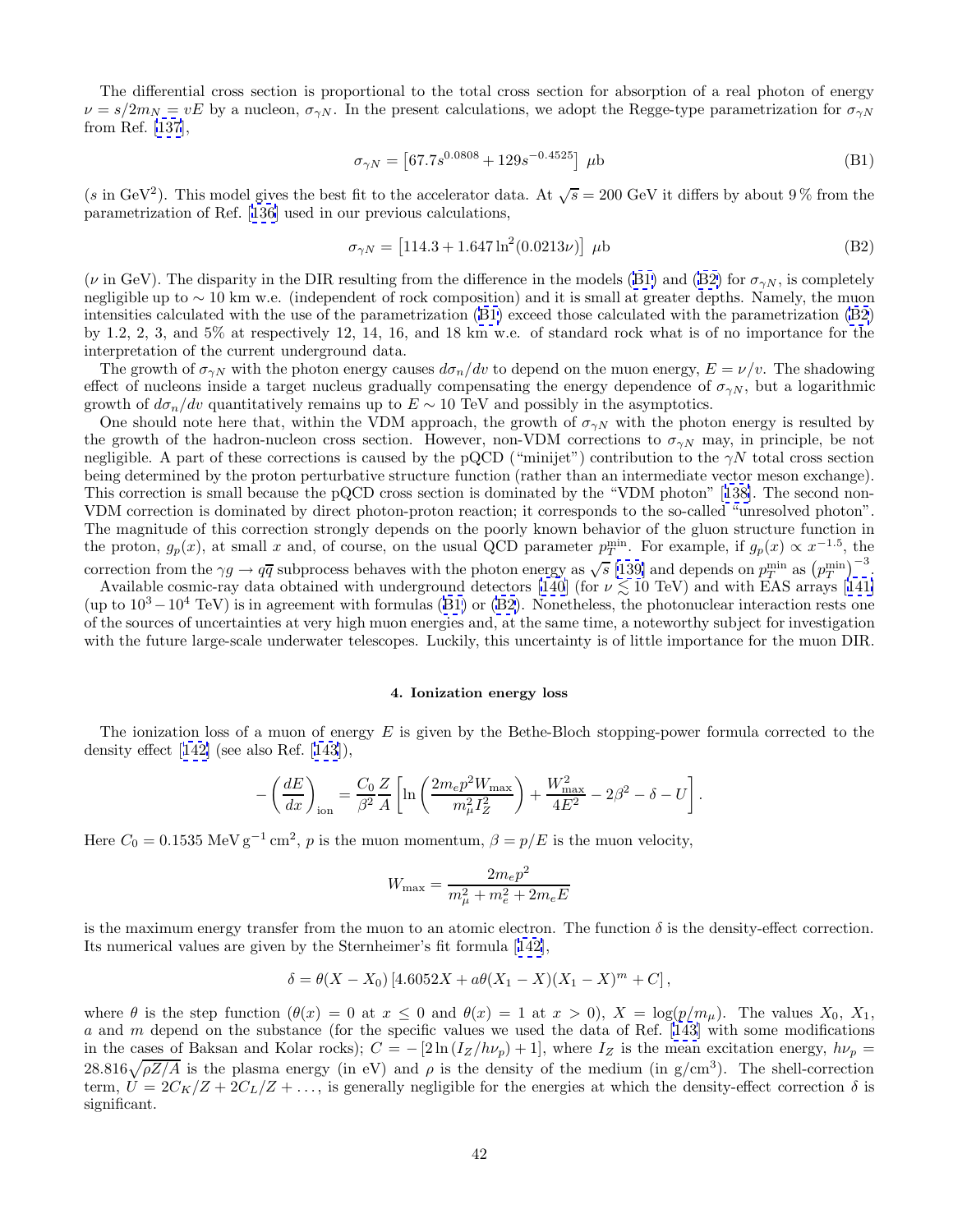- <span id="page-45-0"></span>[1] A. De R´ujula, E. Fern´andez, and J. J. G´omez-Cadenas, Nucl. Phys. **B405**, 80 (1993).
- [2] T. K. Gaisser, F. Halzen, and T. Stanev, Phys. Rep. **258**, 173 (1995).
- [3] E. V. Bugaev, V. A. Naumov, S. I. Sinegovsky, and E. S. Zaslavskaya, Nuovo Cimento C **12**, 41 (1989).
- [4] E. Zas, F. Halzen, and R. A. Vázquez, Astropart. Phys., **1**, 297 (1993); M. C. Gonzalez-Garcia, F. Halzen, R. A. Vázquez, and E. Zas, Phys. Rev. D **49**, 2310 (1994).
- [5] M. Thunman, G. Ingelman, and P. Gondolo, in Proceedings of the Workshop on Trends in Astroparticle Physics, Stockholm, Sweden, September 22–25, 1994, edited by L. Bergström et al. [Nucl. Phys. B (Proc. Suppl.) 43, 274 (1995)]; P. Gondolo, G. Ingelman, and M. Thunman, Astropart. Phys. **5**, 309 (1996).
- [6] W. Frati, T. K. Gaisser, A. K. Mann, and T. Stanev, Phys. Rev. D **48**, 1140 (1993); D. H. Perkins, Nucl. Phys. **B399**, 3 (1993); T. K. Gaisser, M. Honda, K. Kasahara, H. Lee, S. Midirikawa, V. A. Naumov, and T. Stanev, Phys. Rev. D **54**, 5578 (1996).
- [7] A. M. Aurela and A. W. Wolfendale, Proc. Phys. Soc., London **81**, 593 (1963).
- [8] S. R. Baber, W. F. Nash, and B. C. Rastin, Nucl. Phys. **B4**, 539 (1968).
- [9] B. J. Bateman et al., Phys. Lett. **36 B**, 144 (1971).
- [10] O. C. Allkofer, K. Carstensen, and W. D. Dau, Phys. Lett. **36 B**, 425 (1971).
- [11] B. C. Nandi and M. S. Sinha, J. Phys. A: Gen. Phys. **5**, 1384 (1972).
- [12] C. A. Ayre et al., J. Phys. G: Nucl. Phys. **5**, 584 (1975).
- [13] M. G. Thompson et al., in Proceedings of the 15th International Cosmic Ray Conference, Plovdiv, 1977, edited by C. Ya. Christov et al. (Institute for Nuclear Research, Bulgarian Academy of Sciences, Sofia, 1977), Vol. **6**, p. 21.
- [14] B. C. Rastin, J. Phys. G: Nucl. Phys. **10**, 1609 (1984).
- [15] M. P. De Pascale et al., J. Geophys. Res. **98** (A3), 3501 (1993).
- [16] M. Bruscoli and M. Pieri, INFN, Sezione di Firenze, preprint DFF 182/2/93, 1993 (unpublished). See also P. Le Coultre, in Proceedings of the 3rd NESTOR International Workshop, Fortress of Niokastro, Pylos, Greece, October 19–21, 1993, edited by L. K. Resvanis (Physics Laboratory, University of Athens, Athens, 1994), p. 253.
- [17] EAS-TOP Collaboration: M. Aglietta et al., in Proceedings of the 24th International Cosmic Ray Conference, Roma, Italy, August 28 – September 8, 1995, Vol. **1**, p. 638.
- [18] S. Matsuno et al., Phys. Rev. D **29**, 1 (1984).
- [19] O. C. Allkofer et al., Nucl. Phys. **B259**, 1 (1985).
- [20] O. C. Allkofer and P. K. F. Grieder, "Cosmic Rays on Earth" (Fachsinformationszentrum, Karlsruhe, 1984).
- [21] V. C. Wilson, Phys. Rev. **53**, 337 (1938).
- [22] J. Clay and A. Van Gemert, Physica, **6**, 497 (1939).
- [23] L. M. Bollinger, Ph. D. Thesis, Cornell University, 1951 (unpublished); Phys. Rev. **79**, 207A (1950) (Abstract, no results); results are presented in P. H. Barrett et al., Rev. Mod. Phys. **24**, 133 (1952).
- [24] C. A. Randall and W. E. Hazen, Phys. Rev. **81**, 144 (1951).
- [25] L. Avan and M. Avan, Compt. Rend. **241**, 1122 (1955).
- [26] S. Miyake, V. S. Narasimham, and P. V. Ramana Murthy, Nuovo Cimento **32**, 1505 (1964).
- [27] S. Miyake, V. S. Narasimham, and P. V. Ramana Murthy, Nuovo Cimento **35**, 969 (1965); M. R. Krishnaswamy et al., in Proceedings of the 11th International Cosmic Ray Conference, Budapest, Hungary, 1969, edited by T. Gémsey et al. [Acta Phys. Acad. Sci. Hung. **29**, Suppl. 4, 221 (1970)]; M. R. Krishnaswamy et al., Proc. Roy. Soc. London A **323**, 511 (1971).
- [28] C. Castagnoli, A. De Marco, A. Longhetto, and P. Penego, Nuovo Cimento **35**, 969 (1965).
- [29] C. T. Stockel, J. Phys. A **2**, 639 (1969).
- [30] L. Bergamasco, B. D'Ettore Piazzoli, and P. Picchi, Nuovo Cimento **4 B**, 59 (1971).
- [31] J. N. Crookes and B. C. Rastin, Nucl. Phys. **B58**, 93 (1973). Together with the original results, this paper includes a particular compilation of the data from early underground experiments at shallow depths.
- [32] G. L. Cassiday, J. W. Keuffel, and J. A. Thompson, Phys. Rev. D **7**, 2022 (1973); G. W. Carlson, Ph. D. Thesis, University of Utah, 1972 (unpublished).
- [33] W. R. Sheldon et al., Phys. Rev. D **17**, 114 (1978).
- [34] B. S. Meyer et al., Phys. Rev. D **1**, 2229 (1970); M. F. Crouch et al., ibid. **18**, 2239 (1978).
- [35] C. Castagnoli and O. Saavedra, Nuovo Cimento C **9**, 111 (1986).
- [36] Yu. M. Andreyev, V. I. Gurentsov, and I. M. Kogai, in Proceedings of the 20th International Cosmic Ray Conference, Moscow, USSR, August 2 – 15, 1987, edited by V. A. Kozyarivsky et al. ("Nauka", Moscow, 1987), Vol. **6**, p. 200.
- [37] Yu. M. Andreyev, A. E. Chudakov, V. I. Gurentsov, and I. M. Kogai, in Proceedings of the 21st International Cosmic Ray Conference, Adelaide, Australia, January  $6 - 19$ , 1990, edited by R. J. Protheroe (Department of Physics and Mathematical Physics, University of Adelaide, Northfield, South Australia, 1990), Vol. **9**, p. 301; and Yu. M. Andreyev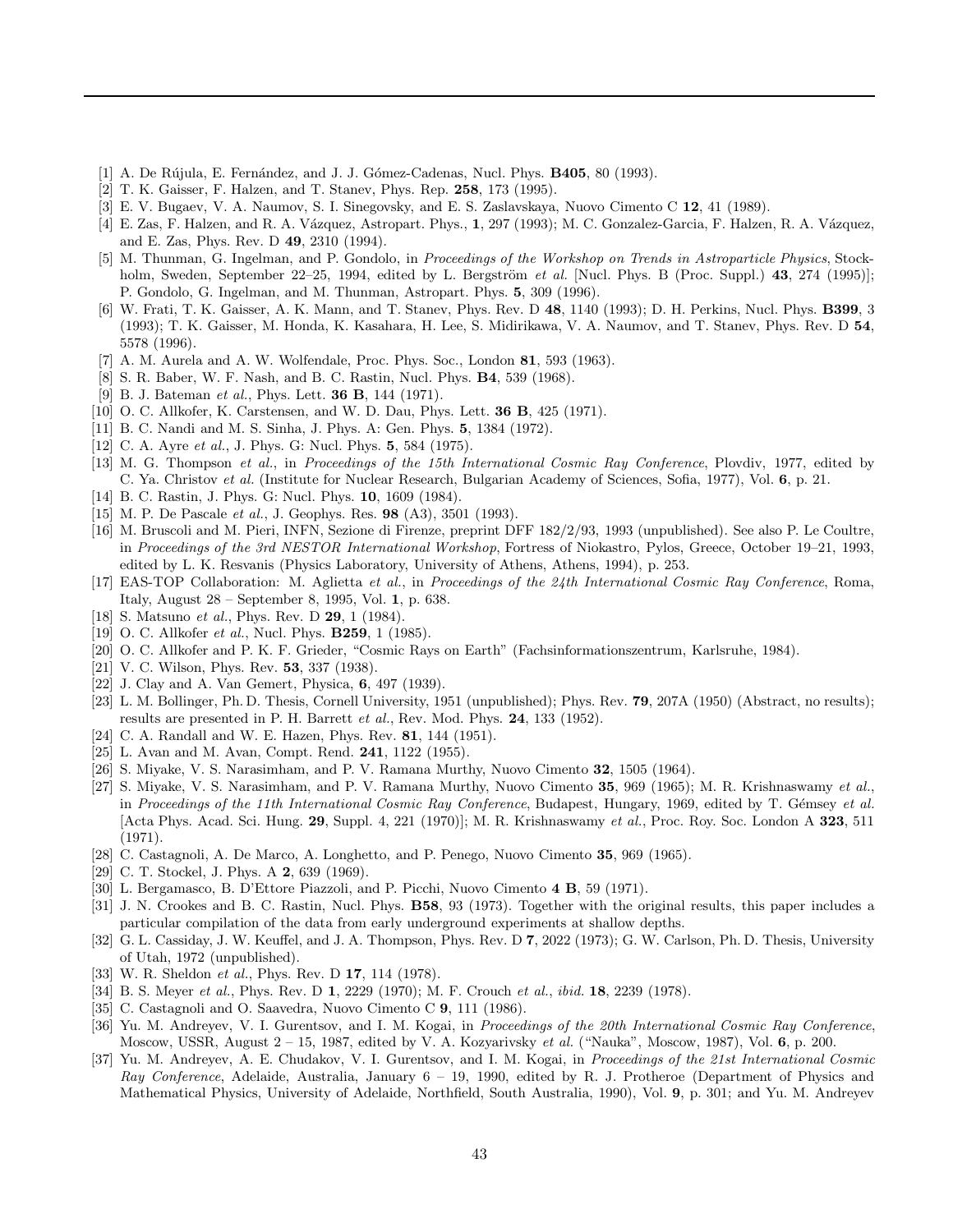(private communication).

- <span id="page-46-0"></span>[38] N. Ito (for the KGF Collaboration), in Proceedings of the International Symposium on Underground Physics Experiment, Tokyo, Japan, 1990, edited by K. Nakamura (ICRR, Tokyo, 1990), p. 101.
- [39] Fréjus Collaboration: Ch. Berger et al., Phys. Rev. D **40**, 2163 (1989); Z. Phys. C Particles and Fields **48**, 221 (1990).
- [40] Fr´ejus Collaboration: W. Rhode et al., Astropart. Phys. **4**, 217 (1996).
- [41] NUSEX Collaboration: M. Aglietta et al., in Proceedings of the Topical Seminar "Astrophysics and Particle Physics", San Miniato, Italy, 1989, edited by G. Castellini et al. [Nucl. Phys. B (Proc. Suppl.) **14 B** (1990) 193].
- [42] SOUDAN Collaboration, Internal Report No. PDK-435, 1990 (unpublished).
- [43] S. M. Kasahara, Ph. D. Thesis, University of Minnesota, 1995 (unpublished).
- [44] MACRO Collaboration: M. Ambrosio et al., Phys. Rev. D **52**, 3793 (1995).
- [45] LVD Collaboration: M. Aglietta et al., Astropart. Phys. **3**, 311 (1995).
- [46] G. P. Sartorelli (for the LVD Collaboration), in Proceedings of the 25th International Cosmic Ray Conference, Durban, South Africa, July 30 – August 6, 1997, edited by M. S. Potgieter, B. C. Raubenheimer, and D. J. van der Walt (Wesprint, Potchefstroom, 1997) Vol. **6**, p. 341.
- [47] LVD Collaboration: M. Aglietta et al., Phys. Rev. D58, 092005 (1998).
- [48] M. G. K. Menon and P. V. Ramana Murthy, in *Progress in Elementary Particle and Cosmic Ray Physics*, edited by J. G. Wilson and S. A. Wouthuysen (North-Holland Publishing Company, Amsterdam, 1967), Vol. **9**, Chapter 3, p. 163; G. L. Cassiday, J. W. Keuffel, and J. A. Thompson, Phys. Rev. D **7**, 2022 (1973); A. I. Barbouti and B. C. Rastin, J. Phys. G: Nucl. Phys. **9**, 1577 (1983).
- [49] E. V. Bugaev, Yu. D. Kotov, and I. L. Rozental', "Cosmic Muons and Neutrinos" ("Atomizdat", Moscow, 1970).
- [50] M. F. Crouch, in Proceedings of the 20th International Cosmic Ray Conference [\[36](#page-45-0)], Vol. **6**, p. 165.
- [51] S. Higashi et al., Nuovo Cimento, **43 A**, 334 (1966).
- [52] L. N. Davitaev, V. M. Fyodorov, Yu. A. Trubkin, and Yu. N. Vavilov, in Proceedings of the 11th International Cosmic Ray Conference (Ref. [\[27](#page-45-0)]) [Acta Phys. Acad. Sci. Hung. **29**, Suppl. 4, 53 (1970)]; Yu. N. Vavilov, L. N. Davitaev, Yu. A. Trubkin, and V. M. Fyodorov, Izv. Akad. Nauk SSSR, Ser. Fiz. **2**, 1977 (1970) [Bull. Acad. of Sci. of the USSR, Phys. Ser. **34**, 1759 (1970)]; see also Yu. N. Vavilov, Yu. A. Trubkin, and V. M. Fyodorov, Yad. Fiz. **18**, 844 (1973) [Sov. J. Nucl. Phys. **18**, 434 (1973)].
- [53] I. W. Rogers and M. Tristam, J. Phys. G: Nucl. Phys. **10**, 983 (1984).
- [54] V. M. Fyodorov, V. P. Pustovetov, Yu. A. Trubkin, and A. V. Kirilenkov, in Proceedings of the 19th International Cosmic Ray Conference, La Jolla, California, USA, 1985, edited by F. C. Jones et al. (Scientific and Technical Information Branch, NASA, U.S. GPO, Washington, D. C., 1985), Vol. **8**, p. 39; V. M. Fyodorov, Nucl. Instrum. and Methods A **248**, 221 (1986).
- [55] DUMAND Collaboration: J. Babson et al., Phys. Rev. D **42**, 3613 (1990).
- [56] NESTOR Collaboration: E. G. Anassontzis et al., in Proceedings of the 23rd International Cosmic Ray Conference, Calgary, Canada, July 19 – 30, 1993, edited by D. A. Leahy (Department of Physics and Astronomy, University of Calgary, Calgary, 1993), Vol. **4**, p. 554.
- [57] Baikal Collaboration: I. A. Belolaptikov et al., in Proceedings of the 23rd International Cosmic Ray Conference [56], Vol. **4**, p. 573; in Proceedings of the 2nd NESTOR International Workshop, Fortress of Niokastro, Pylos, Greece, October 19 – 22, 1992, edited by L. K. Resvanis (Physics Laboratory, University of Athens, Athens, 1993), p. 238.
- [58] Baikal Collaboration: I. A. Belolaptikov et al., in Proceedings of the 24th International Cosmic Ray Conference [[17](#page-45-0)], Vol. **1**, p. 536; Astropart. Phys., **7**, 263 (1997).
- [59] AMANDA Collaboration: E. Andres et al., [astro-ph/9906203;](http://xxx.lanl.gov/abs/astro-ph/9906203) Ch. Spiering (for the AMANDA Collaboration), [astro](http://xxx.lanl.gov/abs/astro-ph/9906205)[ph/9906205;](http://xxx.lanl.gov/abs/astro-ph/9906205) St. Hundertmark (for the AMANDA Collaboration), in Proceedings of the 26th International Cosmic Ray Conference, Salt Lake City, Utah, August 17 – 25, 1999, edited by D. Kieda, M. Salamon, & B. Dingus, Vol. **2**, p.12.
- [60] S. Miyake, V. S. Narasimham, and P. V. Ramana Murthy, Nuovo Cimento **32**, 1523 (1964).
- [61] M. R. Krishnaswamy, et al., Nuovo Cimento C **9**, 167 (1986).
- [62] F. F. Khalchukov et al., in Proceedings of the 19th International Cosmic Ray Conference [54], Vol. **8**, p. 12; see also R. I. Enikeevet al., Yad. Fiz. **47**, 1044 (1988) [Sov. J. Nucl. Phys. **47**, 665 (1988)].
- [63] KGF Collaboration: H. Adarkar et al., in Proceedings of the 21st International Cosmic Ray Conference [\[37](#page-45-0)], Vol. **9**, p. 310.
- [64] V. N. Bakatanov et al., Yad. Fiz. **55**, 2107 (1992) [Sov. J. Nucl. Phys. **55**, 1169 (1992)].
- [65] W. Rhode, in TAUP'93, Proceedings of the 3rd International Workshop on Theoretical and Phenomenological Aspects of Underground Physics, Gran Sasso, Italy, September 19 – 23, 1993, edited by C. Arpesella, E. Bellotti, and A. Bottino [Nucl. Phys. B (Proc. Suppl.) **35**, 250 (1994)]; see also W. Rhode, Ph. D. Thesis, Wuppertal University, WUB-DIS 93-11, 1993 (unpublished).
- [66] G. T. Zatsepin et al., Bull. of the Russian Acad. of Sci., Ser. Phys. **58**, 119 (1994), and E. A. Osipova (private communication).
- [67] For some preliminary results, see V. A. Naumov, T. S. Sinegovskaya, and S. I. Sinegovsky, Università degli Studi di Firenze, preprint DFF 253/06/1996, 1996; A. Misaki, V. A. Naumov, T. S. Sinegovskaya, and S. I. Sinegovsky, in *Proceedings of the* 25th International Cosmic Ray Conference [46], Vol. **7**, p. 129; V. A. Naumov, T. S. Sinegovskaya, and S. I. Sinegovsky, Nuovo Cim. **111A**, 129 (1998); [hep-ph/9802410.](http://xxx.lanl.gov/abs/hep-ph/9802410)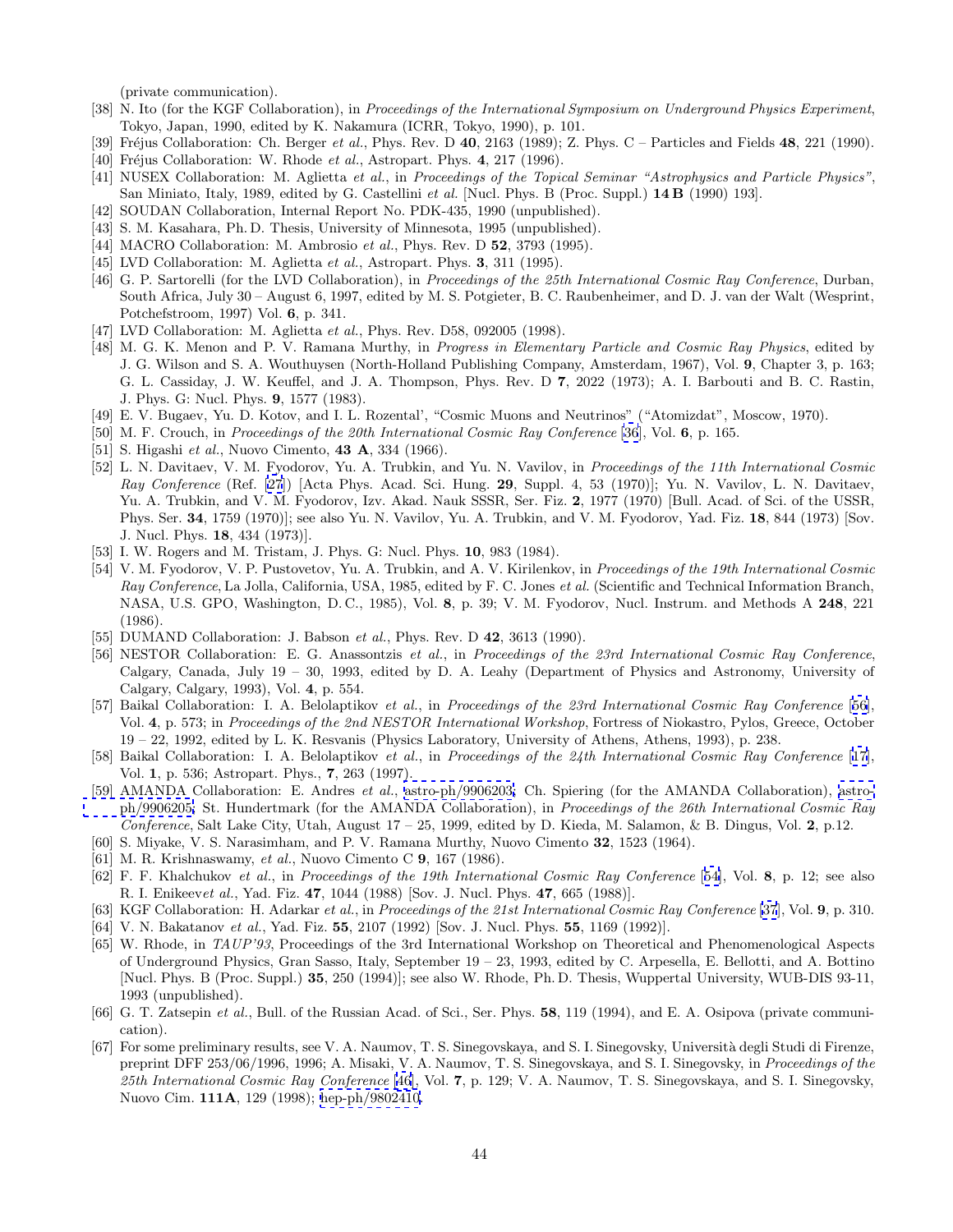- <span id="page-47-0"></span>[68] S. I. Nikol'sky, J. N. Stamenov, and S. Z. Ushev, Zh. Eksp. Teor. Fiz. **87**, 18 (1984) [Sov. Phys. JETP **60**, 10 (1984)]. See also S. I. Nikol'sky, in "Problems of Cosmic Ray Physics", ("Nauka", Moscow, 1987), p. 169.
- [69] I. P. Ivanenko et al., in Proceedings of the 21st International Cosmic Ray Conference [\[56](#page-46-0)], Vol. **2**, p. 17.
- [70] JACEE Collaboration: K. Asakimori et al., in Proceedings of the 22nd International Cosmic Ray Conference, Dublin, Ireland, August  $11 - 23$ , 1991, edited by M. Cawley *et al.* (The Dublin Institute for Advanced Studies, Dublin, 1991), Vol. **2**, pp. 57 and 97.
- [71] M. Teshima, in Proceedings of the 23rd International Cosmic Ray Conference [\[56](#page-46-0)], Invited, Rapporteur & Highlight Papers, p. 257.
- [72] M. Ichimura et al., Phys. Rev. D **48**, 1949 (1993); in Proceedings of the 23rd International Cosmic Ray Conference [[56](#page-46-0)], Vol. **2**, p. 5.
- [73] P. Sokolsky, P. Sommers, and B. R. Dawson, Phys. Rep. **217**, 225 (1992); T. V. Danilova, A. D. Erlykin, and J. Procureur, Yad. Fiz. **55**, 2968 (1992) [Sov. J. Nucl. Phys. **55**, 1659 (1992)]; X. Chi, M. N. Vahia, J. Wdowczyk, and A. W. Wolfendale, J. Phys. G: Nucl. Part. Phys. **18**, 553 (1992); V. I. Zatsepin, T. V. Lazareva, G. P. Sazhina, and N. V. Sokol'skaya, Yad. Fiz. **57**, 684 (1994) [Phys. Atomic Nucl. **57**, 645 (1994)]; L. I. Vil'danova, N. M. Nesterova, and A. P. Chubenko, ibid **57**, 2231 (1994) [**57**, 2245 (1994)].
- [74] A. N. Vall, V. A. Naumov, and S. I. Sinegovsky, Yad. Fiz. **44**, 1240 (1986) [Sov. J. Nucl. Phys. **44**, 806 (1986)].
- [75] Y. Minorikawa, Lett. Nuovo Cimento **22**, 247 (1974); Y. Minorikawa and K. Mitsui, ibid. **41**, 333 (1984).
- [76] V. V. Anisovich, V. M. Braun, and Yu. M. Shabel'sky, Yad. Fiz. **39**, 932 (1984) [Sov. J. Nucl. Phys. **39**, 590 (1984)].
- [77] V. A. Naumov, in Investigations on Geomagnetism, Aeronomy, and Solar Physics **73**, 198 ("Nauka", Moscow, 1984); E. V. Bugaev and V. A. Naumov, Institute for Nuclear Research, Academy of Sciences of the USSR, preprints Π-0385 and Π-0401, 1985 (unpublished).
- [78] E. V. Bugaev and V. A. Naumov, Yad. Fiz. **45**, 1380 (1987) [Sov. J. Nucl. Phys. **45**, 857 (1987)]. See also E. V. Bugaev and V. A. Naumov, Institute for Nuclear Research, Academy of Sciences of the USSR, preprint Π-0537, 1987 (unpublished); V. A. Naumov, in Proceedings of the International Workshop on  $\nu_\mu/\nu_e$  Problem in Atmospheric Neutrinos, Gran Sasso, Italy, March 5 – 6, 1993, edited by V. S. Berezinsky and G. Fiorentini (LNGS, L'Aquila, Italy, 1993), p. 25.
- [79] It is pertinent to note that the  $K_{\mu 3}$  decays contribute significantly to the atmospheric neutrino flux; and what's more, the inclusion of  $K_{\ell3}$  form factors noticeably affects the neutrino flavor ratio at high energies (see Ref. [[67\]](#page-46-0)).
- [80] L. V. Volkova, G. T. Zatsepin, and L. A. Kuz'michev, Yad. Fiz. **29**, 1252 (1979) [Sov. J. Nucl. Phys. **29**, 645 (1979)].
- [81] A. Dar, Phys. Rev. Lett. **51**, 227 (1983); in Proceedings of the 4th International Workshop on Grand Unification, Philadelphia, April 25 – 28, 1983, edited by P. Langacker and P. J. Steinhardt (Birkhäuser, Boston, 1983), p. 101.
- [82] A. V. Butkevich, L. G. Dedenko, and I. M. Zheleznykh, Yad. Fiz., **50**,142 (1989) [Sov. J. Nucl. Phys. **50**, 90 (1989)].
- [83] P. Lipari, Astropart. Phys. **1**, 195 (1993).
- [84] V. Agrawal, T. K. Gaisser, P. Lipari, and T. Stanev, Phys. Rev. D **53**, 1314 (1996).
- [85] H. Inazawa and K. Kobayakawa, Prog. Theor. Phys. **69**, 1195 (1983).
- [86] J. W. Elbert, T. K. Gaisser, and T. Stanev, Phys. Rev. D **27**, 1448 (1983).
- [87] L. V. Volkova and G. T. Zatsepin, Yad. Fiz. **37**, 353 (1983) [Sov. J. Nucl. Phys. **37**, 212 (1983)]; Izv. Akad. Nauk SSSR, Ser. Fiz. **49**, 1386 (1985).
- [88] C. Castagnoli et al., Nuovo Cimento C **8**, 78 (1984).
- [89] Y. Minorikawa and K. Mitsui, Lett. Nuovo Cimento **44**, 651 (1985); K. Mitsui, Y. Minorikawa, and H. Komori, Nuovo Cimento C **9**, 995 (1986).
- [90] H. Inazawa, K. Kobayakawa, and T. Kitamura, J. Phys. G: Nucl. Phys. **12**, 59 (1986); Nuovo Cimento C **9**, 382 (1986).
- [91] O. C. Allkofer and D. P. Bhattacharyya, Astrophys. Space Sci. **134**, 115 (1987).
- [92] L. V. Volkova, W. Fulgione, P. Galeotti, and O. Saavedra, Nuovo Cimento C **10**, 465 (1987).
- [93] E. V. Bugaev, V. A. Naumov, S. I. Sinegovsky, and E. S. Zaslavskaya, in Proceedings of the 20th International Cosmic Ray Conference [\[36](#page-45-0)], Vol. **6**, p. 305; Institute for Nuclear Research, Academy of Sciences of the USSR preprint Π-0568, 1987 (unpublished).
- [94] E. V. Bugaev, V. A. Naumov, S. I. Sinegovsky, and E. S. Zaslavskaya, Izv. Akad. Nauk SSSR, Ser. Fiz. **53**, 342 (1989) [Bull. Acad. of Sci. of the USSR, Phys. Ser. **53**, 135 (1989)].
- [95] M. Treichel, Z. Phys. C Particles and Fields **54**, 469 (1992).
- [96] G. Battistoni, C. Bloise, C. Forti, M. Greco, J. Ranft, and A. Tanzini, Astropart. Phys. **4**, 351 (1996).
- [97] P. Pal, D. P. Bhattacharyya, and S. Bhattacharyya, Nuovo Cimento C **17**, 255 (1994).
- [98] A. B. Kaidalov and O. I. Piskunova, Yad. Fiz. **41**, 1278 (1985) [Sov. J. Nucl. Phys. **41**, 816 (1985)]; ibid. **43**, 1545 (1986) [**43**, 994 (1986)]; Z. Phys. C – Particles and Fields **30**, 145 (1986); O. I. Piskunova, Yad. Fiz. **56**, 176 (1993) [Sov. J. Nucl. Phys. **56**, 1094 (1993)].
- [99] See e.g. G. Anzivino et al., Nuovo Cimento A **107**, 955 (1994) and references therein.
- [100] H. Nowak, Fortschr. Phys., Berlin **39**, 347 (1991); J. A. Appel, Annu. Rev. Nucl. Part. Sci. **42**, 367 (1992); G. Anzivino et al., Nuovo Cimento A **107**, 901 (1994).
- [101] S. J. Brodsky, P. Hoyer, C. Peterson, and N. Sakai, Phys. Lett. B **93**, 451 (1980); S. J. Brodsky, C. Peterson, and N. Sakai, Phys. Rev. D **23**, 2745 (1981).
- [102] S. J. Brodsky, P. Hoyer, A. H. Mueller, and W.-K. Tang, Nucl. Phys. **B369**, 519 (1992).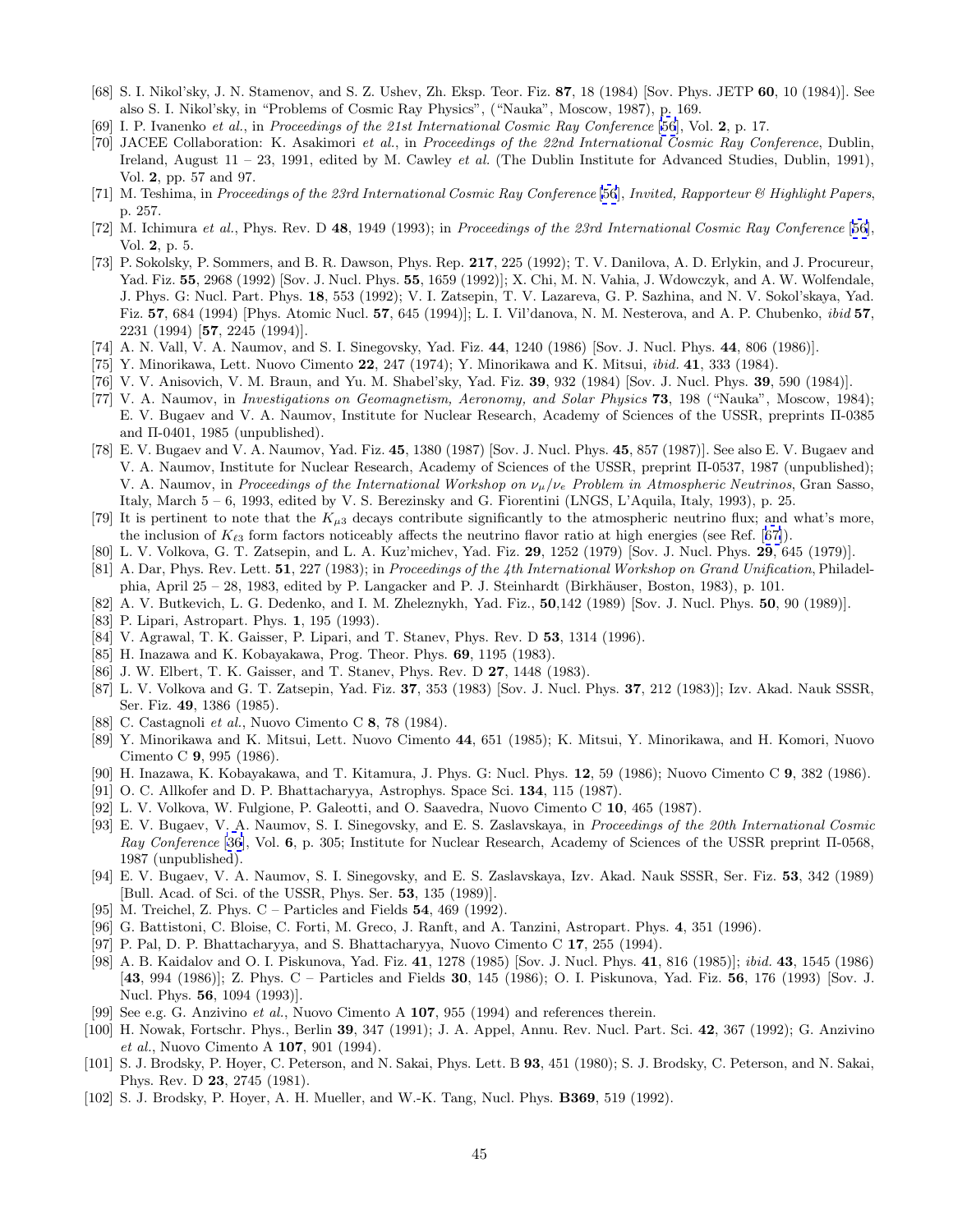- <span id="page-48-0"></span>[103] R. C. Hwa and M. S. Zahir, Z. Phys. C – Particles and Fields **20**, 27 (1983).
- [104] E. V. Bugaev and E. S. Zaslavskaya, Institute for Nuclear Research, Academy of Sciences of the USSR, preprint Π-0400, 1985 (unpublished).
- [105] S. J. Brodsky, J. F. Gunion, and D. E. Soper, Phys. Rev. D **36**, 2710 (1987).
- [106] EMC Collaboration: J. J. Aubert et al., Phys. Lett. **110 B**, 73 (1982); Nucl. Phys. **B213**, 31 (1983).
- [107] Fermilab E653 Collaboration: K. Kodama et al., Phys. Lett. B **284**, 461 (1992).
- [108] J. Kuti and V. J. Weisskopf, Phys. Rev. D **4**, 3418 (1971).
- [109] E. Takasugi and X. Tata, Phys. Rev. D **26**, 120 (1982).
- [110] ISR Collaboration: M. Basile et al., Lett. Nuovo Cimento **30**, 481 and 487 (1981).
- [111] R. C. Hwa, Phys. Rev. D **22**, 1593 (1980).
- [112] E. M. Levin and L. L. Frankfurt, Pis'ma Zh. Eksp. Teor. Fiz. **2**, 65 (1965) [JETP Lett. **2**, 108 (1965)]; H. K. Lipkin and F. Sheck, Phys. Rev. Lett. **16**, 71 (1966).
- [113] G. Berlad, A. Dar, and G. Eilam, Phys. Rev. D **22**, 1547 (1980).
- [114] WA82 Collaboration: M. Adamovich et al., Phys. Lett. B **284**, 453 (1992).
- [115] R. Vogt, S. J. Brodsky, and P. Hoyer, Nucl. Phys. **B383**, 643 (1992).
- [116] BIS-2 Collaboration: A. N. Aleev et al., Yad. Fiz. **56**, 147 (1993) [Phys. Atomic Nuclei **56**, 1235 (1993)].
- [117] G. t'Hooft, Nucl. Phys. **B72**, 461 (1974); G. Veneziano, ibid. **B74**, 365 (1974); M. Ciafaloni, G. Machesini, and G. Veneziano, ibid. **B98**, 472 (1975).
- [118] LEBC-EHS Collaboration: M. Aguilar-Benitez et al., Phys. Lett. B **201**, 176 (1988); Z. Phys. C **40**, 321 (1988).
- [119] A. B. Kaidalov, Yad. Fiz. **33**, 1369 (1981) [Sov. J. Nucl. Phys. **33**, 733 (1981)].
- [120] A. J. Buras, Nucl. Phys. **B109**, 373 (1976); K. Yamada, Phys. Rev. D **22**, 1676 (1980). For a recent review of the experimental measurements and theoretical descriptions of semileptonic decays of charmed particles, see J. D. Richman and P. R. Burchat, Rev. Mod. Phys. **67**, 893 (1995).
- [121] Unfortunately, this fact is not exploitable for an experimental study of the prompt muon contribution. The analogous effect takes place for prompt neutrinos. The fitting formulas for the prompt neutrino flavor ratio are

$$
\frac{\mathcal{D}_{\nu}^{\text{pr}}}{\mathcal{D}_{\overline{\nu}}^{\text{pr}}} = \left\{ \begin{array}{ll} 0.892 - 0.006 \log^2{(E/E_R)} & \text{for RQPM}, \\ 1.420 + 0.0025 \, {(E/E_R)}^{1.08} & \text{for QGSM}, \end{array} \right.
$$

where  $E_R = 10$  TeV. These formulas are valid in the energy range  $3 \div 10^3$  TeV at all zenith angles with an accuracy better than 2 %.

- [122] We have in mind the data for the vertical muon flux. Notice that our calculations for the near-horizontal flux are in good agreement with the direct data from the two large magnetic spectrometers MUTRON [[18](#page-45-0)] and DEIS [[19\]](#page-45-0) up to about 20 TeV/c irrespectively from the PM flux model (the near-horizontal muon flux is considerably less sensitive to the PM contribution than is the vertical spectrum).
- [123] Cf. the outputs of the earlier KGF data analyses performed in Refs. [[61](#page-46-0)] and [\[90\]](#page-47-0).
- [124] G. T. Zatsepin and E. D. Mikhalchi, J. Phys. Soc. Japan, **17**, Suppl. A-III, 365 (1962); V. I. Gurentsov, G. T. Zatsepin, and E. D. Mikhalchi, Yad. Fiz. **23**, 1001 (1976) [Sov. J. Nucl. Phys. **23**, 527 (1976)].
- [125] N. Takahashi, H. Kujirai, A. Adachi, N. Ogita, and A. Misaki, Uchuusen-Kenkyuu **28**, 120 (1984).
- [126] E. V. Bugaev, V. A. Naumov, and S. I. Sinegovsky, Yad. Fiz. **41**, 383 (1985) [Sov. J. Nucl. Phys. **41**, 245 (1985)]; Izv. Akad. Nauk SSSR, Ser. Fiz. **49**, 1389 (1985) [Bull. Acad. of Sci. of the USSR, Phys. Ser. **49**, 146 (1985)].
- [127] V. A. Naumov, S. I. Sinegovsky, and E. V. Bugaev, in Proceedings of the 2nd NESTOR International Workshop [[57](#page-46-0)], p. 119; Yad. Fiz. **57**, 439 (1994) [Phys. Atomic Nuclei **57**, 412 (1994)].
- [128] E. V. Bugaev, V. A. Naumov, S. I. Sinegovsky, A. Misaki, N. Takahashi, and E. S. Zaslavskaya, in Proceedings of the 3rd NESTOR International Workshop [\[16](#page-45-0)], p. 268; in Proceedings of the RIKEN International Workshop on Electromagnetic and Nuclear Cascade Phenomena in High and Extremely High Energies, Tokyo, Japan, December 22 – 24, 1993, edited by M. Ishihara and A. Misaki (RIKEN, Tokyo, 1994) p. 264.
- [129] R. P. Kokoulin and A. A. Petrukhin, in Proceedings of the 22nd International Cosmic Ray Conference [\[70](#page-47-0)], Vol. **4**, p. 536; N. P. Longley, in Proceedings of the 25th International Cosmic Ray Conference [\[46](#page-46-0)], Vol. **6**, p. 413.
- [130] A. A. Lagutin, V. A. Litvinov, and V. V. Uchaikin, "Theory of sensitivity in cosmic-ray physics" (Altai University press, Barnaul, 1995); C. Badino, W. Fuglione, E. Kemp, and A. Turtelli, in *Proceedings of the 25th International Cosmic Ray* Conference [[46](#page-46-0)], Vol. **6**, p. 417.
- [131] C. Castagnoli et al., Astropart. Phys., **6**, 187 (1997).
- [132] A. van Ginneken, Nucl. Instrum. Methods **A 251**, 21 (1986).
- [133] Yu. M. Andreev, L. B. Bezrukov, and E. V. Bugaev, Yad. Fiz. **57**, 2146 (1994) [Phys. At. Nucl. **57**, 2066 (1994)]; see also L. B. Bezrukov and E. V. Bugaev, in Proceedings of the 17th International Cosmic Ray Conference, Paris, France, July 13 – 25, 1981 (Section d'Astrophysique, Centre d'Etudes Nucléaires de Saclay, Gif-sur-Yvette, Cedex, France, 1981), Vol. **7**, p. 102.
- [134] Yu. M. Andreev and E. V. Bugaev, Phys. Rev. D **55**, 1233 (1997).
- [135] H. Davies, H. A. Bethe, and L. C. Maximon, Phys. Rev. **93**, 788 (1954).